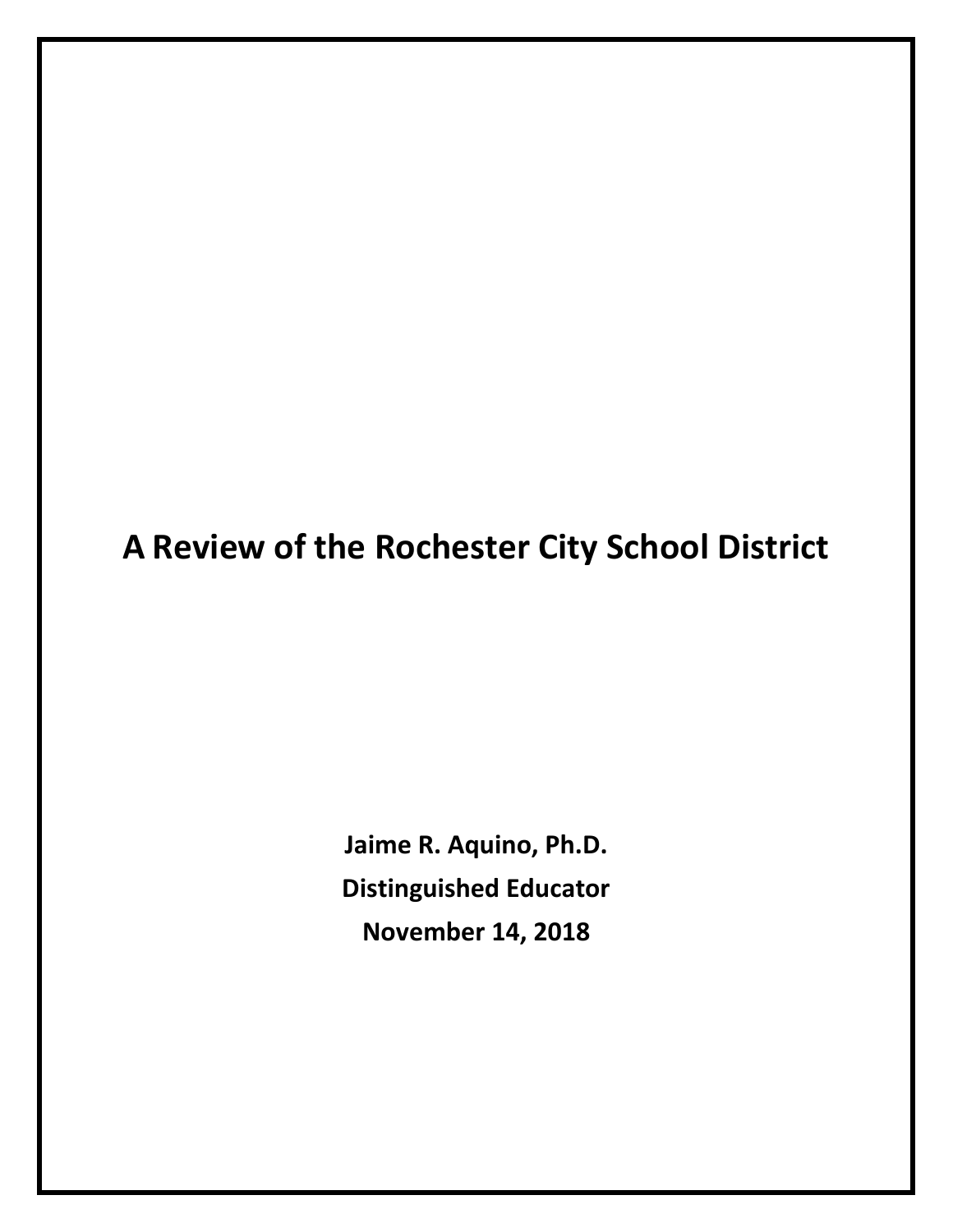#### **Table of Contents**

| 1. | <b>Sample Prioritization of Recommendations</b>                                                                                          |  |  |
|----|------------------------------------------------------------------------------------------------------------------------------------------|--|--|
| 2. | <b>Auditor General PowerPoint Presentation (September 2018)</b>                                                                          |  |  |
| 3. | Board Calendars (October 2017 & September 2018)                                                                                          |  |  |
| 4. | Report and Recommendations of the Special Advisory Committee on Special Education                                                        |  |  |
|    | (April 2017)                                                                                                                             |  |  |
| 5. | Summer School Crisis - Report of Inquiry (September 2018)                                                                                |  |  |
| 6. | <b>Establishing Long-Term Financial Stability (May 2014)</b>                                                                             |  |  |
| 7. | <b>Comptroller Audit Recommendations - Status Report</b>                                                                                 |  |  |
| 8. | Email from a parent (May 2018)                                                                                                           |  |  |
| 9. | The Path Forward: Summary Reports                                                                                                        |  |  |
|    | 10. Review of the 2018-19 Rochester City School District Budget (April 2018)                                                             |  |  |
|    | 11. Rochester City School District Payroll and Procurement Report (April 2017)                                                           |  |  |
|    | 12. Efficiency Study of the Rochester City School District Pupil Transportation Program                                                  |  |  |
|    | (September 2017)                                                                                                                         |  |  |
|    | 13. Council of Great City Schools Special Education Report (Winter 2008-09)                                                              |  |  |
|    | 14. Rochester City School District Payroll and Procurement Report (April 2017)<br>15. Dr. Elliot's Special Education Report (April 2017) |  |  |
|    | 16. Evaluation of the School Food Service Operations (March 2004)                                                                        |  |  |
|    | 17. Evaluation of the Transportation Operations (March 2004)                                                                             |  |  |
|    | 18. Evaluation of the Enterprise Business Systems (July 2003)                                                                            |  |  |
|    | 19. The Status of Latino/a Bilingual Secondary Students in the Rochester City School District                                            |  |  |
|    | (July 2016)                                                                                                                              |  |  |
|    | 20. 100-Day Plan: School Climate Recommendations to the Superintendent (January 2017)                                                    |  |  |
|    | 21. Email from BOCES (September 2018)                                                                                                    |  |  |
|    | 22. School Climate Advisory Committee Recommendations (September 2018)                                                                   |  |  |
|    | 23. Superintendent Transition                                                                                                            |  |  |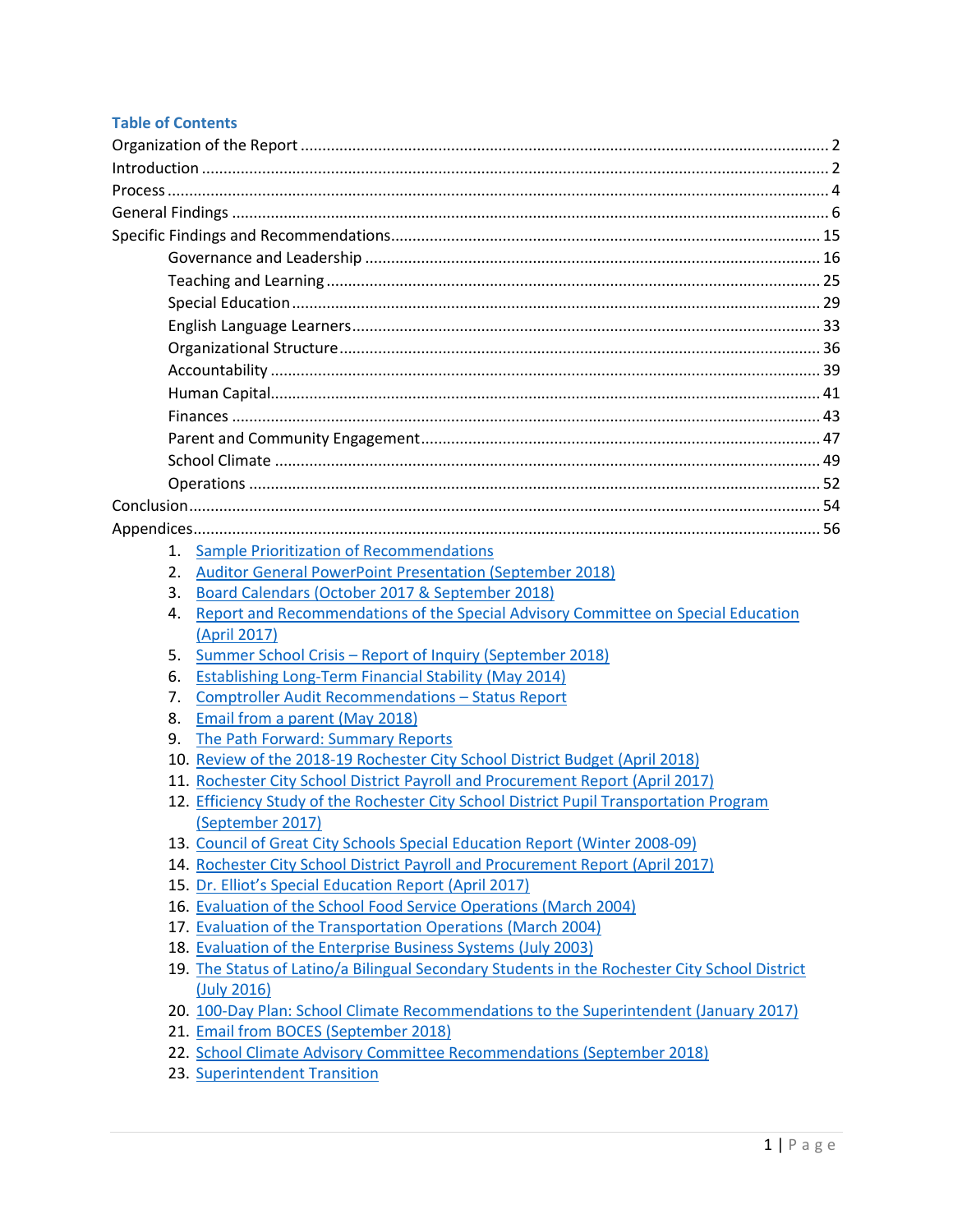#### **ORGANIZATION OF THE REPORT**

This report is made up of several sections. The first section is an Introduction. The second section describes the process that was used to conduct the review of the Rochester City School District (RCSD or "the District"). The third section summarizes the Distinguished Educator's general findings regarding the District and provides the specific findings and recommendations for each of the following sections: Governance, Leadership, Teaching and Learning, Special Education, English Language Learners, Organizational Structure, Accountability, Human Capital, Finances, Parent and Community Engagement, School Climate and Operations. The final section outlines the next steps in a process of constructive change.

# **INTRODUCTION**

The Rochester City School District is a system that has historically underperformed. It is in dire need of improvement. As a result, in August of 2018, New York State Education Department (NYSED or "the Department") Commissioner MaryEllen Elia appointed a Distinguished Educator to provide support in improving the District's systems, structures, and operations, as well as to address significant gaps in student services and academic performance. Some of the reasons cited by the Commissioner for the appointment of the Distinguished Educator included:

- RCSD had the second lowest 4-year, 5-year, and 6-year graduation rates of any district in New York State with 30-plus students in a cohort in 2017.
- RCSD had the lowest combined English language arts (ELA) and mathematics Performance Index in the state at the elementary and middle school levels (grades 3-8) in 2017. At the high school level, only one district performed at a lower level than Rochester on the combined ELA and Math Performance Index.
- RCSD had the highest percentage of schools identified as Priority (54 percent) of any district in the state in 2017.
- The District is one of only five in the state in which 20 percent or more of the schools have been placed in receivership, and one of only three school districts in which a school in receivership has failed to make demonstrable improvement.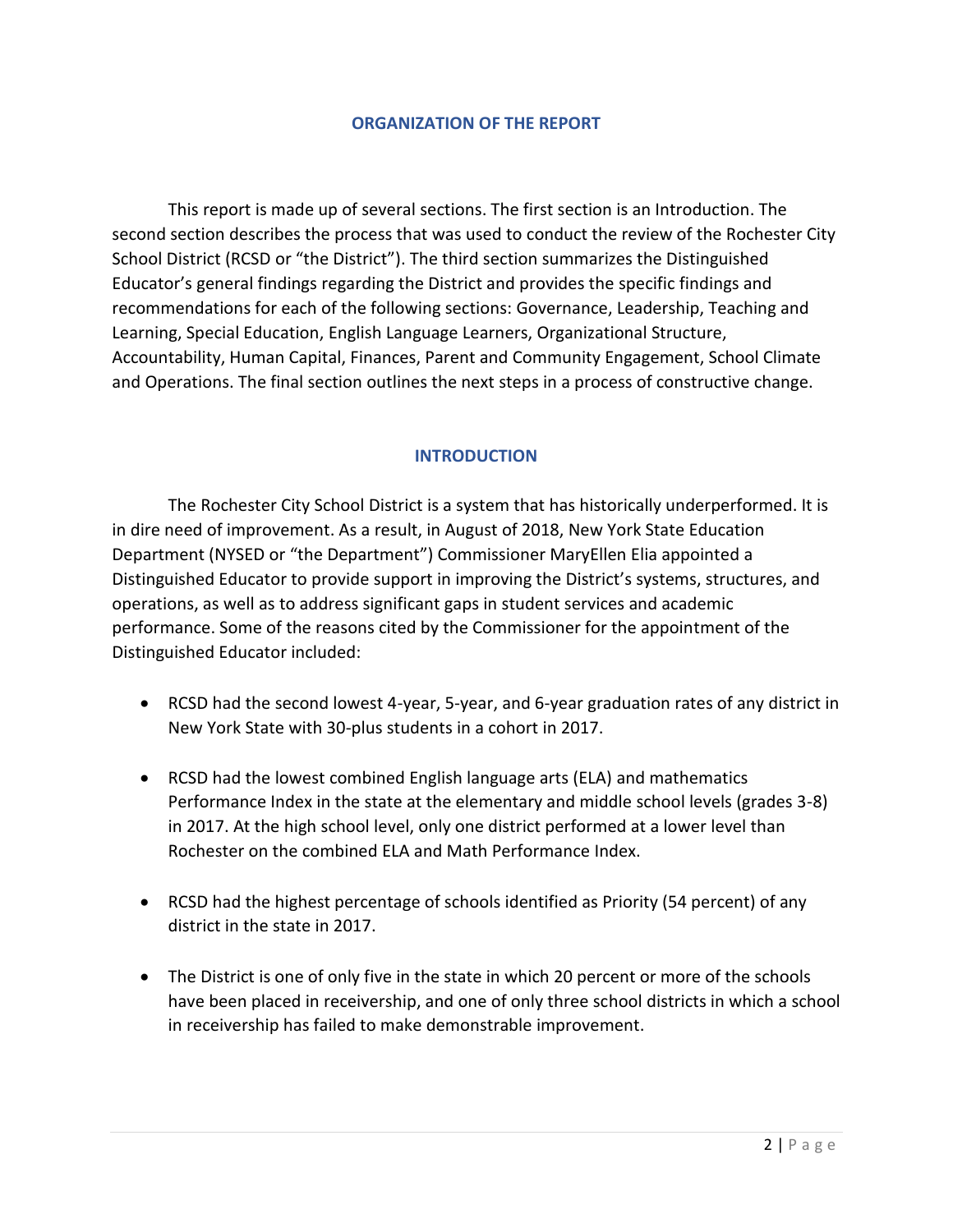- RCSD is currently classified as a District in Need of Intervention under the Individuals with Disabilities Education Act (IDEA) and is required to implement a Corrective Action Plan because of its failure to provide appropriate services to students with disabilities.
- Issues have been identified regarding the provision of services to English Language Learners (ELLs), and as a result of a NYSED monitoring visit to the District the Department expects to issue a Corrective Action Plan.

Over the years, parents, staff, community organizations, and other stakeholders have expressed their frustrations with the school system and the continued lack of progress of its students. Though the District has responded by implementing a number of strategies and approaches aimed at improving student performance, most of these efforts have had only minimal impact. While the community's continued commitment and the District's efforts to improve are encouraging, if RCSD's schools are going to transform into places where all students thrive, the District must undertake a total reset of the way in which the District operates.

In addition, all stakeholders must understand the difficulties RCSD faces. To produce better student outcomes, administrators, staff, and parents will have to make tough decisions and implement reforms. This will require a fresh look at all current instructional and noninstructional systems and functions. All future decision-making must focus on bolstering student learning.

Section 100.17 of the Commissioner's regulations requires that the Distinguished Educator's action plan outline the goals and objectives for the District and the Distinguished Educator, including the goals and objectives the District is responsible for achieving and the technical assistance the Distinguished Educator will provide in order to support the District in achieving its goals and objectives. This report provides the RCSD Board of Education (Board) and Superintendent goals and objectives in the form of recommendations for specific steps to strengthen the District's capacity to improve the educational experience for students who attend Rochester schools. It also describes the support and technical assistance that will be offered by the Distinguished Educator.

This report is *not* intended to blame any particular group or individual for the District's lack of success. The purpose of this report is to help the system fulfill its obligations to its students. Every participant in the system must shoulder the burden and take responsibility for results. To turn Rochester's schools around will require all stakeholders to collaborate on systemic solutions to achieve better outcomes. Children and their families deserve that. This report challenges those in positions of responsibility to take urgent action to help every student reach his or her full potential.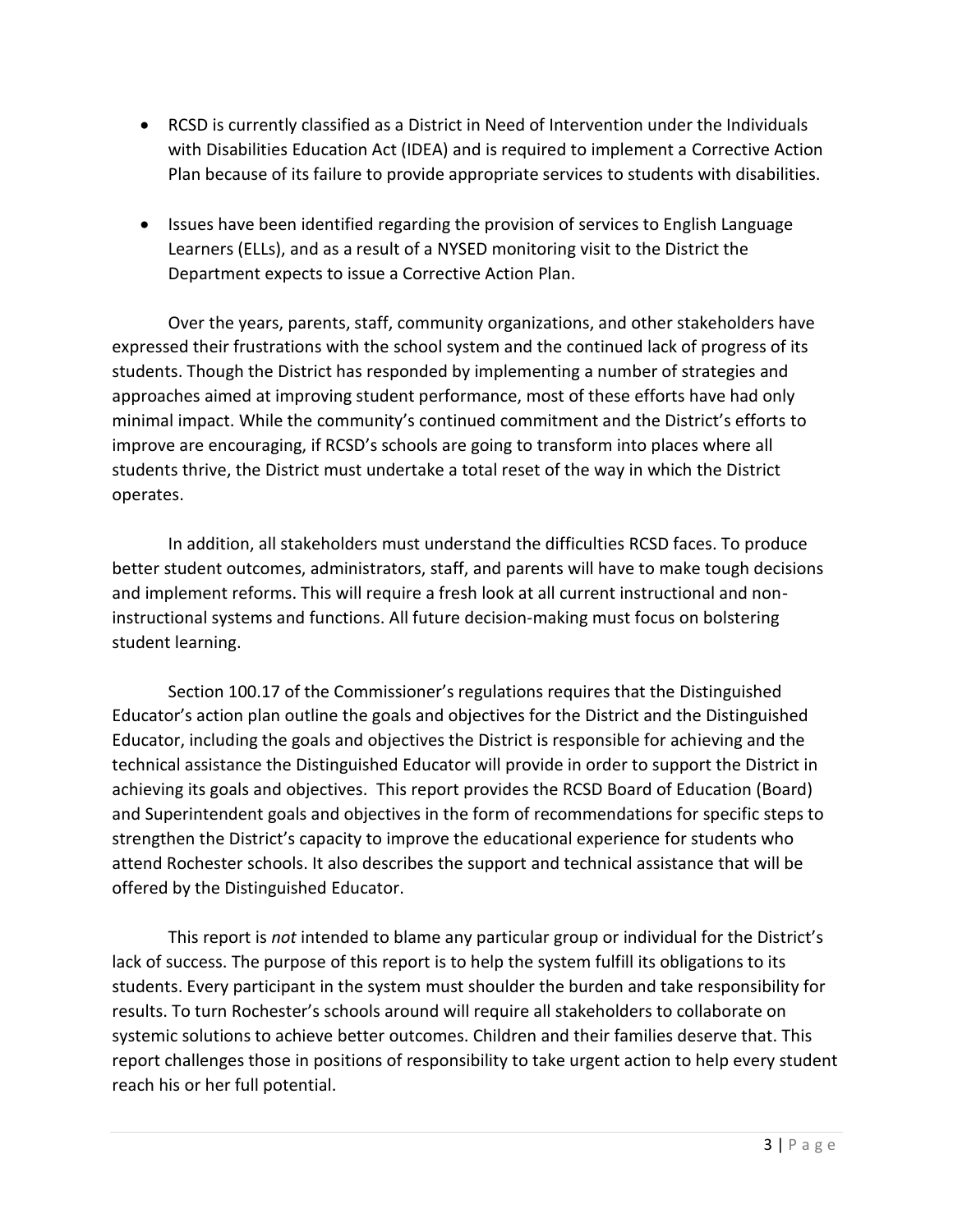#### **PROCESS**

From August 20 to October 8, 2018, an intensive review was conducted of District and school instructional systems, structures, and operations. The review's aim was to determine the District's capacity to provide equitable access to high-quality teaching and learning for all students. The review consisted of a series of interviews and focus groups with different stakeholders as listed below.

| <b>Stakeholders</b>                     | <b>Number of</b><br><b>Interviewees</b> | <b>Stakeholders</b>                                                              | <b>Number of</b><br><b>Interviewees</b> |
|-----------------------------------------|-----------------------------------------|----------------------------------------------------------------------------------|-----------------------------------------|
| <b>Board of Education Commissioners</b> | $\overline{7}$                          | Parents and<br>Community<br><b>Members</b>                                       | 43*                                     |
| Superintendent                          | $\mathbf{1}$                            | <b>District Parent</b><br><b>Advisory Council</b>                                | $\overline{2}$                          |
| <b>District Central Office Staff</b>    | 44                                      | Parent and<br>Teacher<br>Organization<br>Presidents                              | 11                                      |
| School Administrators**                 | 19                                      | Board of<br><b>Education Non-</b><br>Teaching<br>Employees<br>President          | $\mathbf{1}$                            |
| Teachers**                              | 27                                      | Association of<br>Supervisors and<br>Administrators of<br>Rochester<br>President | $\mathbf{1}$                            |
| <b>Bilingual Education Council</b>      | $\overline{2}$                          | Rochester<br>Teacher<br>Association<br>President                                 | $\mathbf{1}$                            |
| <b>Special Education Council</b>        | $\overline{7}$                          | <b>Business</b><br>Community<br><b>Members</b>                                   | 13                                      |

\*This number does not include the parents who are represented in the Parent Advisory Council, Bilingual Council, Special Education Council, and Parent Teach Organization (PTO) Presidents.

**\*\*** Administrators and teachers were interviewed by the Distinguished Educator during his school visits. The presidents of their unions recommended some of them for interviews. There was also a focus group of teachers organized by the union president.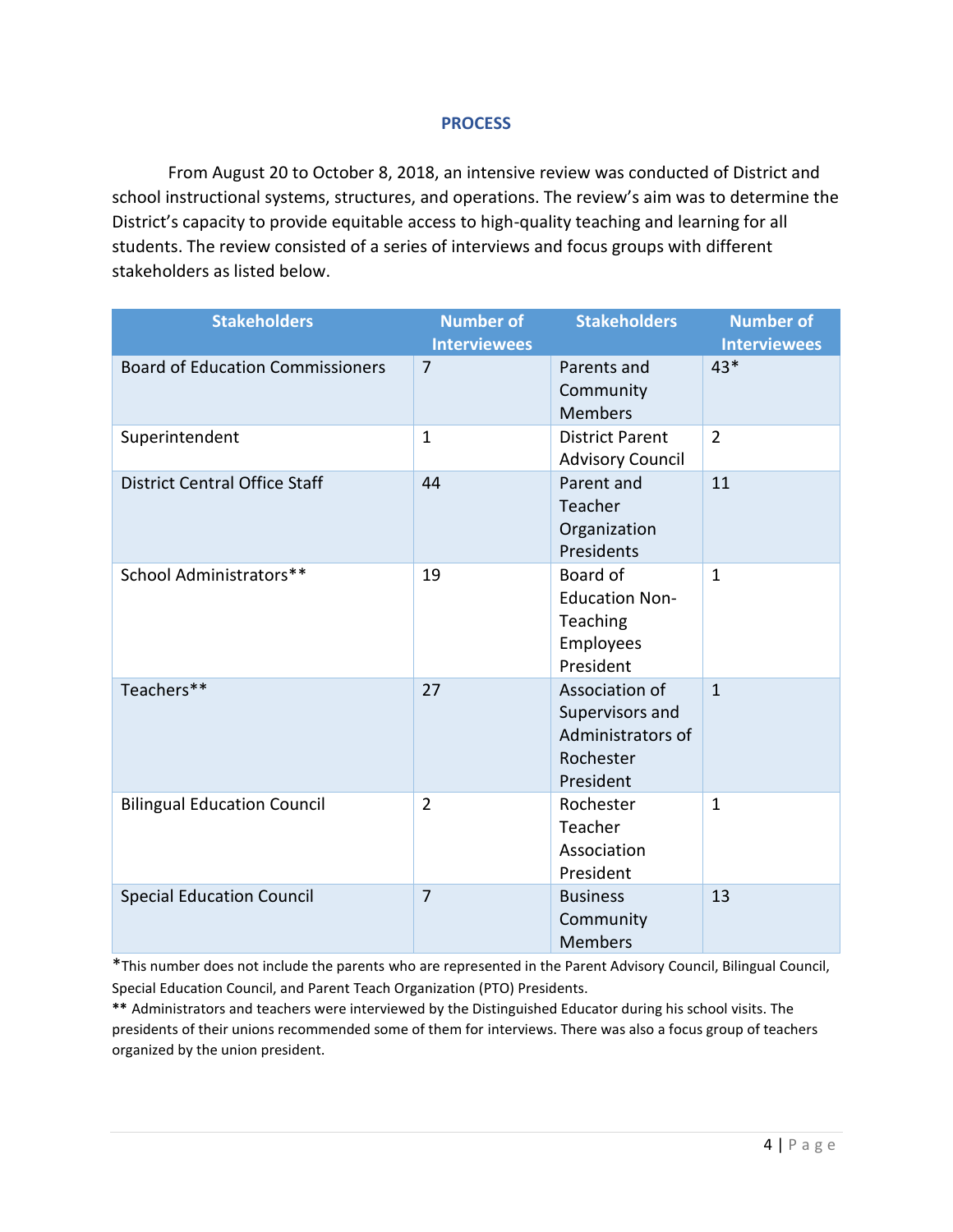In addition to conducting site visits to 17 schools, including all Priority and Focus Schools, the Distinguished Educator also reviewed the following documents:

| <b>Student Achievement Data</b>                                                                              | <b>District Comprehensive</b><br><b>Improvement Plan</b>                                                                                          | Sampling of School<br><b>Comprehensive Education</b><br>Plan                                                                                       |
|--------------------------------------------------------------------------------------------------------------|---------------------------------------------------------------------------------------------------------------------------------------------------|----------------------------------------------------------------------------------------------------------------------------------------------------|
| <b>Council of Great City Schools</b><br><b>Special Education Report</b><br>(2009)                            | Tydings (2013) Special<br><b>Education Report</b>                                                                                                 | Dr. Elliot (2017) Special<br><b>Education Report</b>                                                                                               |
| Evaluation of the School<br>Food Service Operations by<br>the Council of Great City<br><b>Schools (2004)</b> | Evaluation of the<br><b>Transportation Operations of</b><br>the Rochester Public Schools<br>by the Council of Great City<br><b>Schools (2004)</b> | Evaluation of the Enterprise<br>Business Systems in the<br>Rochester City School District<br>by the Council of Great City<br><b>Schools (2003)</b> |
| Report and<br>Recommendations of the<br><b>Special Advisory Committee</b><br>on Special Education            | Harris (2016) The Status of<br>Latino/a Bilingual Secondary<br>Students in the Rochester<br><b>City School District</b>                           | Sampling of School<br><b>Comprehensive Education</b><br>Plan                                                                                       |
| 2018 Summer School Crisis -<br>Report of Inquiry                                                             | <b>Establishing Long-Term</b><br><b>Financial Stability</b>                                                                                       | Comptroller Audit<br>Recommendations - Status<br>Report                                                                                            |
| The Path Forward: Summary<br>Reports                                                                         | Review of the 2018-19<br>Rochester City School District<br><b>Budget</b>                                                                          | Rochester City School District<br>Payroll and Procurement<br>Report                                                                                |
| Efficiency Study of the<br>Rochester City School District                                                    |                                                                                                                                                   |                                                                                                                                                    |

Pupil Transportation Program

Finally, the Distinguished Educator was also embedded in the daily functions of the District for 45 days to observe firsthand how it operates.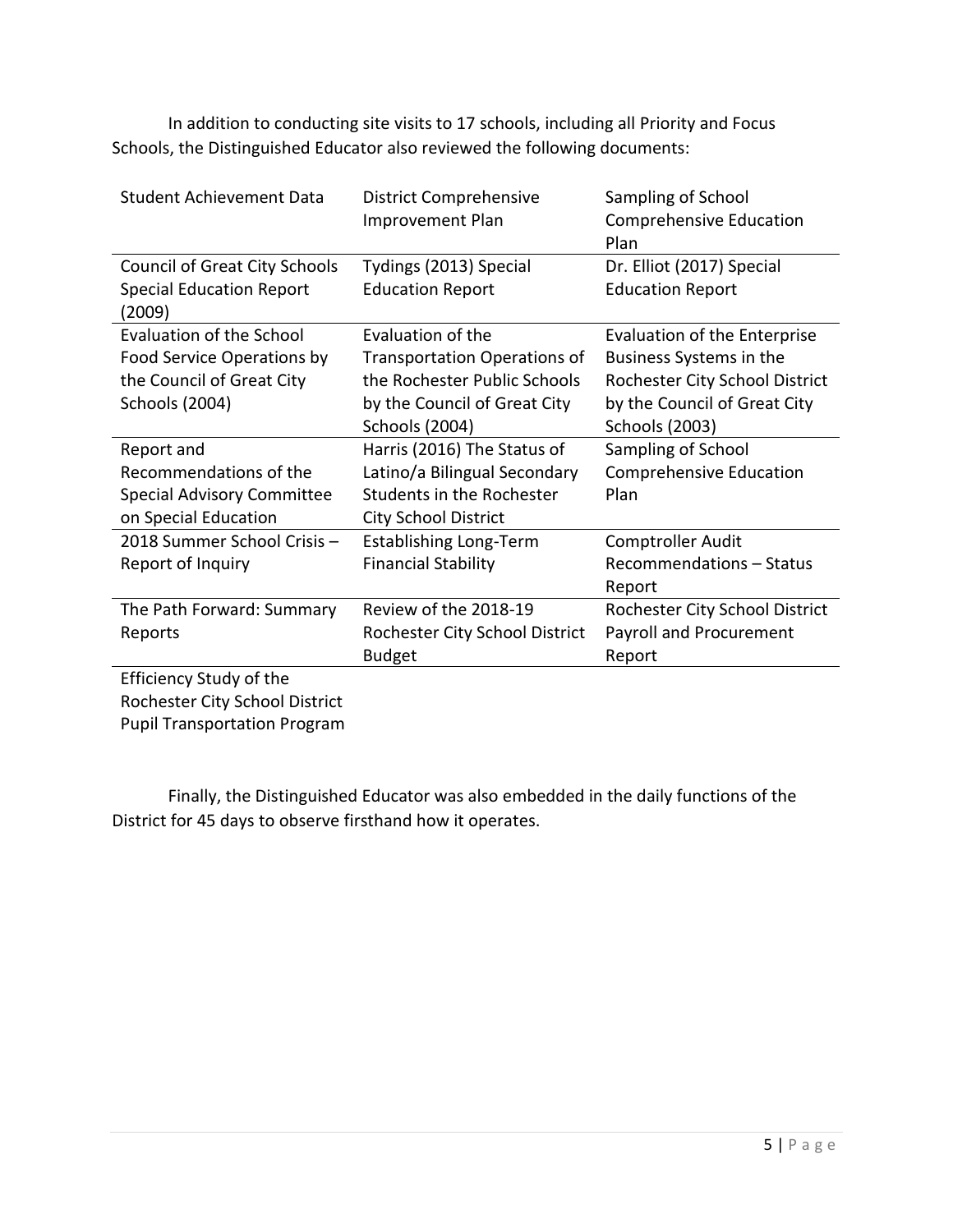#### **GENERAL FINDINGS**

Though this historically underperforming school system continues to struggle in its efforts to deliver a high-quality education to its students, I would like to begin by recognizing some bright spots. Talented, hardworking, and committed staff members at the Board, central office, and in the schools, as well as committed community members, give this District the potential to become a high-functioning organization.

The bright spots include Rochester's achievement of having one of the highest performing Pre-K systems in the United States, according to independent evaluations (Rochester Early Childhood Assessment Partnership or RECAP). Rochester has held this honor since 2001. Using the internationally recognized classroom assessment tool, the Early Childhood Environment Rating Scale–Revised (ECERS-R), Rochester frequently achieved an average of 6.0 on a 7-point scale, compared to a United States average of approximately 4.3. No other Pre-K system has demonstrated such consistent excellence. Last year, 61% of the exiting Universal Prekindergarten students were ready for kindergarten as determined by the HighScope's Child Observation Record — COR Advantage.

The overall English Language Arts (ELA) performance of students in grades 3-8 increased by 3.8% from 2016-17 to 2017-18. Math results also showed improvement District-wide in grades 3-8 performance with an increase of 2.8% from 2016-17 to 2017-18.<sup>1</sup> Graduation rates have trended slightly higher in the past five years as shown in Figure 1.

#### Figure 1. Preliminary Graduation Rates August Four-Year Graduation Rates including Preliminary 2014\* Results Trend



The Preliminary\* August 2014 Cohort Graduation Rate is an increase of 2.5 percentage points from the previous year.

*Source: NYSED School year Total Cohort Graduation rate and Enrollment Outcome Summary Report in combination with students confirmed as August graduates and enrollment data contained within the District's Student Data Management. Students are reported based on their date of entry in grade 9 and their last enrollment status as reported in the SIRS.* 

 $\overline{a}$ 

<sup>&</sup>lt;sup>1</sup> Because of the change from a three-day to a two-day the administration of Grades 3-to-8 English language arts and mathematics assessments between 2016-17 and 2017-18, results from the assessments given in these two years are not directly comparable.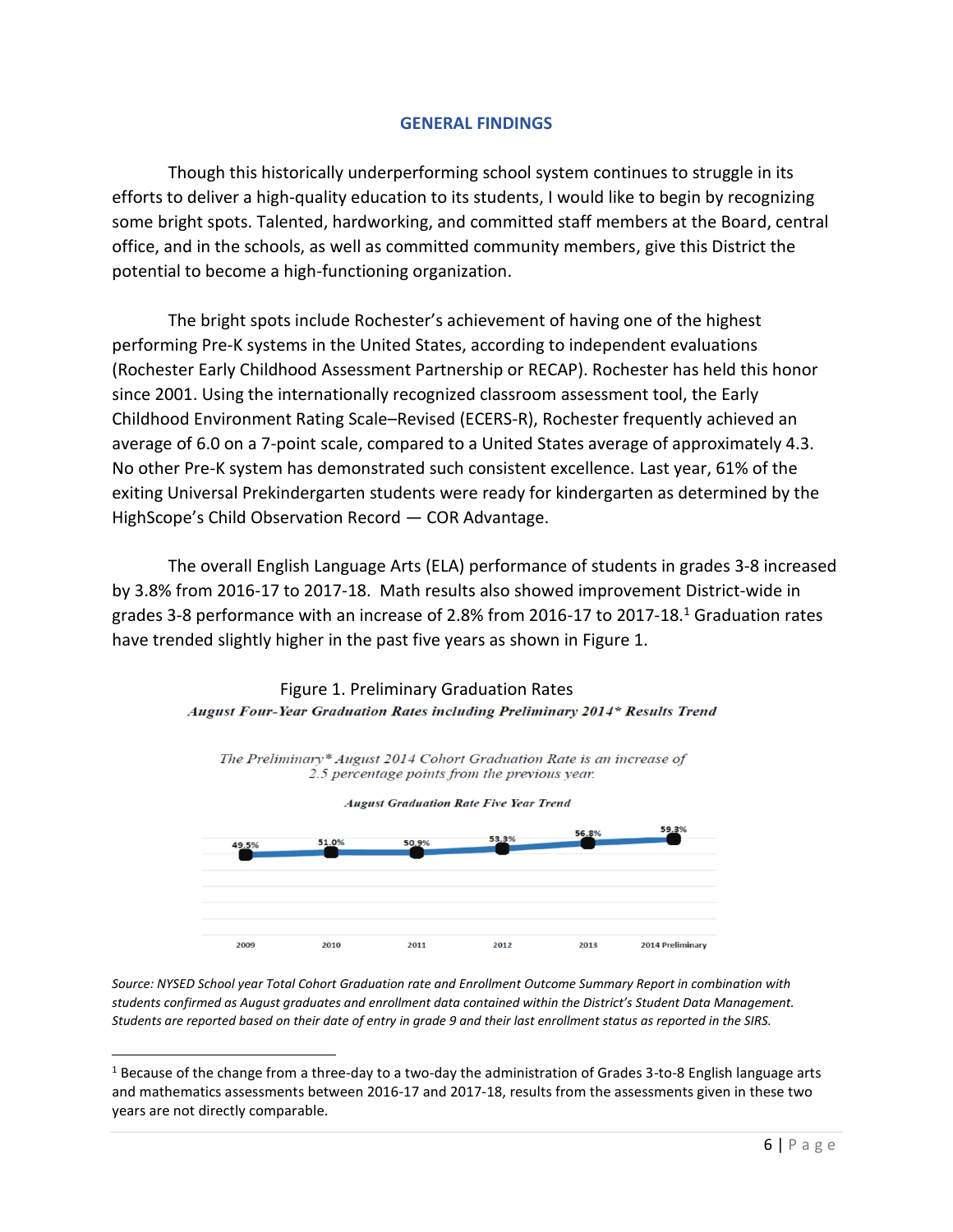Over the past year, the District has also increased enrollment in Advanced Placement (AP) and International Baccalaureate (IB) courses by 25%. New AP courses and subjects are being offered in classrooms across the District and through the virtual academy. The percentage of students taking AP courses who are Black and Hispanic increased from 66.6% to 72.8% from 2017 to 2018, while the percentage of females taking AP courses increased from 58.2% to 61.7%. Enrollment in Career and Technical Education (CTE) courses has grown exponentially over the last five years, increasing from 70 students in 2012-2013 to 4,109 enrollees in 2016- 2017. Student enrollment in CTE courses reflects the demographics of the District. In addition, the three-year trend shows a decrease in unduplicated suspension rates by three percentage points, from 16.5% to 13.5% from 2014 to 2017.

Two years ago, the District launched an effort to address racial biases through training in culturally relevant teaching. In another positive move, the Board of Education holds its weekly leadership meetings at Receivership and Priority Schools, using a Finish Line report to review data specific to the host school. Each report covers attendance, short-term and long-term suspensions, ELA and math achievement, and student growth.

However, despite these commendable accomplishments, these improvements are insufficient to address the most pressing issues the District faces. The District must commit itself to do far more if it is going to meet the needs of all students.

A recurring theme that surfaced during interviews with all stakeholder groups (parents, community members, staff) was that the District's decision-making seems driven more by the needs of administrators, teachers, and parents, with student concerns often taking a back seat to adult interests. To make fundamental changes, the system must shift its entire focus from the interests of adults to a student-centered agenda. The most common example provided by representatives from all stakeholder groups was the practice of nepotism. Numerous persons, in confidence, shared examples of nepotism.

The Rochester City School District has been plagued by high leadership turnover, with five superintendents in the last ten years.<sup>2</sup> This instability reduces the District's ability to focus on implementing educational reforms that would better prepare students for college and/or careers. Each superintendent brings a new vision and seeks to implement new programs, but when a superintendent exits, the system typically abandons initiatives just as they are beginning to take hold. All stakeholders expressed concerns that this uncertainty at the top creates a sense of complacency throughout the system. An administrator noted, "*The* 

<sup>&</sup>lt;sup>2</sup> Following the submission of this report to the Commissioner, the District's current superintendent announced that she will retire at the end of January 2019. While this report was written prior to such announcement, the recommendations, goals and objectives described in this report are not specific to any individual district leader; rather, they are actions that all District leaders – including any sitting superintendent – must implement to effectuate needed change in the District.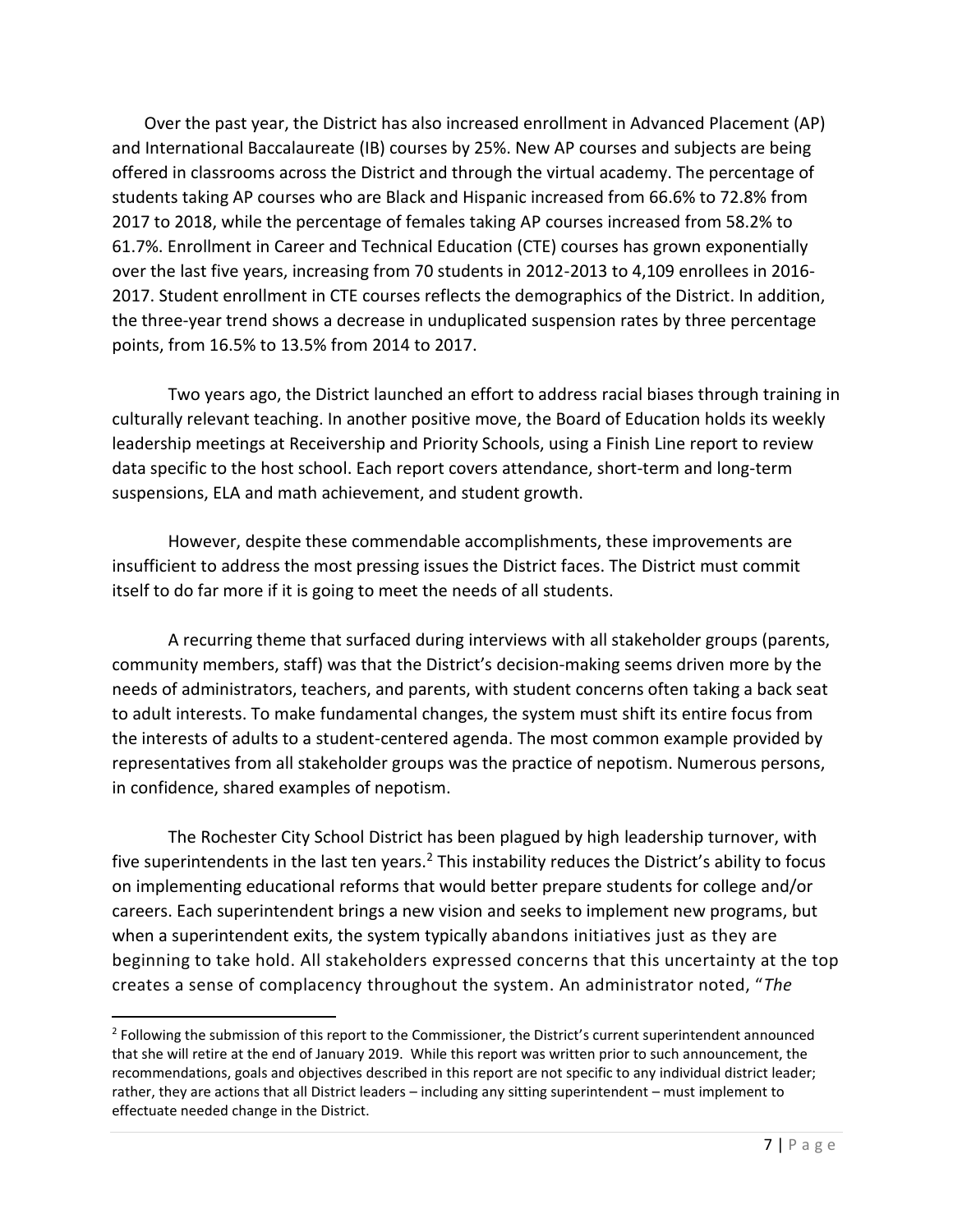*organization recreates itself every time it gets a new superintendent. The tone of the Board changes when the superintendent changes."* Without continuity of leadership, it will be almost impossible for the District to function at a high level. The Board must ask itself why it cannot retain its superintendents.

Many stakeholders interviewed noted that Board Commissioners could not clearly define their roles and responsibilities, which interfered with the Superintendent's ability to lead effectively. This was expressed in the statement: *"The way the Board functions will ensure that any superintendent fails."* Observers noted that, in some instances, Board Commissioners act as if they were the superintendent trying to manage the day-to-day operations of the District. Many in the community would like to see the Board President exercise greater leadership to make the Board's governance more effective. Some interviewees went further, advocating mayoral control of the school system.

Stakeholders said Board Commissioners need to be reminded that the Board's main responsibilities include making policy, overseeing the budget, and selecting and evaluating the superintendent. When Board Commissioners assume management responsibilities, that undermines the superintendent's role. Day-to-day operations should be left to the superintendent.

These observations pertain not only to the current Board, but also to previous ones. The role the Board plays can support or hinder the work of the District. A 2014 report<sup>3</sup> by the Thomas B. Fordham Institute concluded that school boards that prioritize improving student learning create more successful academic outcomes.

With the arrival of three new Commissioners in 2018, the current Board is changing, and next year four seats will be up for election. Most expect this to change the Board's dynamics. As this change occurs, it is imperative for robust structures to be in place to ensure smooth transitions and maintained focus on improving student achievement. Current Board Commissioners have shown interest in improving their effectiveness and efficiency and have engaged in a series of retreats aimed at improving their working relationships.

About two years ago, the Superintendent launched Path Forward, a strategic process to develop a ten-year educational and facilities master plan to ensure coherence and equity within the system. The evidence described below shows that the process has failed to reach those goals and needs to be improved or replaced by a more robust process.

<sup>3</sup> Shober, A. F. and Hartney, M. T. Arnold F. (2014). *Does School Board Leadership Matter?* Washington, DC: Thomas B. Fordham Institute.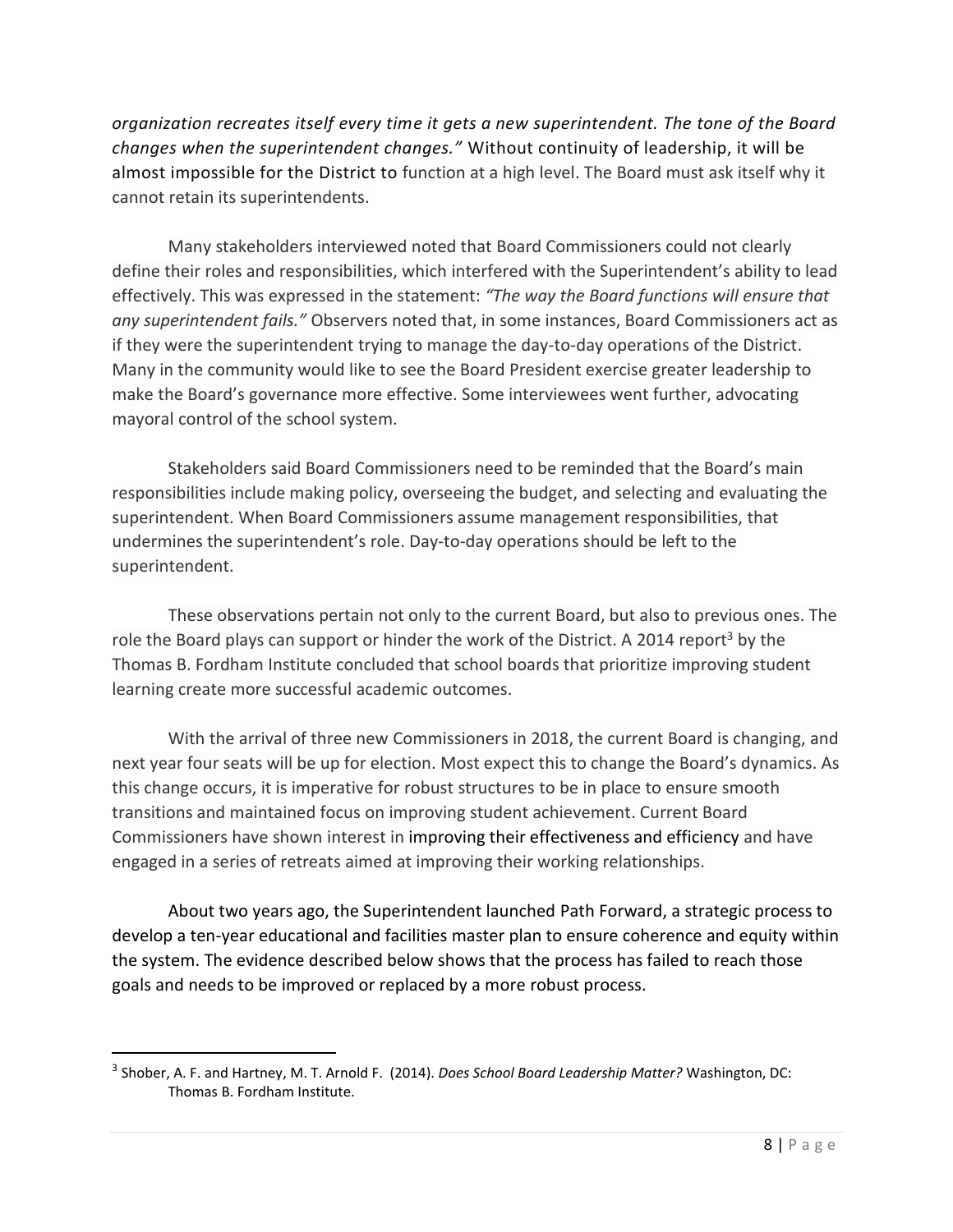Though many posters throughout the District display the plan's vision and its four pillars, there is not a clear strategy on how the plan will improve student outcomes. Many staff members seemed unaware of the stated vision, goals, and initiatives. When asked about major initiatives, Board Commissioners' and staffs' most common response was *"I don't know.*" Only a few persons interviewed could articulate the substance of any initiatives, and this led to multiple, and often conflicting, understandings of vision and goals.

This lack of common understanding was rife among Board commissioners, senior cabinet-level staff, principals, and teachers. Further fueling the problem was the lack of a coherent strategy for improvement that focused on the need to upgrade curriculum and classroom instruction and align the District operations to meet a shared set of goals.

One of the goals of Path Forward was to produce a strategic plan to guide the work of the District, but thus far no plan has been released. Examination of a draft reveals a plan that does not yet have the level of detail needed to promote effective District management. Last year's District Comprehensive Improvement Plan does not describe the steps necessary to drive improvement throughout the system.

With no firm plan for action, the schools and central office departments lack a coherent vision. Principals and teachers look for guidance but find minimal direction. Without shared priorities, attempts to improve teaching and learning vary greatly from school to school. Many who were interviewed described approaches that seemed to be based on a "flavor of the month" or even a "flavor of the day." One administrator stated, *"We have become a district of independent schools because of lack of coherence or guidance from Central Office."* Many District educators work extremely hard, but due to this overall lack of focus, their efforts yield minimal results.

This chaos is compounded by the District's frequent operational crises, sometimes expressed as "crisis du jour." This exacerbates the systemic lack of direction and leads to the system's distraction from what matters the most: the work teachers do in the classrooms with their students. For example, during the first week of school, Monroe 2 BOCES reported, *"We are having significant problems with students not being picked up before and after school and with drivers dropping off students, with no adults present creating unsafe situations."<sup>4</sup>*

The District appears to have little capacity to effectively implement initiatives. The District does not strategically roll out initiatives or properly manage the process of change. In

 $\overline{a}$ 

<sup>4</sup> See Appendix 21 for email from BOCES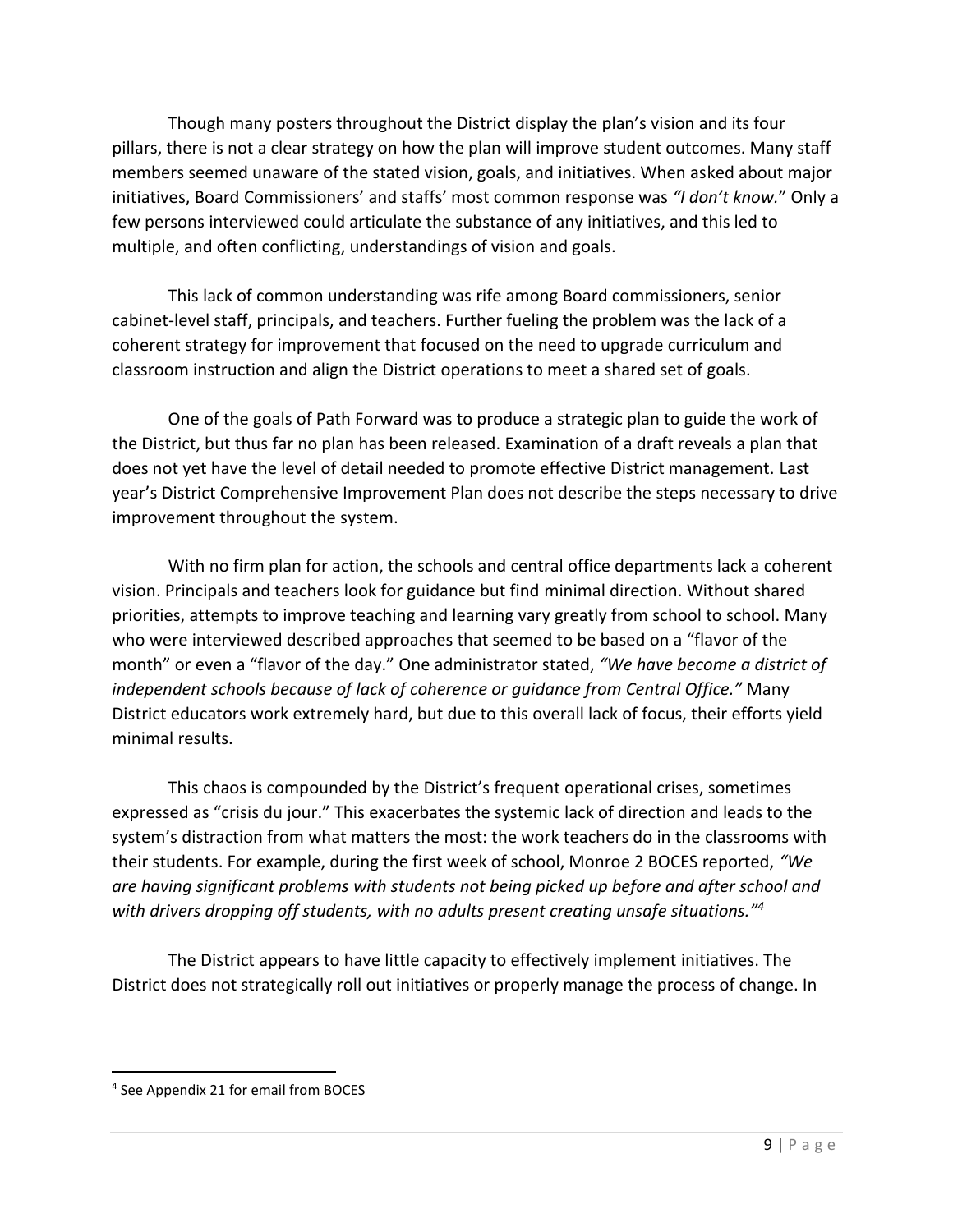one instance, the District tried to implement a recommendation from Dr. Judy Elliott's<sup>5</sup> Special Education Report to repurpose the positions of school-based Coordinating Administrators of Special Education (CASEs). Though at the school level the recommendation had the potential to increase the sense of ownership among school level staff for improving achievement for students with disabilities, there was no strategic process to roll out the initiative, nor was there a project management plan. The District failed to describe the change process and never considered that the elimination of the CASEs would lead to a significant loss of expertise. School staffs were not prepared to assume their responsibilities and the implications for collective bargaining agreements (as well as other implications) were not addressed. As a result, the District had to reverse its decision to implement the initiative, wasting money and compromising support for students receiving special education services.

A community activist commented on the absence of vision and strategic thinking in the implementation of the Path Forward 10-Year Facilities plan, citing School 44 as an example. The activist referred the Distinguished Educator to a video of the January 25, 2018 Board Meeting.<sup>6</sup> During this meeting, a Commissioner expressed her frustration about a situation from that same morning. According to the Commissioner, the School Chief had informed the staff that "*there will be no kindergarten next year and the school will close after the 2018-19 school year, and she does not know what the building will be used for."* Staff and parents had expressed their concerns to the Commissioner, as their Board liaison. Noting that the directive was completely contrary to the promises made to the Board about how the Path Forward would operate, the Commissioner passionately protested the move at the Board meeting. The Commissioner questioned the Superintendent, who claimed to be equally dismayed at the lack of communication. The Superintendent noted the school community should have been informed of three options: 1) maintaining the status quo, 2) housing the children in another school in the 19<sup>th</sup> Ward, or 3) re-growing the school after the Board decided about zones and placement. The Superintendent deferred to the School Chief, who took responsibility. The Board President then stated, *"It seems like what might have happened is… that you [School Chief] articulated one of the options. And you didn't explain option A, B, C, maybe because you didn't know what they would be."* The School Chief responded affirmatively. The Board President continued, *"I know you [the School Chief] are a person of integrity, but the message that has come from Barbara [Superintendent] and members of the Board was not accurately communicated and that accounted for the information the Commissioner received."* 

In follow-up interviews, several staff members noted that the plan was reviewed at a Leadership Meeting on January 23, 2018. Among the schools recommended for potential

 $5$  Dr. Judy Elliott was hired by the District in 2017 to review the district's services for students with disabilities and provide recommendations to improve support and systems and address the high rate of special education identification and the overall low performance of students with disabilities.

<sup>6</sup> https://www.youtube.com/watch?v=kCBnHM4RDIA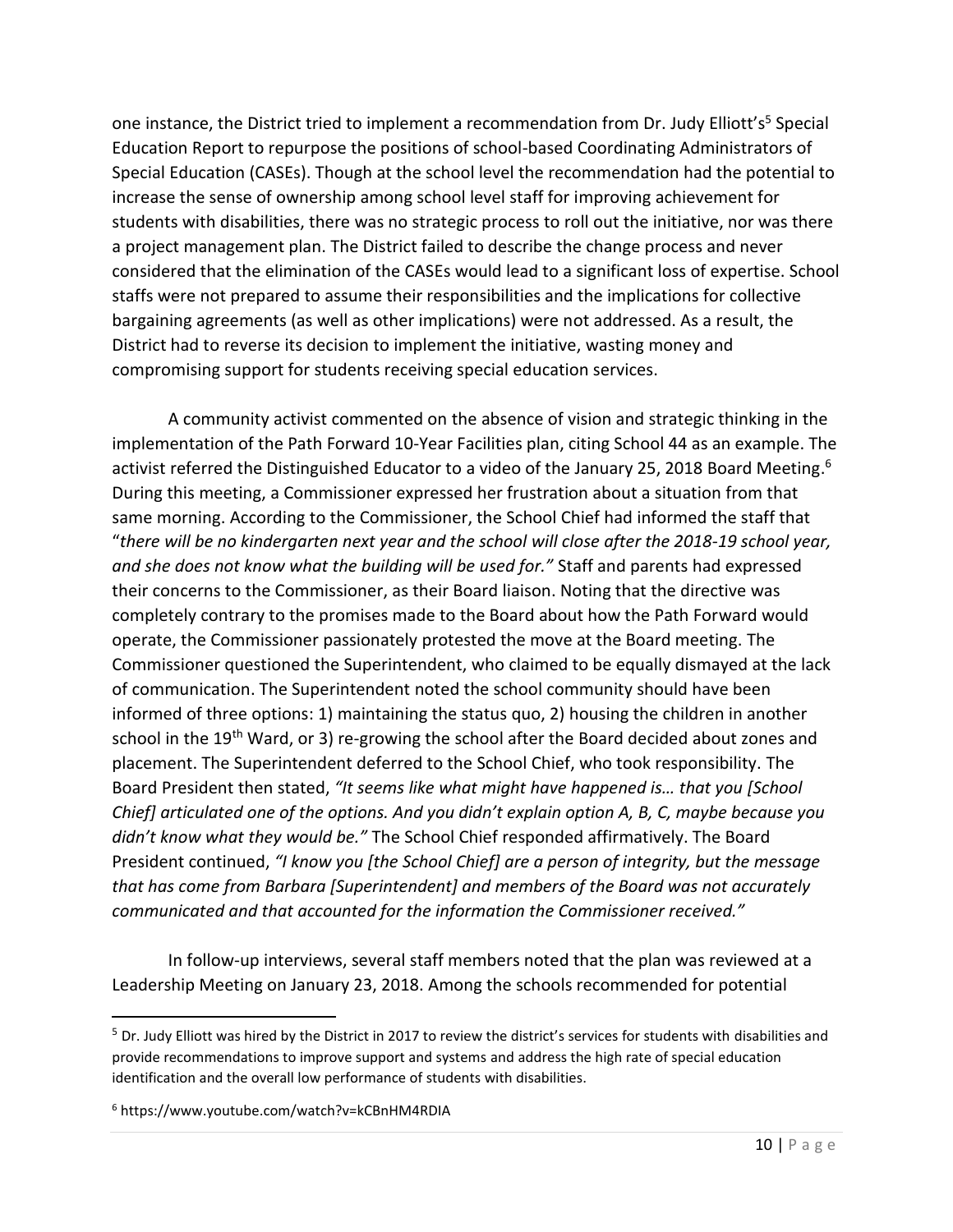closure was School 44. During the meeting, the Superintendent directed the School Chief to go to the school the following day because the administration would be presenting its 10-year plan to the Board of Education at its monthly meeting on January 25<sup>th</sup>. It is important to note that the directive given to the School Chief was to inform the school community of only one option: that of the potential school closure. The Superintendent's subsequent failure to take responsibility for the miscommunication and be completely transparent about the decisionmaking process only serves to highlight systemic problems.

These examples are not isolated occurrences. They appear to reflect a pattern that has plagued the District for many years. One can only conclude that the District leaves supervision, school direction, and learning to chance. An interviewee reported, "*Too many things are left to chance in the District."*

All of the above show that the District is failing to meet the needs of its students. Though the proficiency rates in 2018 for grades 3-8 in ELA and math are 11.4% and 10.7% respectively, and the four-year graduation rate is only 59%, which is among the very lowest in the State, the District appears to approach the work with a lack of urgency. A teacher noted, *"There is a lot of movement but very little action."* An administrator commented, "*The District is always moving, but what action is coming out of that movement?"* Considering the district leadership's intense focus on the short-term, it is hardly surprising to see dismal student achievement and graduation rates. Without an ongoing mechanism to determine whether students are learning what they need to learn, these low numbers are inevitable.

The Distinguished Educator's findings, as described below, serve as illustrations of the lack of any real sense of urgency throughout the organization.

Two years ago, the District embarked on a process to develop what appears to be a K-2 literacy curriculum. In interviews conducted by the Distinguished Educator, it was clear that there is confusion as to whether it is a literacy curriculum, a listening and learning curriculum, or a culturally responsive curriculum. The District tasked the Rochester Teacher Center to lead the development of this curriculum and contracted with a consultant. The District hired five teachers, putting them on special assignment as curriculum writers to assist in the writing. The Executive Director (ED) of English Language Arts has been relegated to a secondary role under the guidance of the Deputy Superintendent of Teaching and Learning, even though the ED should be leading this effort. It is not clear why the curriculum writers report to the Executive Director of Professional Learning and not to the Executive Director of English Language Arts. With the development process now in its third year, the curriculum is still not completed. Considering that only 10.4% of third graders in 2018 are reading at-or-above their grade level, it is alarming that the adoption of a K-2 literacy curriculum would take three years. In a District with the stated goal of "Literacy for a Lifetime*,*" the creation and adoption of a K-2 Literacy curriculum is essential. A preliminary review of the curriculum shows that it is designed to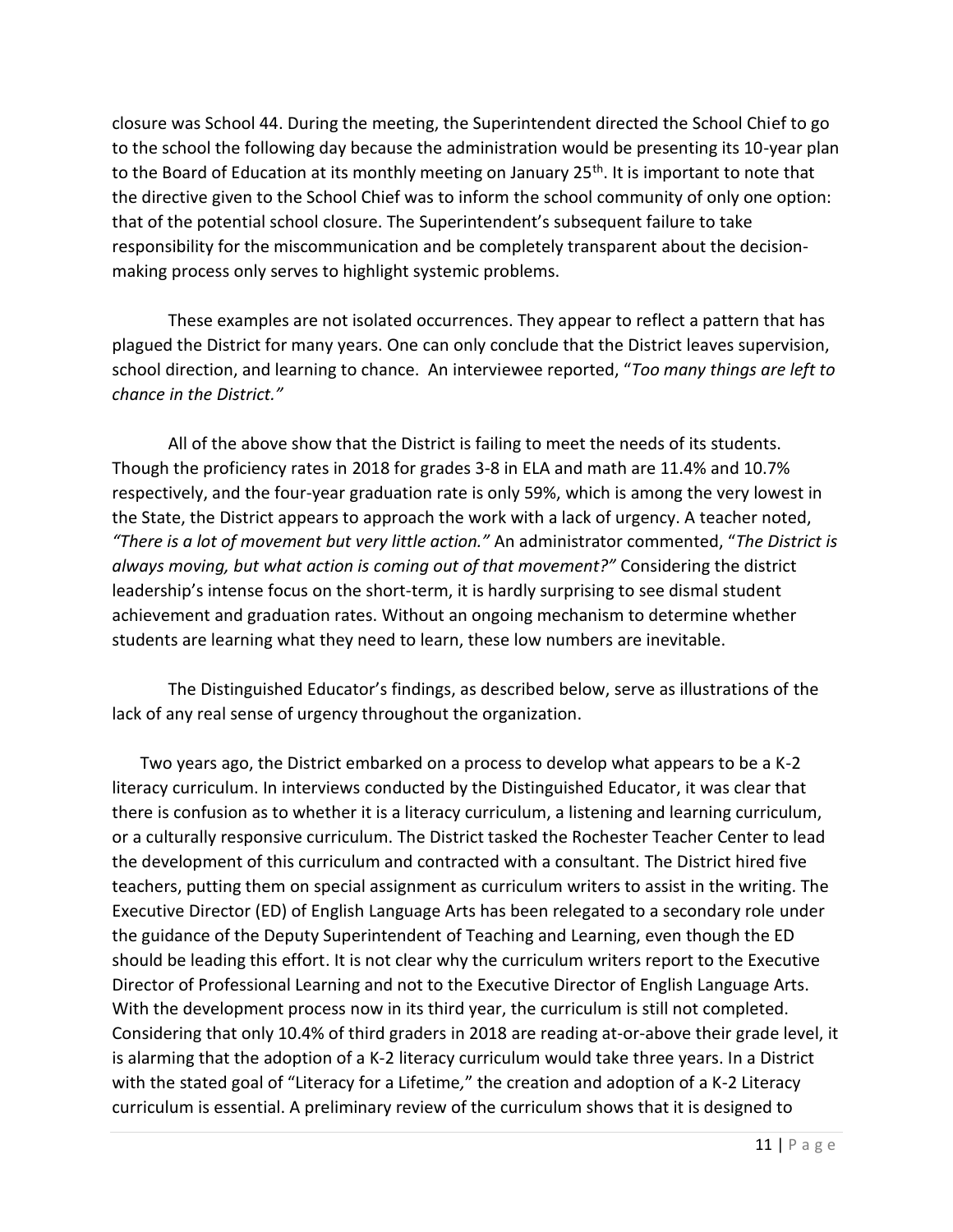ensure that the diversity within the District is reflected in the materials, but not necessarily the development of reading and writing skills. An additional review of the curriculum to determine if it is developmentally appropriate should be conducted.

On June 15, 2017, the Board of Education formed an Advisory Special Committee on School Climate. The members of the Special Committee included staff, parents, community members and individuals with expertise and/or interest in improving school climate. This committee was assigned to provide the Board with written recommendations on this issue. The committee completed its recommendations and presented them to the Board's Community and Intergovernmental Relations Committee and the Superintendent at a meeting on September 13, 2018. The School Climate Advisory Special Committee gave the Board of Education and the administration a December 2018 deadline to accept or reject its recommendations and develop a plan for implementation. This means the entire decision-andplanning process will take 18 months. Positive school climate is an essential support for academic achievement. Why must it take so long to begin the necessary systemic reforms aimed at improving the climate? The Committee is not at fault; their work has been commendable. The extended period for development of a plan is a reflection of two chronic District failures: a lack of urgency and poor systems management. These reforms can be accelerated in a thoughtful and systemic way, and some suggestions will be addressed in the Recommendations section of this report.

It should be noted that the above example of the Board creating an advisory committee might be seen as a strategy to bypass the Superintendent and assume management functions or the Board's frustration with the administration's inability to adequately address the challenges affecting the District. On August 20, 1998, the Board passed a resolution enabling it to appoint advisory bodies for advice and recommendations. The Board then considers these recommendations as it decides on the resolution of issues of significant impact.

The Teachers Union contract was once seen as promoting innovative reforms to benefit students, but now the majority of stakeholders interviewed feel that the Teachers Union and its contract are a major roadblock to improvement. This feedback was not an indictment of teachers; on the contrary, stakeholders stated that teachers were working extremely hard and needed more support. It should be noted that both the union and the District entered into the collective bargaining agreement, making the Board and administration responsible for its shortcomings.

In September 2018, the District began negotiating its contracts jointly with the Rochester Teachers Association and the Association of Supervisors and Administrators of Rochester (ASAR). All parties have agreed to open the entire agreement for negotiation. This negotiation presents a unique opportunity to develop contracts that will ensure quality education for all students, confront current and future District realities, and respond to the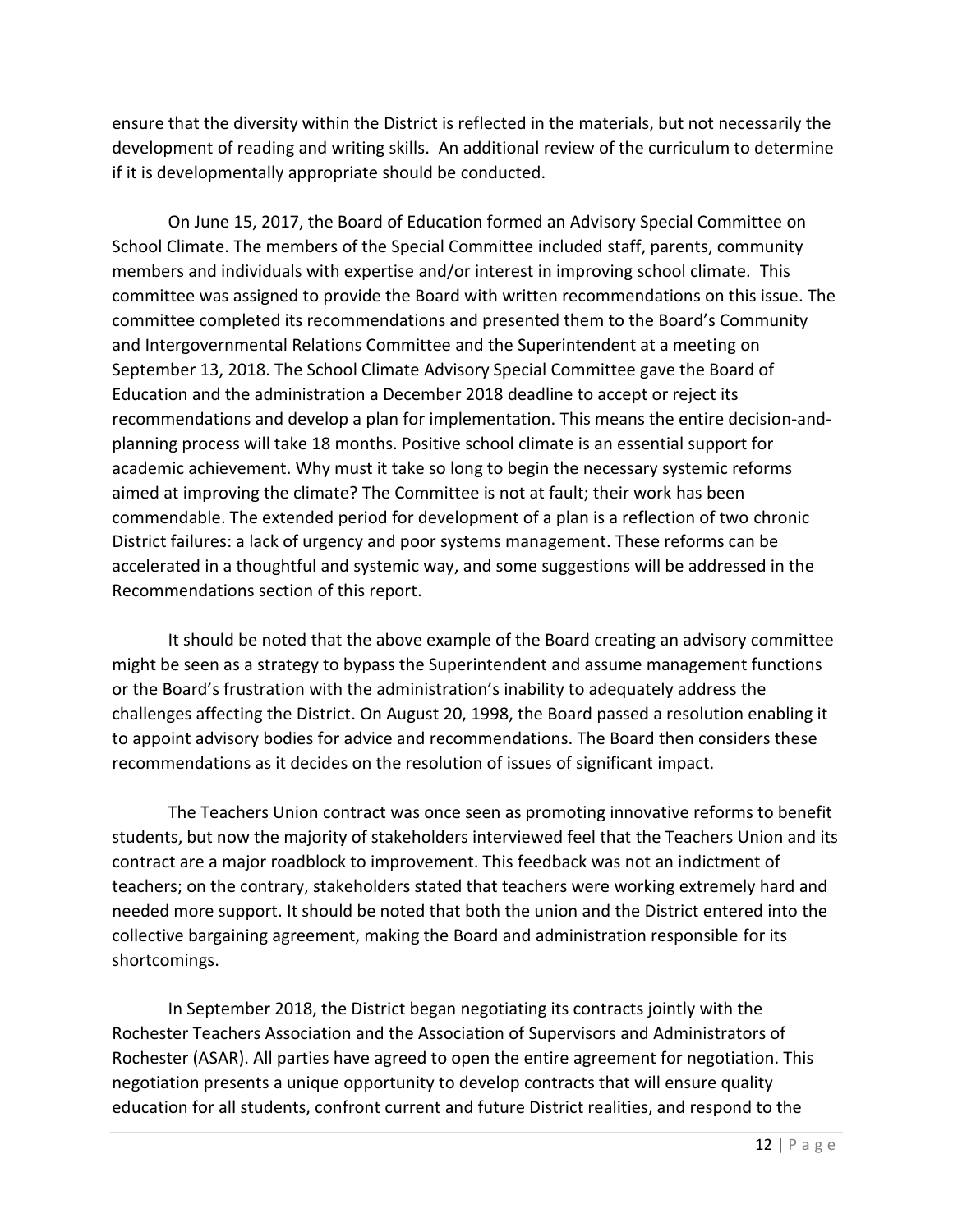needs of teachers and school and district leaders. The Superintendent should be commended for bringing the presidents of both unions to the same table to negotiate an agreement that will help all parties in their efforts to provide improved education throughout the District.

Interviewees were also concerned about a long-term culture of fear that they claim continues to this day. At the October 2018 Principals' Meeting, while discussing the topic on how to support students coping with trauma, a principal said, "*The organization continues to traumatize its people [staff]. It's the most toxic the culture has been in the last 20 years."* This quote is supported by the Risk Assessment conducted by the District's Auditor General.<sup>7</sup> On September 18, 2018 the District's Auditor General presented her assessment to the Board of Education's Audit Committee, stating that this culture problem starts at the top with the Board and Superintendent, and spreads down through Executive Cabinet, directors, and managers. This culture infects decision-making, spending, everyday actions, and communications, distracting educators from their real job of putting the students' needs first. This culture lowers staff morale, inhibits innovation, delays projects, and saps energy. Ultimately, it increases apathy from top to bottom.

Though many of the problems described here are long-standing and systemic, the District has failed to solve them. While all stakeholders interviewed were keenly aware of the problems – and some suggested ways to solve them – in most areas, action to address the problem remains a goal rather than a reality. The issues identified in this report have been described in numerous earlier reports. For example, at the District's request, there have been several reviews of services for students with disabilities (Council of Great City Schools in 2009, Tydings in 2013, and Dr. Elliot in 2017), yet only minimal progress has been made in this area. The inability of the organization to address these issues reflects a lack of urgency, a lack of capacity, a sense of complacency, or a combination of all three.

It is obvious that parents, community groups, and the business sector are all ready and eager to partner with the District, but the system does not make them feel welcome. Parents of students of color report discouraging experiences ranging from staff telling children that their clothes are dirty and smelly, to one instance where students were referred to as monkeys. Most parents interviewed shared examples of disheartening experiences. Parents felt there were no reports of serious consequences for when staff use inappropriate words or engage in inappropriate behaviors. It is important to note that the District is not allowed to disclose publicly disciplinary actions. Incidents like these are direct contradictions of any school system's mission to provide a safe and caring learning environment for all children. As a result, many parents attribute the District's long history of underperforming to a systemic perpetuation of individual, institutional, and structural racism. In addition, all stakeholders cited a culture of low expectations for students.

<sup>&</sup>lt;sup>7</sup> See Appendix 2 for the Auditor's PowerPoint presentation.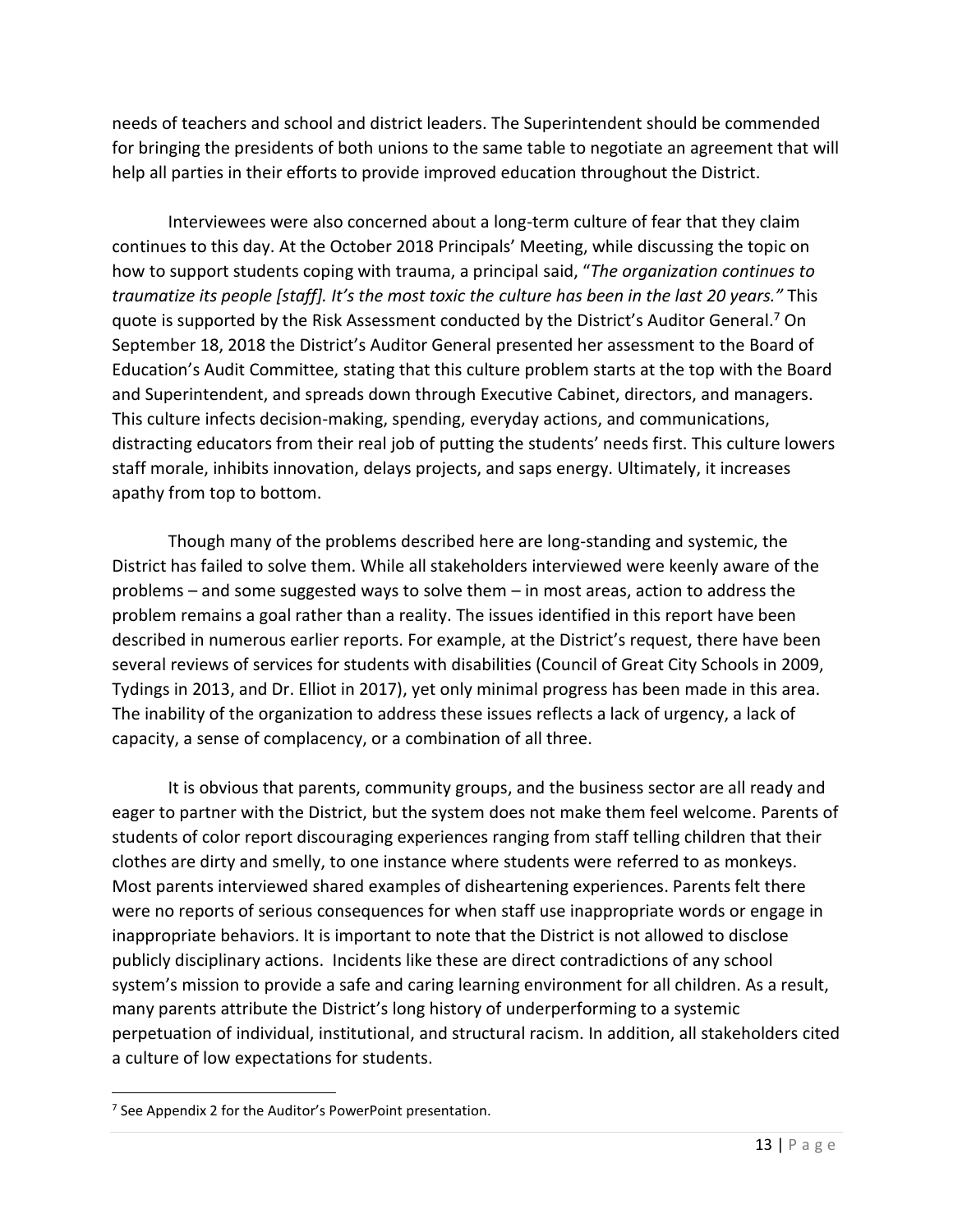The above observations are supported by the findings from the Path Forward community engagement sessions. The District Ambassadors who facilitated the sessions found that:

"*Of all topics, racial equity was a reoccurring theme. Overall, community members shared there often seems to be a disconnect with teachers and staff regarding racial equity. Community members nearly unanimously shared that they feel unwelcome and there seems to be prevalent racial bias within our school community. To achieve racial parity, the community would like to employ more teachers of color, either homegrown, nationally, or pulling from the recent crisis in Puerto Rico*. *Residents also spoke about the importance of offering incentives for recruitment, while students felt that racial inequity led to poorer outcomes for students."<sup>8</sup>*

Parents are not the only ones who have witnessed the District's resistance to improvement. A business representative noted, *"There is no other organization in the city that is harder to establish a relationship with than the School District."* Another business community member said that if the District were a business, it should declare bankruptcy. This insolvency would allow the District to create a new model better aligned with the mission of educating students and better equip the District to deliver results.

Though many stakeholders are losing faith in the system, they stand ready to be reengaged, and are eager to support the schools if the District will show itself to be a willing partner. The system's failure to deliver high-quality education to all its students has resulted in teachers, principals, central office administrators, and even some Board Commissioners and the Mayor seeking alternative educational settings for their own children. The District's goal must be nothing short of total transformation, so that everyone will be proud to send their own children to Rochester's public schools.

<sup>8</sup> The Path Forward: Summary Reports, p.18. See Appendix 9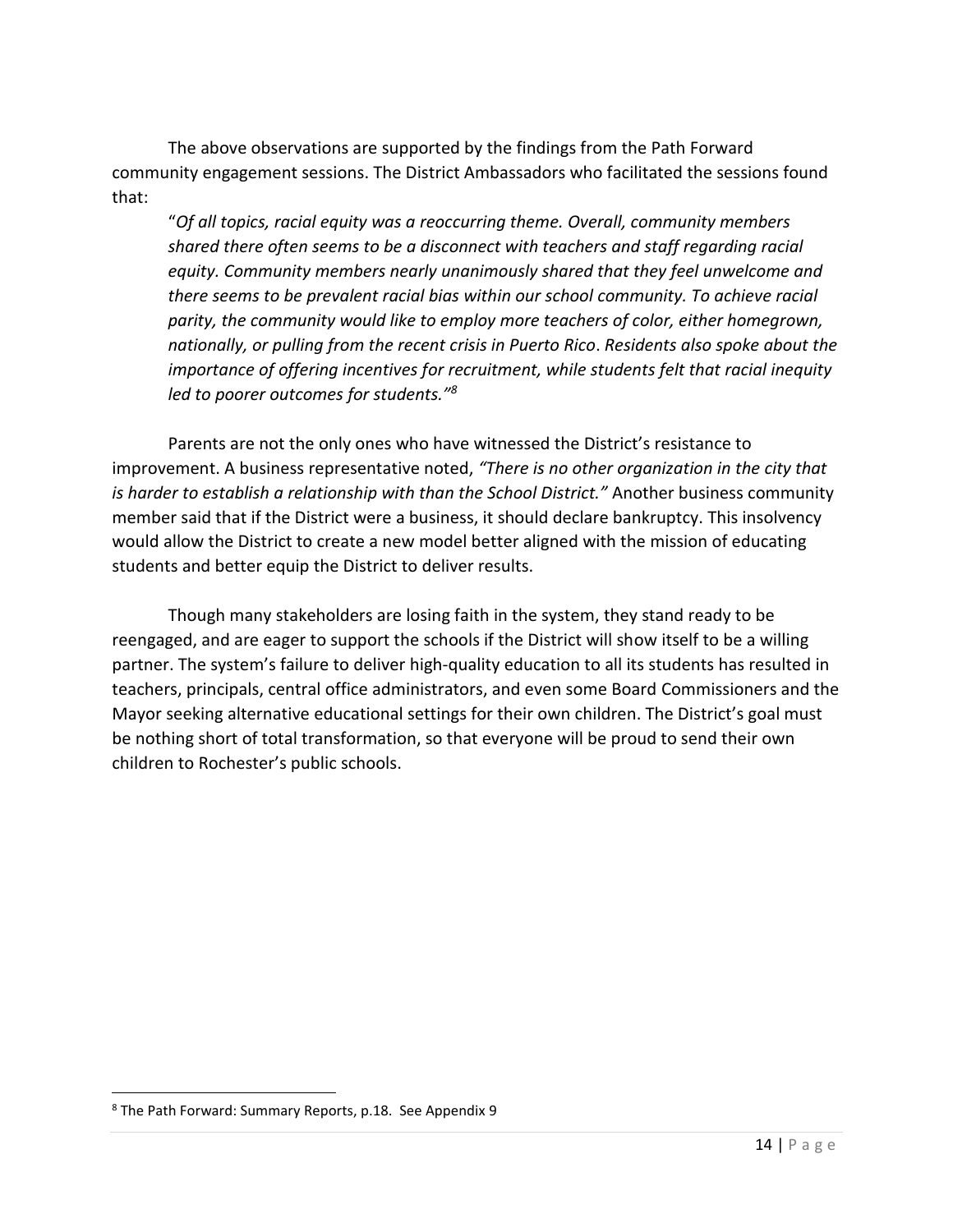**SPECIFIC FINDINGS AND RECOMMENDATIONS**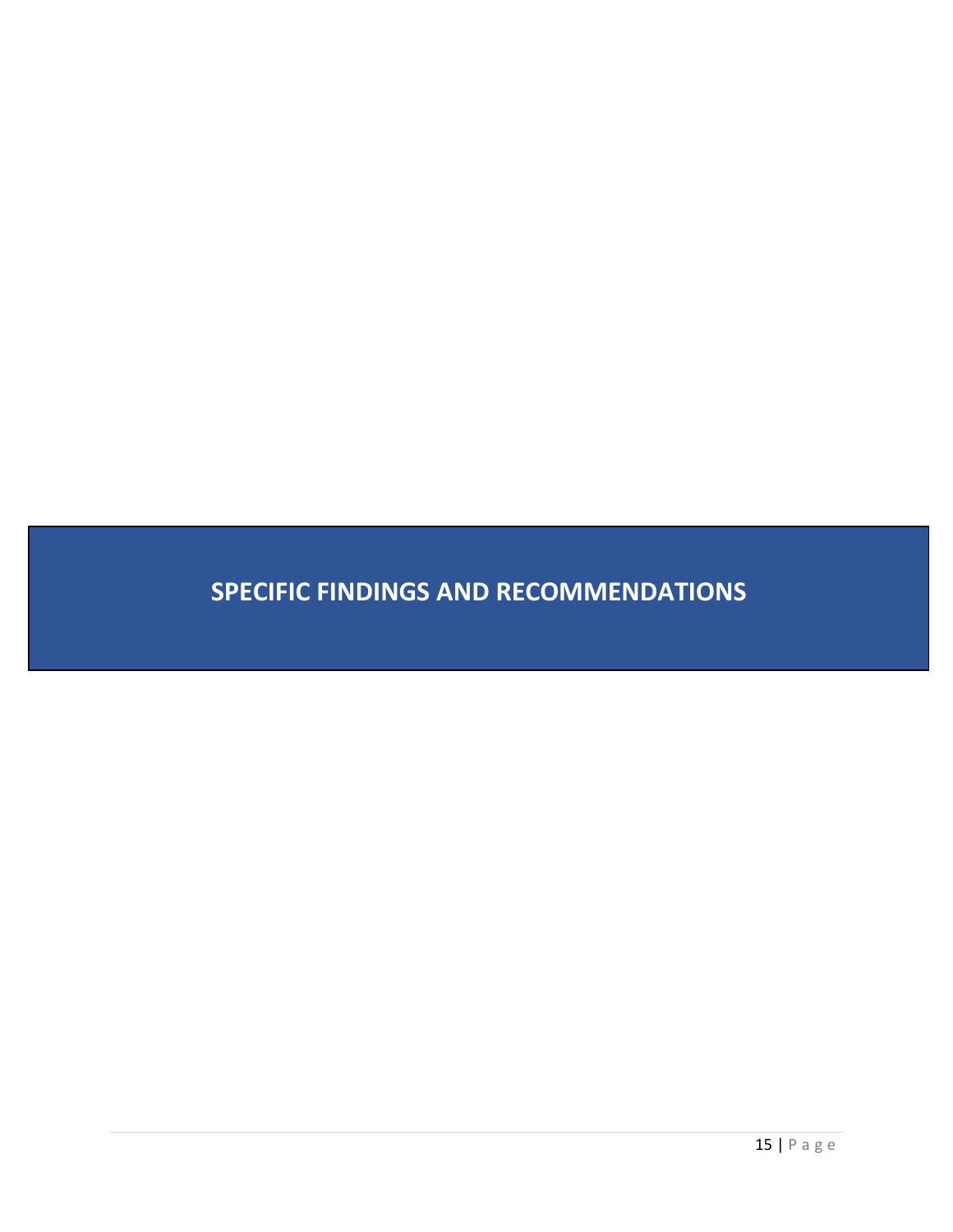#### **GOVERNANCE AND DISTRICT LEADERSHIP**

Effective governance and leadership are essential to a school district's most important function: preparing students to be productive citizens. Several researchers<sup>9</sup> (including Shober & Hartney, 2014; Waters & Marzano, 2006) have found that in districts with higher levels of student achievement, board and district leadership were essential in creating the necessary conditions to improve student learning.

This section describes the findings of the Distinguished Educator's review relevant to governance and district leadership.

#### **Findings:**

l

- 1. The Board Commissioners frequently ask the administration tough but pertinent questions, but administrators are not always readily available to provide timely data to address their concerns.
- 2. The Board uses BoardDocs, an efficient online platform that gives the public access to relevant information related to Board business.
- 3. Though there are clear protocols to guide communication among Board Commissioners, the Superintendent, the Board's staff, District administration, and the community, these protocols are not followed consistently.
- 4. A report by the National School Boards Association has noted, "*Effective boards lead as a united team with the superintendent, each from their respective roles, with strong collaboration and mutual trust*."<sup>10</sup> However in the District, significant tensions have developed among Board Commissioners, and between the Board and the Superintendent. Though all of these participants have good intentions and want to do right by the students, the behavior of district leadership does not always match their stated values and beliefs. The Board acknowledges that there is a need to improve group dynamics and minimize the underlying racial tension that exists among the group and has engaged in two retreats to begin to address these issues.
- 5. The Board does not act as a unified body. As a result, superintendents have had to manage seven individual Board Commissioners, rather than work with a unified board to support student achievement. This has often led superintendents to concentrate on satisfying separate requests from individual Board Commissioners at the expense of the important work of the District.

<sup>9</sup> Shober, A. F. and Hartney, M. T. Arnold F. (2014). *Does School Board Leadership Matter?* Washington, DC: Thomas B. Fordham Institute.

Waters, J. T. and Marzano, R. J. (2006). *School District Leadership that Works: The Effect of Superintendent Leadership on Student Achievement*. Denver, CO: McREL.

<sup>10</sup>Devarics, C., & O'Brien, E. (2011). *Eight characteristics of effective school boards: Full report*. Alexandria, VA: Center for Public Education. Retrieved fro[m http://bit.ly/1k86k7c](http://bit.ly/1k86k7c)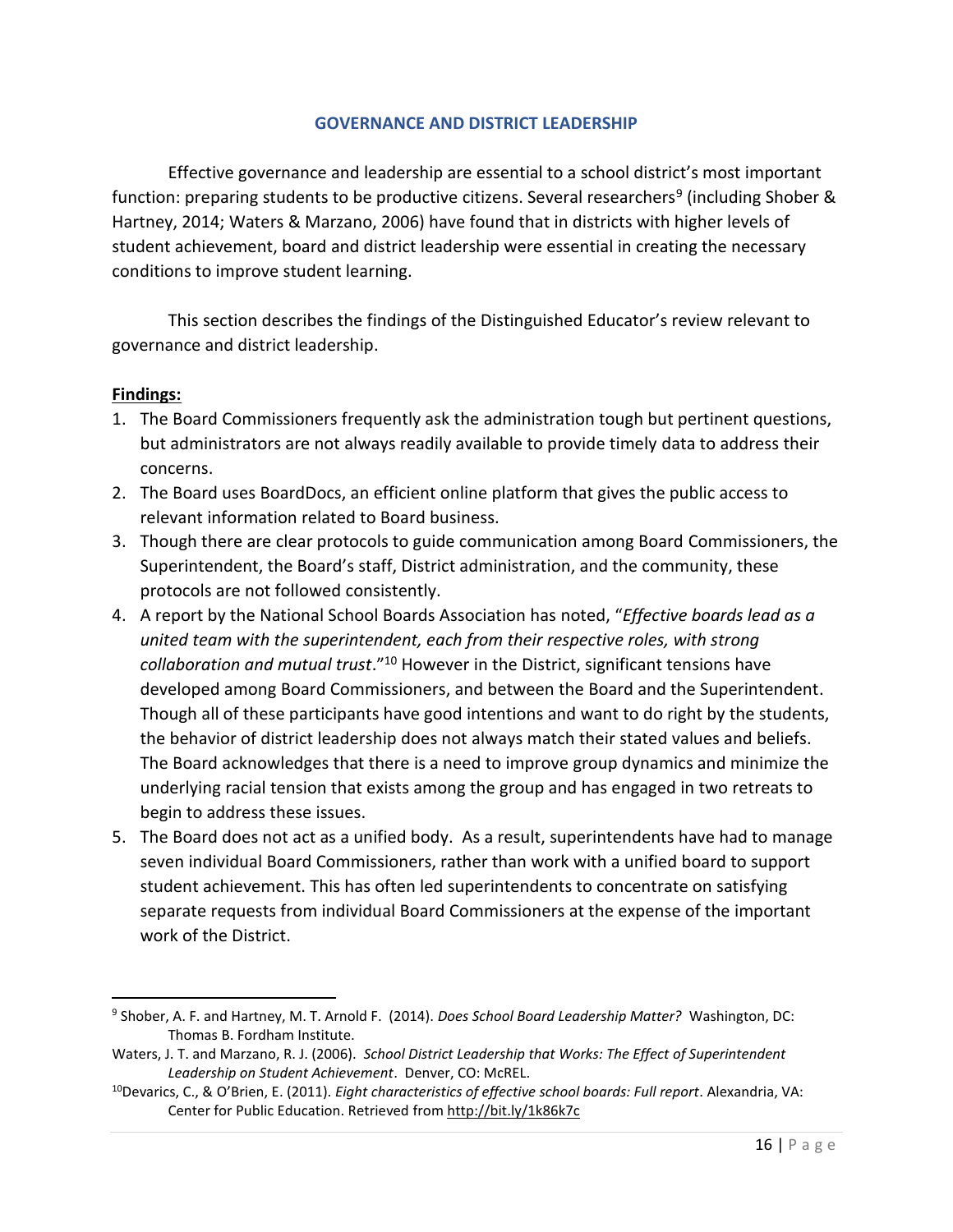- 6. The Board has exerted pressure on staff hiring, retention, and promotion in areas where decision-making should remain under the purview of District administration. For example, it was reported by different stakeholders that some Board Commissioners advocated for a particular staff member to receive a raise. The Superintendent was influenced to promote this individual to a senior role so that the individual could receive increased compensation.
- 7. The Board has not effectively fulfilled its essential function of holding the Superintendent accountable for results. Though a process exists for evaluating the Superintendent, it is not consistently followed. For example, clear and measurable goals based on defined leading and lagging indicators are not always in place prior to the beginning of the school year. During the 2017-18 school year, the Superintendent's mid-year conference took place in May, which would traditionally take place in January. This timing precluded the Superintendent from addressing any concerns during the evaluation period. Also, rather than effectively evaluate the Superintendent, some Board Commissioners publicly express their dissatisfaction with the Superintendent. This can create doubt among stakeholders regarding the Superintendent's ability to lead the organization. After all, if the Board lacks confidence in its leader, why should parents feel confident when entrusting their children to the system?
- 8. The Board convenes monthly for a business meeting. There are six committees: Audit, Governance, Policy, Excellence in Student Achievement, Community and Intergovernmental Relations, and Finance. Each committee meets once a month, and each committee meeting is attended by three Commissioners. Members of the public rarely attend. In addition to these committees, there are special advisory committees such as the Special Education Committee and the School Climate Committee. These typically meet quarterly. Since the Board's primary responsibilities are in the areas of policy-making, governance, and fiscal oversight, these areas should be addressed at business meetings of the full Board. In addition to these meetings, there is a weekly Board Leadership meeting and the Board may call for additional special meetings and work sessions.<sup>11</sup> On average, there can be three meetings per week. The time spent preparing for and supporting meetings held with such frequency keeps the Superintendent and her Cabinet from focusing on improving student achievement, leads to stretched staff, and demonstrates micromanagement. While some Commissioners have tried to reduce the number of meetings, their efforts have largely failed.
- 9. New Board Commissioners do not undergo any system of induction. With three new Commissioners joining the Board this year, an onboarding program is essential. A new Commissioner will take office in January 2019, and four seats are up for election in the fall of 2019.

 $11$  See Appendix 3 for the calendars from October, 2017 to September, 2018, reflecting the number of meetings held by the Board during this period.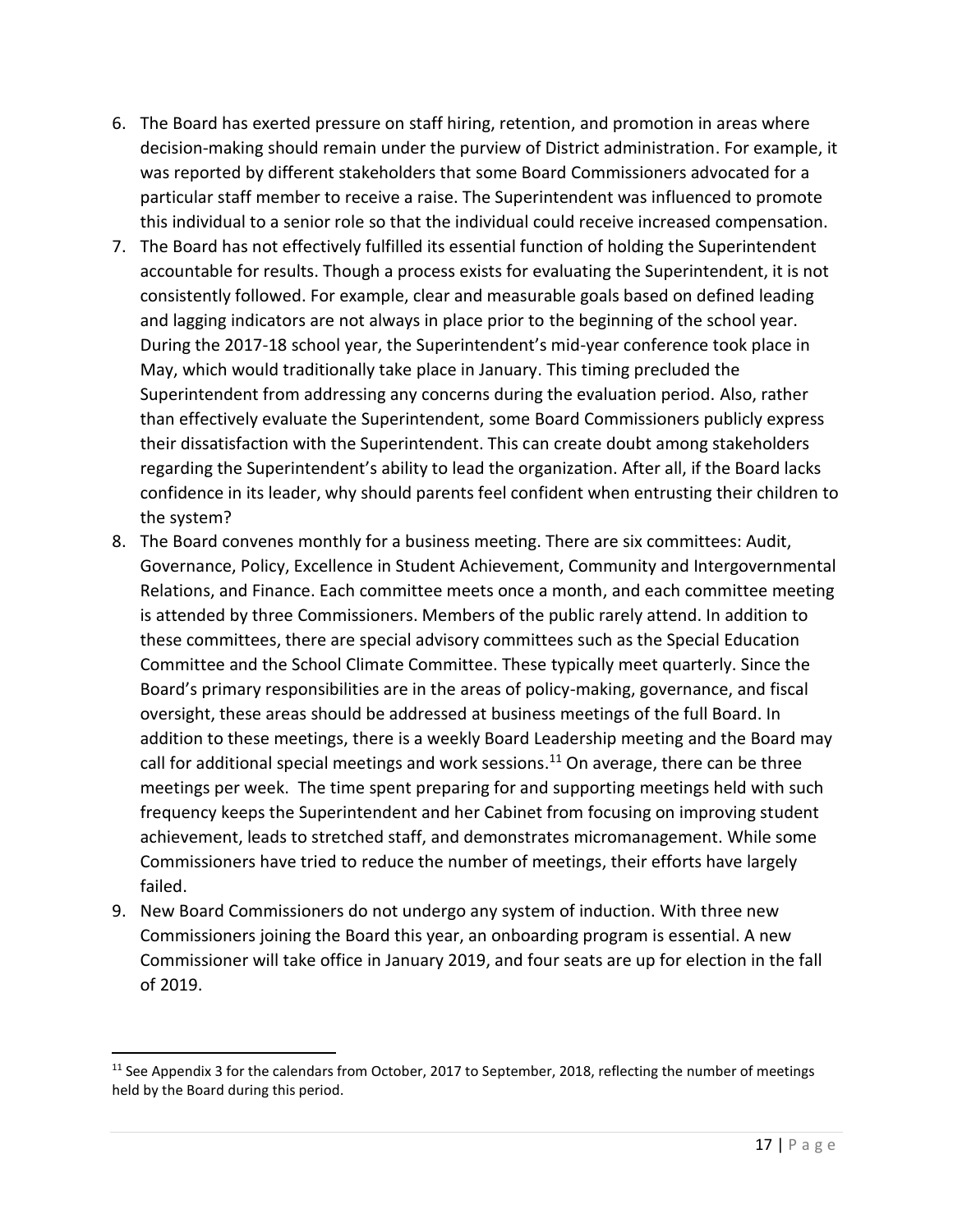- 10. The Board only engages in limited professional learning. Current research<sup>12</sup> shows that boards that engage in meaningful professional development are better equipped to improve student outcomes. With a primary responsibility of the Board being fiscal oversight, and a District budget close to \$1 billion, it is imperative for Commissioners to receive ongoing professional development in this area.
- 11. The District's Auditor General 2018 Risk Assessment found that, "*The concern that was communicated most frequently across all levels of management was Leadership [in the areas of]: Stability, Accountability, Strategic Planning, Professional Development and Communication."* 13
- 12. The District has undergone a significant leadership turnover at the top: five superintendents in the last ten years. Other senior level leaders have come and gone quickly. For example, there have been five deputy superintendents for Teaching and Learning in the last seven years, including three in the last year. Principals report that, on average, they have changed school chiefs almost every year. This makes it difficult to sustain improvement efforts and creates a culture of complacency.
- 13. Though the District has developed strategic plans, they have varied in quality and failed to guide meaningful progress. The current strategic plan's development (Path Forward) began almost two years ago, but that plan has yet to be released. On close examination, a draft revealed a plan that lacks the details necessary for effective implementation. Based on a review of last year's District Comprehensive Improvement Plan, and a sampling of other school improvement plans, these plans do not appear to be effective tools for improving a broken system. It is not clear what is guiding the work of the schools and central office departments. District personnel repeatedly shared that programs, initiatives, and guidance for the system lack focus and alignment. At a focus group, one leader stated that, "*We are all over the place."* The sentiment was shared by other leaders in the focus group. It is evident that this diversion of attention and energies in seemingly opposite directions distracts them from instructional priorities. As one administrator commented, "*How do we get everyone to coalesce around a common vision?"*
- 14. Path Forward was intended to be a dynamic strategic process providing comprehensive analysis to guide student assignment, placement, and long-range planning. After almost 16 months, the process has yet to generate a comprehensive plan for decisions on school closures and the use of facilities. As of this report, there is only a spreadsheet identifying the phase of each school. There is no implementation plan outlining action, steps, and timeline. The absence of a plan led to the confusion regarding the closure of School 44 described in the General Findings section of this report. Several interviewees expressed frustration that the process has not led to constructive change. As one interviewee summed it up, "*The process has produced nice brochures but not much else."* While several of those

<sup>12</sup> See footnotes 5, 6, 7.

<sup>13</sup> See Appendix 2 for the Auditor's PowerPoint presentation, Slide 6.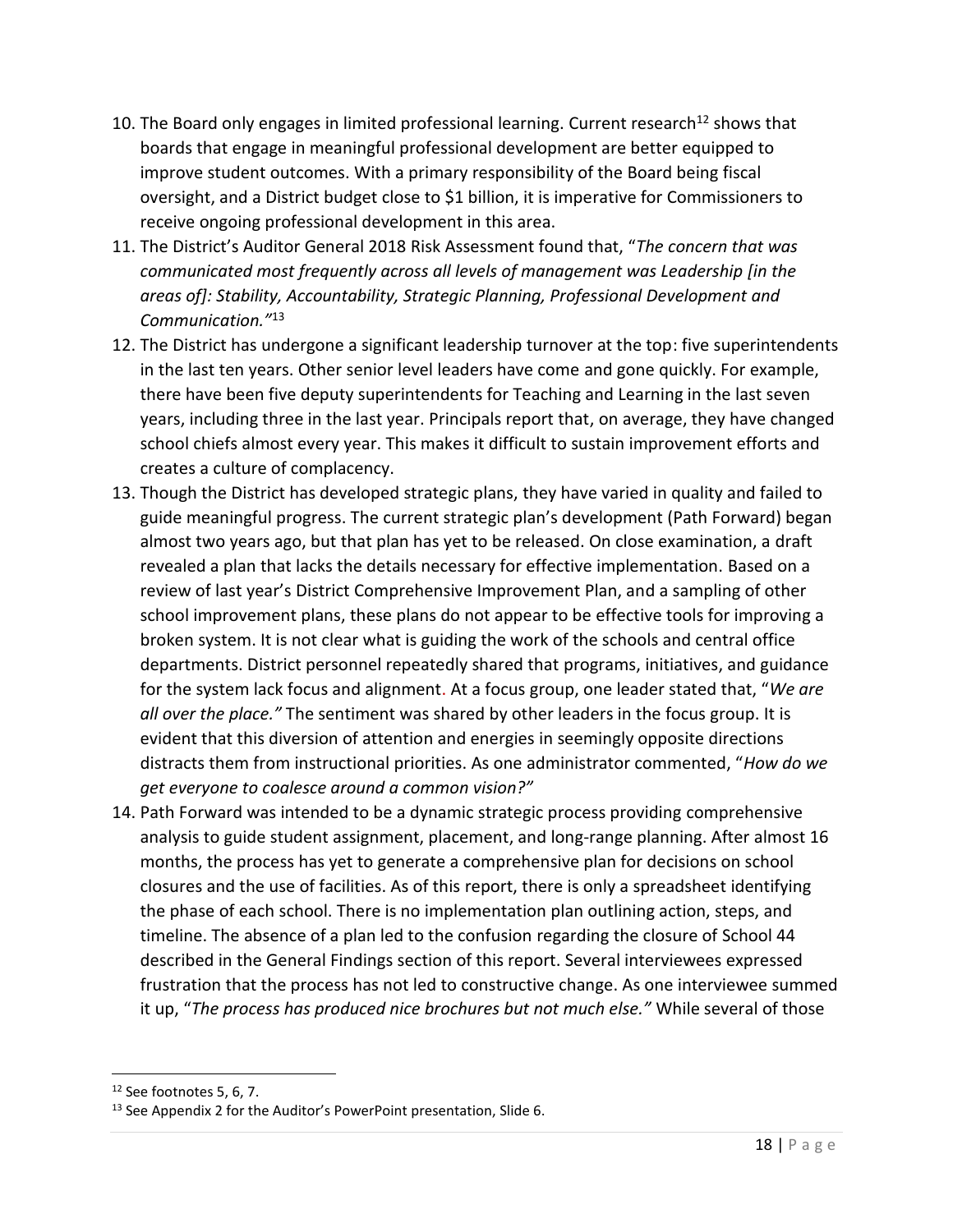interviewed pointed out that there is now a consistent weekly review of data, interviewees indicated that this review of data does not lead to change in practices.

- 15. The lack of clarity in direction was also evident in the Information Management and Technology Department's (IMT) understanding of the purpose of ROC3D, a data dashboard system to support both internal data analytics requirements as well as promote transparency in communicating with the greater Rochester community. The IMT team was tasked with building an internal tool to be used by the Superintendent and Chiefs to ensure that the District was staying on track in meeting its goals. However, after the development process had started, the Superintendent shared with the media that this new tool would be available to the public. As a result, the team had to begin an entirely new implementation one that allowed internal live data to be available externally. An entirely new infrastructure and security system had to be built to accommodate this request, thus delaying the rollout of the tool.
- 16. There is a lack of transparency in the decision-making process that leads to inefficiencies and confusion. For example, staff reported that the new Student Information System (SIS) implementation was delayed for one year because, although the request for proposals (RFP) process included all stakeholders and the selection of the PowerSchool system was unanimous, the Superintendent would not allow Executive Cabinet approval. Approval was delayed six months; the resolution was not submitted to the Board of Education for approval until six months after the RFP Committee made their selection, which did not allow sufficient time for implementation by the end of the 2017-18 school year. The implementation had to be delayed until the end of the 2018-19 school year because a SIS cannot be implemented mid-school year, and 12 months are needed for a complex SIS implementation.
- 17. Reports indicate that the Superintendent is not visible in schools. Without timely visits, a concern arises about whether she has her finger on the pulse of what goes on in District schools and classrooms. When she does visit schools, it is usually to attend Board Leadership meetings or special events.
- 18. The Superintendent and most supervisors rarely have one-on-one meetings to develop, support, coach, or receive direct reports from accountable sources. A group meeting is not the most appropriate setting for managing an individual's performance.
- 19. District leadership does not use a change model, protocol, or process to lead and facilitate change. This results in inconsistencies and uneven approaches in the implementation of initiatives. The lack of change management process has led to significant resistance from stakeholders.
- 20. The District suffers from lack of a communication strategy. Interviews with stakeholders at all levels revealed a wide range of opinions, perceptions, and incorrect information about the system, schools, policies, performance, allocation of resources, and initiatives. Communication with the staff and the community seems to be reactive. There are few concerted efforts to disseminate positive news about the District. Though the District is plagued with many failures, it is important that the staff and community continue to be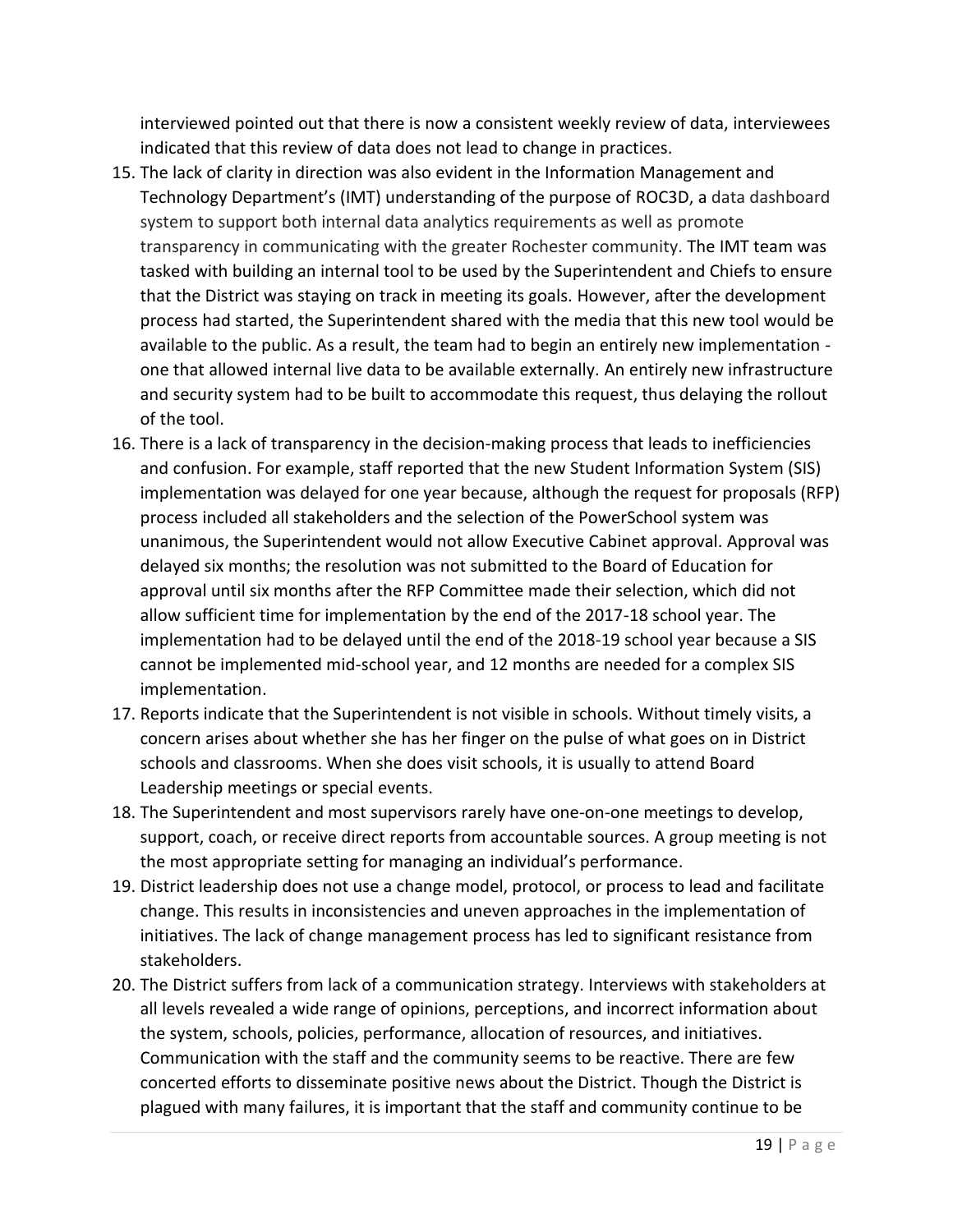hopeful. Some promising things are happening throughout the organization and these should be highlighted to all stakeholders. Last year, for example, School 3 started a summer acceleration program for rising seventh graders, *Summer Scholars*. Over a period of 15 days, students were exposed to seventh and eighth grade math and science standards. These seventh graders were then enrolled in Regents Algebra and Living Environment. This resulted in 15 of 16 students passing the Algebra Regents and 15 of 15 passing the Living Environment Regents.

21. The District's leadership seems more focused on operational issues than on instruction.

# **Recommendations:**

- 1. Ensure that the Board has a clear understanding of its role as a governing body.
	- a. Engage in ongoing professional development on the following topics:
		- Governance practices
		- Fiduciary responsibilities
		- Policymaking
		- Best practices for improving student achievement
		- Best practices for engaging parents and the community.
	- b. Develop written guidelines that define the Board's common understanding of *governance* as opposed to *management*. The Board President should remind all Commissioners whenever they do not adhere to these guidelines, while explaining distinctions between governance and management whenever these issues arise in Board discussions.
	- c. Implement a process to evaluate Board decisions and actions to ensure they are in accordance with the written guidelines defining roles and responsibilities and are supportive and respectful of the role of the Superintendent.
	- d. Implement a quarterly Board self-assessment to identify how the Board is functioning. This self-assessment should always ask whether the Board is focusing on what matters most: the students.
	- e. Give the District leadership the autonomy to meet goals for improving student achievement and to effectively manage day-to-day operations.
- 2. Ensure that the Board prioritizes its focus on improving student achievement by:
	- a. Giving responsibility to the Board President to focus all discussions and decisions on the achievement of a vision and strategy for improving student outcomes.
	- b. Having the Board and Superintendent develop a set of leading and lagging indicators to monitor student performance that align with the Every Student Succeeds Act (ESSA) requirements. Progress in these should be monitored on regularly.
	- c. Having the Board make financial decisions that align with an adopted strategic plan supporting improvement of student outcomes.
- 3. Implement a system by which the Board holds the Superintendent accountable.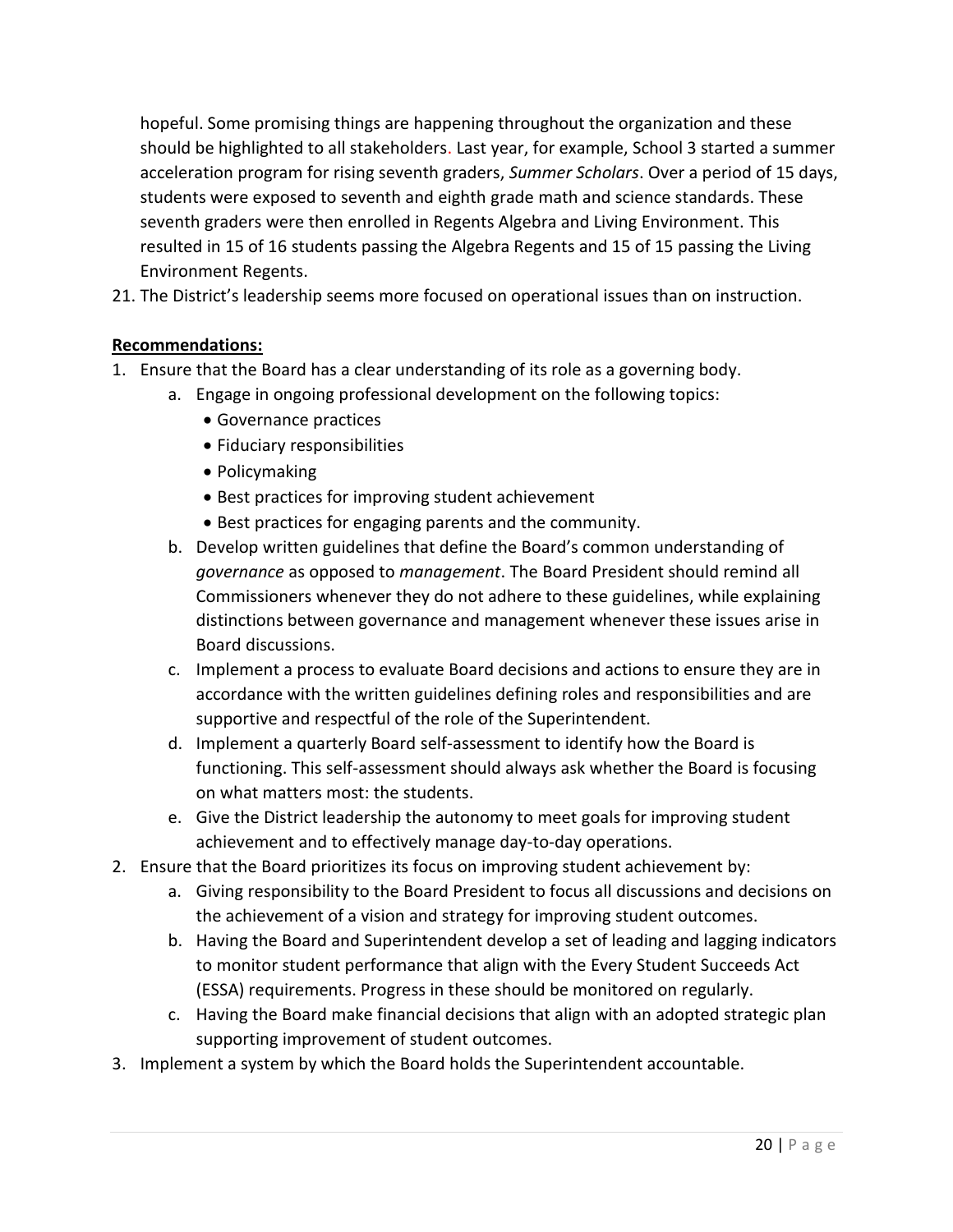- a. Develop a clear written evaluation process for the Superintendent. The Board must set specific and measurable goals at the beginning of the year. These must be regularly monitored, with adherence to evaluation timelines.
- b. Implement a process by which the Board President and the Superintendent have regular, formal, scheduled meetings to discuss District business and provide feedback and guidance regarding Board expectations.
- 4. Streamline the number of Board meetings.
	- a. Research how other boards operate to learn best practices.
	- b. Partner with the New York State School Boards Association (NYSSBA) or similar entity to conduct a review of the Board's current organizational structure with the goal of improving decision-making while reducing the number of and time spent by staff and Board Commissioners participating in and preparing for such meetings.
- 5. Implement a system of induction for new Commissioners.
	- a. Develop a mentoring program for new Commissioners with the assistance of NYSSBA or a similar entity.
	- b. Task the Board President with monitoring this program and ensuring that all new Commissioners participate and meet all state requirements.
	- c. Have district leadership conduct orientation meetings for new Commissioners to brief them on the work of the District.
- 6. Ensure the Board President plays an active role in managing the Board as a whole by:
	- a. Leading the Board in developing a procedure for conducting a Board continuous improvement process.
	- b. Taking an active leadership role in guiding the Board as it chooses indicators as well as implements a Board self-assessment process.
	- c. Scheduling regular, formal, standing meetings with the Superintendent to discuss District business, including feedback and guidance regarding Board expectations.
	- d. Having regular one-on-one meetings with fellow Commissioners.
	- e. Ensuring that the Board receives proper professional development.
- 7. Have the Board reassess its policy pertaining to Advisory Committees and Task Forces and be encouraged whenever possible to have such committees and task forces report to and be overseen by the Superintendent.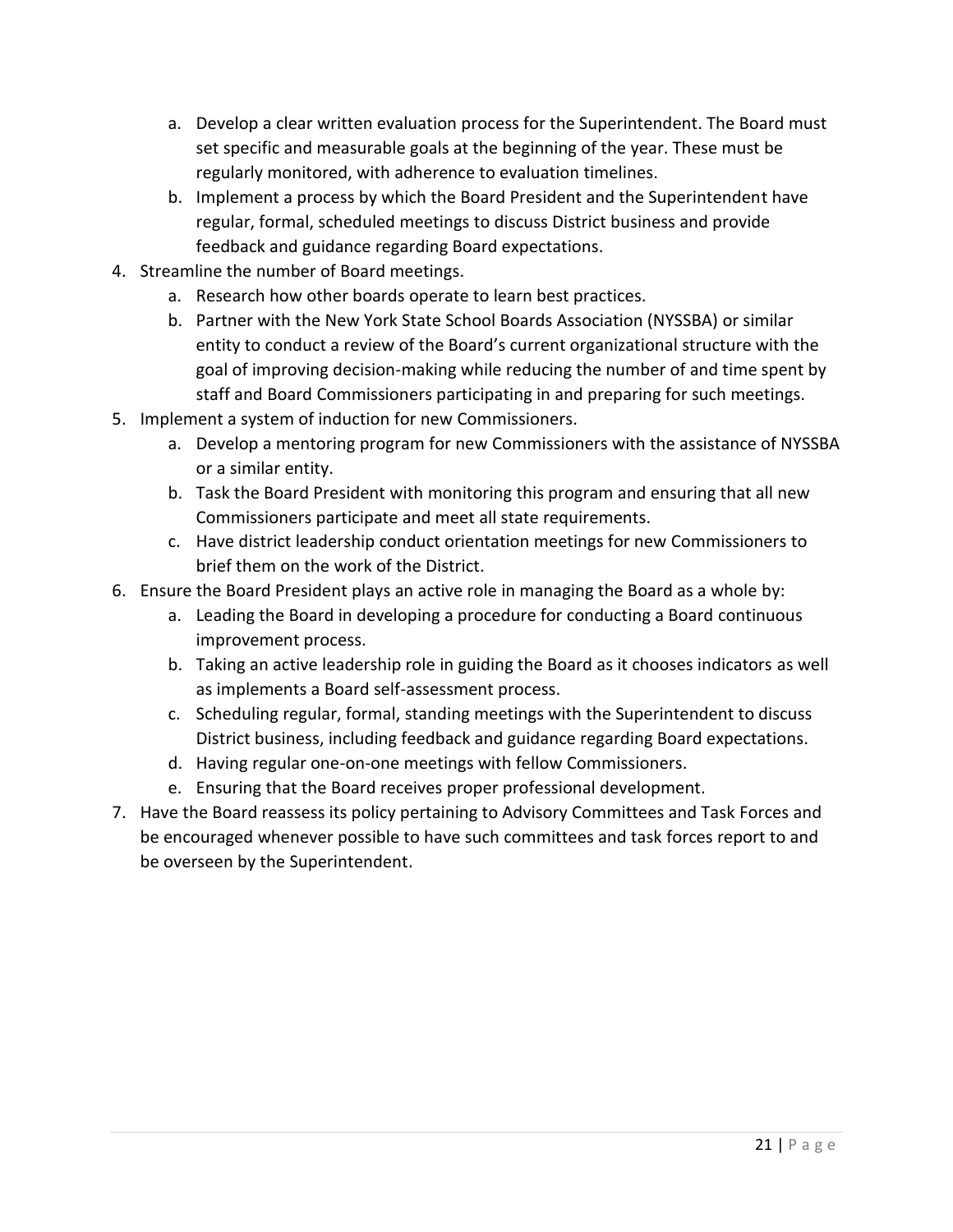- 8. Develop a comprehensive process by which the Board identifies the most qualified candidate when there is a transition in superintendents.<sup>14</sup>
	- a. Seek input from parents, staff, community groups, elected officials, and other community stakeholders about the qualities they would like to see in a new superintendent.
	- b. Develop candidate competencies and characteristics based on the specific needs of the District, with student achievement data as the main driver.
	- c. Be as transparent as possible when implementing this process.
- 9. Develop a multi-year strategic plan to serve as a road map guiding work throughout the system. Components of the plan should include: Teaching and Learning, Interventions, Support for Special Populations, Human Capital, Parent and Community Engagement, Socio-Emotional Support, Building System Capacity, Intelligent Accountability, Operations, Funding, and Sustainability.
	- a. Develop a detailed five-year strategic plan to drive the work of the District. Below is a process to consider while developing the strategic plan:
		- Have a small group of staff use data to develop a draft plan.
		- Assemble a representative group of all stakeholders (Board, school and District administrators, teachers, paraprofessionals, parents, community groups, business community, faith groups, elected officials, etc.) to provide feedback on the plan.
		- Have the Board approve plan.

 $\overline{a}$ 

- Develop a communication plan to ensure the entire city understands and embraces the strategic plan.
- Create an independent, citizen-based Community Alliance to serve as an advisory group to the Board and Superintendent. The Alliance will give feedback on implementation of the adopted plan. This Alliance will also advocate for Districtlevel decisions, policies, and approaches to improve student achievement. A primary responsibility of this group will be to ensure that the District stays the course as set forth in the adopted plan through any changes that occur in Board and District leadership.
- b. Have the Board focus on and support implementation of the plan as the Board also develops a mechanism to hold present and future superintendents responsible for implementation.
- 10. Develop and implement a comprehensive communication plan aimed at promoting the achievement of the District's goals.
	- a. Implement a communications strategy that encourages the presentation of facts, no matter how negative, while also sharing successes, and promoting stronger relationships with all stakeholders.

<sup>&</sup>lt;sup>14</sup> Following the submission of this report to the Commissioner, the District's current superintendent announced that she will retire at the end of January 2019. An addendum to the report was included to provide high-level recommendations for the hiring and onboarding a new superintendent. See Appendix 23.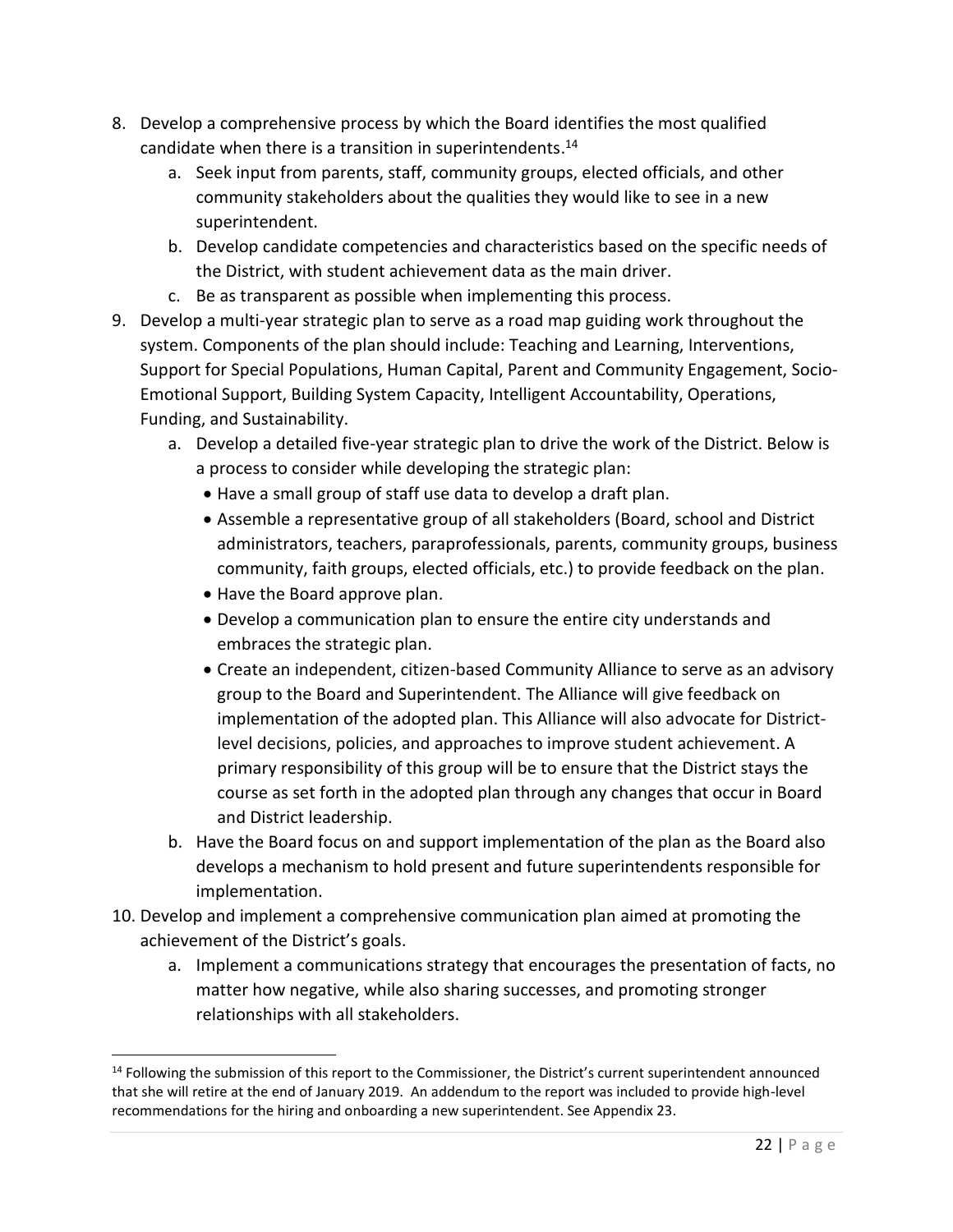- b. Include in the plan two strands focused on how to improve internal and external communications.
- c. Include in the plan evaluation methods and a timeline for implementation.
- 11. Develop a system to support schools as they engage in a comprehensive process to write school improvement plans. These plans should go beyond mere compliance and aim for real improvement in student outcomes.
	- a. Provide professional guidance to school planning committee teams as they implement a continuous improvement process. This process must provide clear direction for all efforts to improve conditions that support student learning.
	- b. Develop a peer feedback process where schools can learn from each other about how to better meet the needs of their students.
	- c. Ensure that school Chiefs play an active role in supporting, reviewing, approving, and monitoring the school plans.
- 12. Promote a culture of respect, trust, and collaboration that focuses on the students' best interest.
	- a. Engage the Board in training to ensure collaborative relationships among themselves and with the Superintendent.<sup>15</sup>
	- b. Have the Superintendent and her leadership team engage in teambuilding training to foster collaborative relationships among themselves. This training should also be offered to all supervisors.
	- c. Ensure that the Board and the Superintendent are transparent in their communications with staff, acknowledging the long-term culture of fear, and outlining steps to end it.
	- d. Consider adopting a set of norms for collaboration between the Board and the District in order to develop and sustain productive group interactions.
	- e. Create a mechanism by which staff can provide the District leadership with open and honest critical feedback without fear of retaliation.
- 13. Build the superintendent's relational capital with school administrators and teachers, and increasing the superintendent's presence in the schools by having the superintendent:
	- a. Establish a schedule ensuring that all schools are visited at least once a year. One primary focus of these visits should be to ensure that each school's work and vision aligns with District goals. The other primary focus should be to give school leaders effective support from the central office as they strive to improve student learning.
	- b. Shadow the School Chiefs and provide immediate feedback.

 $\overline{\phantom{a}}$ 

c. Establish a mechanism for receiving input directly from teachers. This might include hosting Teacher Town Halls or meeting with the faculty of each school. These meetings should focus on what is working well and what is not.

<sup>&</sup>lt;sup>15</sup> Note: The Board recognizes that this is an area of growth and has taken steps to address this by engaging an outside facilitator to conduct several retreats.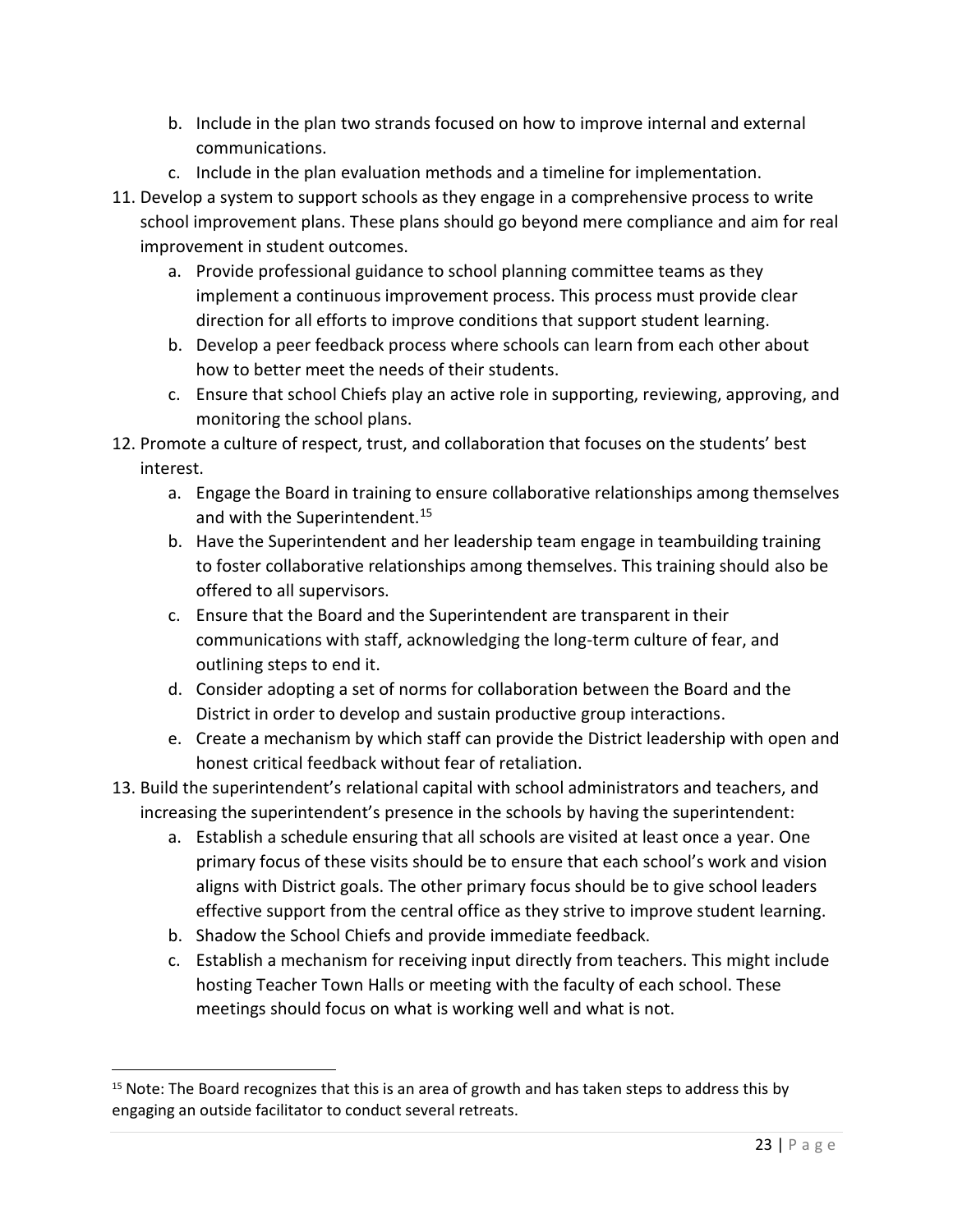- 14. Provide professional development and support to the Superintendent and cabinet in the following areas:
	- a. Establishing clear goals and keeping those goals in the forefront of all communications with stakeholders.
	- b. Creating an environment of openness, honesty, and trust.
	- c. Utilizing a performance management system to develop, support, coach, and hold direct reports accountable.
	- d. Leading for results.
	- e. Supervising curriculum and instruction and special populations.
	- f. Implementing project management skills.
	- g. Building and maintaining professional working relationships with staff.

# **Distinguished Educator Support:**

Based on the action plan developed by the District in response to this report, it is anticipated that the Distinguished Educator will provide appropriate and relevant technical assistance, including but not limited to the following:

- Assist in the development of written guidelines defining the distinction between governance and management.
- Provide models of indicators to monitor student performance.
- Provide technical assistance in the development of the evaluation process for the Superintendent.
- Assist in researching how other boards operate.
- Assist the Board Clerk in the development of the Master Calendar of topics to be discussed during meetings.
- Provide technical assistance to the Superintendent's team on how to revise the strategic plan to incorporate recommendations from different reports.
- Provide samples of norms of collaboration and recommend training to the Board and Superintendent.
- Provide technical assistance to the District in adopting a direct protocol to develop staff and manage performance.
- Assist the Board in developing a superintendent's profile to be used during transitions to attract and retain qualified candidates.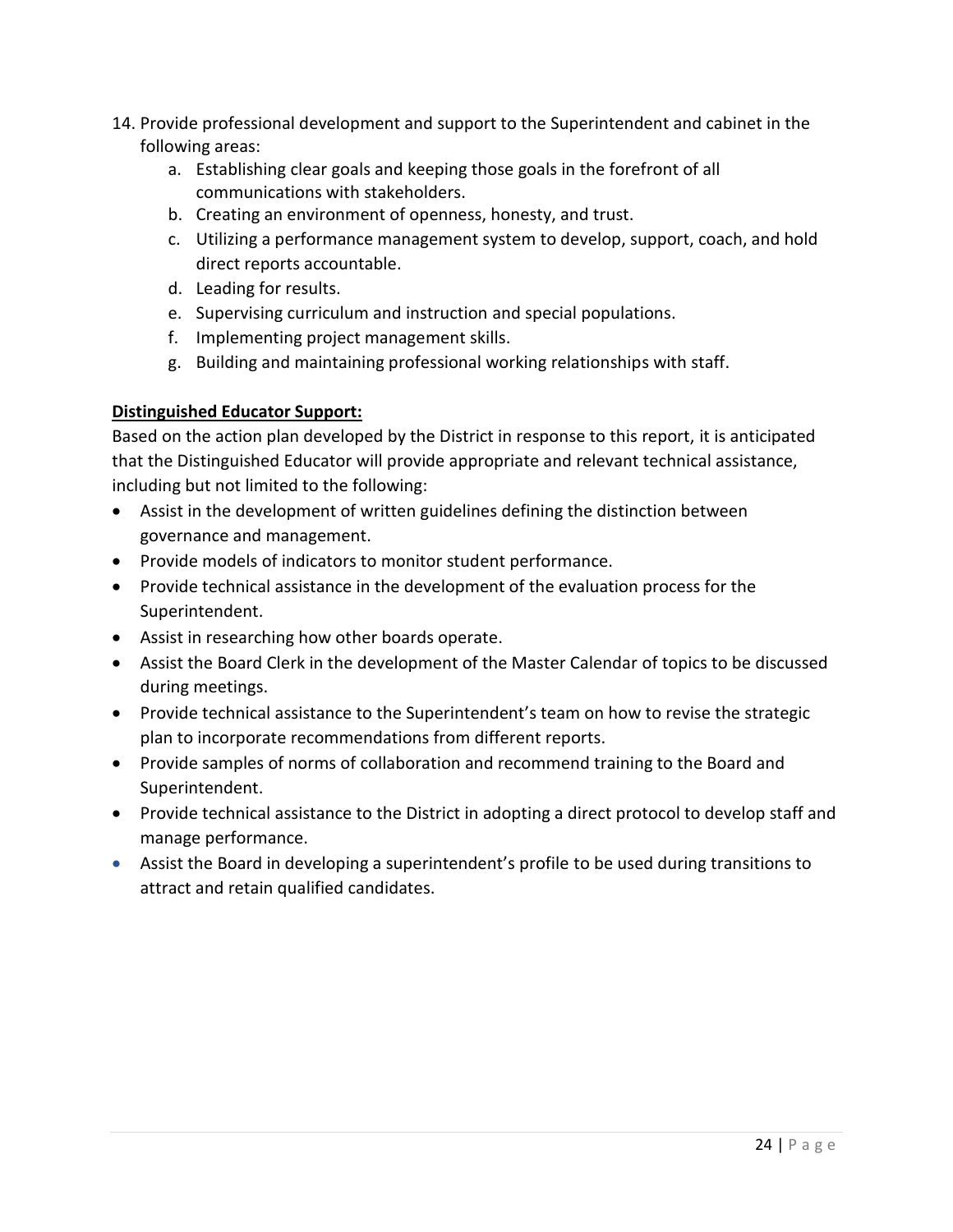#### **TEACHING AND LEARNING**

A system's curriculum, instructional strategies, assessment practices, and intervention strategies should guide the work of all schools and their teachers and leaders.

This section describes the Distinguished Educator's findings and recommendations for Teaching and Learning.

#### **Findings:**

- 1. Teaching and learning are the core functions of every school district. However, the review found little evidence that the District focuses enough attention on instruction. An administrator shared, *"We don't have a laser-like focus on student achievement."*
- 2. The District's weak and disjointed instructional program does not appear to give all students access to a guaranteed and viable standards-based curriculum. Curriculum programs vary greatly across content areas and grade levels. As a result, teaching staff lack the necessary guidance about what to teach, when and how to teach it, and the best tools for assessing students' learning. For example, the English Language Arts program varies greatly from school to school. With a 25% rate of in-district student mobility, this is a serious issue. Similar situations occur in other subject areas with a similar degree of variance. The Mathematics Department has developed curriculum guidance resources that have the potential to provide meaningful guidance on how to improve the teaching of mathematics. However, they are not widely known or used. Though the District may have identified instructional priorities, there is no clear link to a cohesive theory of action or, if there is, few can identify or understand it. As one administrator shared, *"Schools are floundering with no curriculum, wrong curriculum, or a curriculum that is not culturally relevant."*
- 3. Each school has its own view of what constitutes good teaching and learning. During interviews, staff said they wanted greater guidance from the District to promote greater coherence and alignment system-wide.
- 4. Almost 90% of the student population in grades 3-8 requires academic intervention services, apparently due to a weak Tier I instructional program. This situation is a likely contributor to over-identification of students for special education. The review also found that students were not exposed to high-level tasks or higher-order thinking.
- 5. As part of Path Forward, District ambassadors facilitated a student summit attended by over 200 students. According to the report:

"*Students expressed that teacher quality could either be the number one barrier to learning or the essential key to their success… Primarily, students expressed a desire for schools to be a positive, safe and welcoming environment. Students also shared their interest in the District expanding access to Advanced Placement courses and having relationships outside of schools which would provide opportunities for more in-depth learning experiences (i.e., internships,*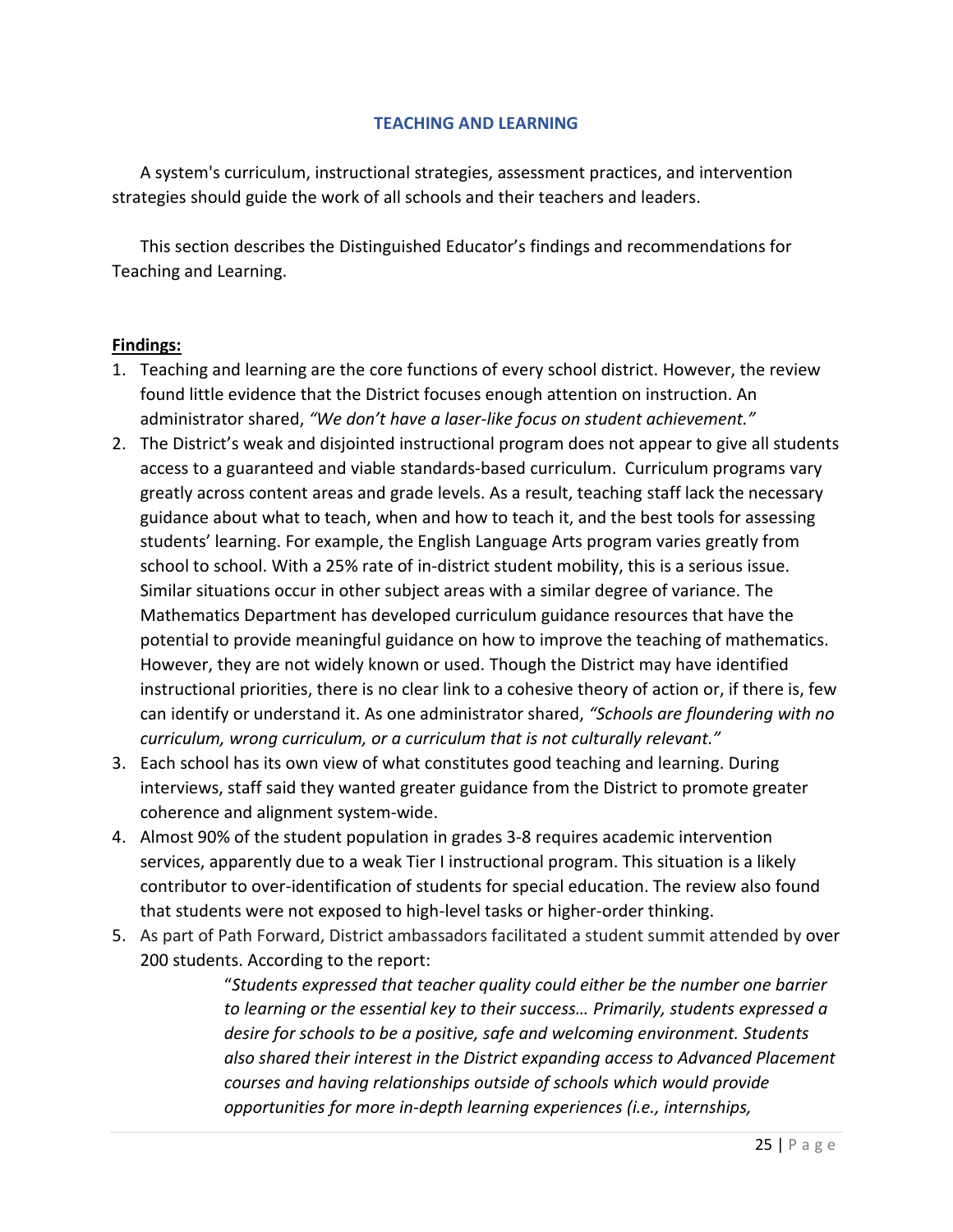*externships, and work studies). Additionally, students shared the interest and need of the importance of having better supports at the elementary level to address achievement gaps before getting to secondary schools. They further reinforced the interest and need of ensuring culturally relevant curriculum." 16*

- 6. There have been seven deputies for teaching and learning in the last ten years. This turnover has tended to destabilize the system, creating a sense of paralysis in the area of instruction.
- 7. There is no regular system to assess the effectiveness of programs and initiatives aimed at improving student learning.
- 8. The review found evidence of an absence of shared understanding of standards throughout the system.
- 9. The District does not have a process to vet and select instructional materials. In some cases, the District has delegated this responsibility to outside individuals or organizations.
- 10. Interventions are neither clearly defined nor integrated into a broader instructional framework.
- 11. The open-ended items on the state assessments are scored by an outside vendor. Not having teachers score the tests is a missed professional development opportunity.
- 12. Though school-based planning teams are in the schools, there is no visible concerted effort to focus them on improving student learning beyond being involved in the development of the School Comprehensive Education Plan.
- 13. Students are not provided with the necessary instructional materials to successfully engage in the learning process. In general, students are not afforded the opportunity to take books home. How can students become fluent readers if they are not provided books to read at home? When faced with this finding, the Superintendent was surprised. She said the issue had been raised and addressed before, and she did not understand why it had not been corrected.
- 14. There is no district-wide theory of action to define methods for supporting schools, especially low-performing schools. The apparent theory of action for Receivership Schools is to provide them with additional resources without a defined strategy on how these resources will improve student outcomes. During interviews, multiple stakeholders were not able to articulate the theory of action for improving struggling schools.
- 15. Many stakeholders said that the low student achievement rate is primarily due to low expectations. Parents and community members strongly believe that these low expectations are a direct result of a system infected by individual, institutional, and structural racism. At the January 25, 2018 Board meeting, the President of the District's Parent Advisory Council shared with the Board, *"I have seen they have taken kids that were IB [International Baccalaureate] kids and they were not Black kids, who were actually caught skipping, who lied on teachers. And they are not suspended because they are afraid of the backlash from the white middle class parents. But what they do to our children is*

<sup>&</sup>lt;sup>16</sup> The Path Forward: Summary Reports, p.17. See Appendix 9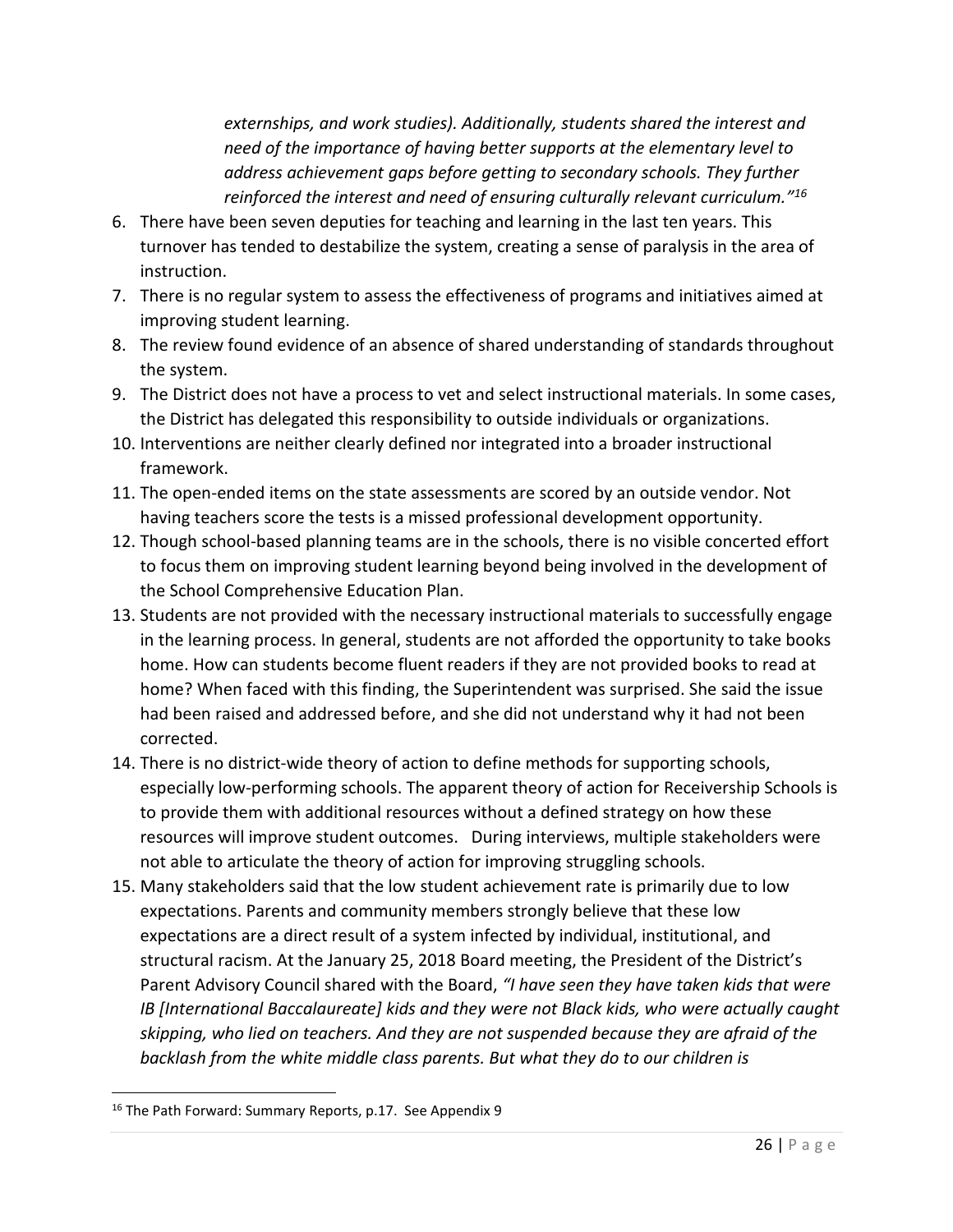*inexcusable. You are going to suspend my child because she is Black. I am tired of seeing it, hearing it. I get emails, calls, texts about the same thing. I am tired! You need to do something!"<sup>17</sup>*

# **Recommendations:**

- 1. Create and implement a vision of best first instruction, including differentiation, to support and enhance the learning of all students.
	- a. Develop an instructional framework that describes the District's vision for quality instruction. This framework should include:
		- Setting high expectations for all students
		- Non-negotiables for teaching and learning in each subject area
		- Instructional strategies to support the vision.
	- b. Develop tools and processes principals and teachers can use to ensure that instruction for all students is aligned to state standards.
	- c. Ensure school master schedules support the instructional framework by providing for common planning time, opportunities for student progress monitoring, and curricular and instructional support.
	- d. Ensure instructional staff members provide research-based instruction that engages students cognitively and ensures that students master state standards.
	- e. Develop, consistently implement, and monitor an instructional process that clearly supports student learning and requires teachers to use engaging, high-yield instructional strategies.
	- f. Provide school leaders with professional development and tools to support the capacity of school leaders to supervise instructional programs.
- 2. Adopt a common curriculum in all subject areas, prioritizing literacy and mathematics, by implementing a rigorous curriculum selection process that includes:
	- a. Participation of stakeholders with expertise in the subject areas and knowledge of state standards.
	- b. Research-based criteria for selection of materials that embed proper Tier 1 interventions and formative assessments and require students to routinely address and engage with complex integrated problems.
	- c. A detailed implementation plan that includes an assurance that all teachers receive quality professional development and all necessary instructional materials.
	- d. A K-12 scope and sequence aligned to the standards and the selected curriculum program that defines system goals and specific strategies to insure a collective definition of academic rigor in classrooms system-wide.
	- e. A rigorous waiver process that includes a horizontal alignment to the District's chosen curriculum.

<sup>17</sup> (https://www.youtube.com/watch?v=kCBnHM4RDIA).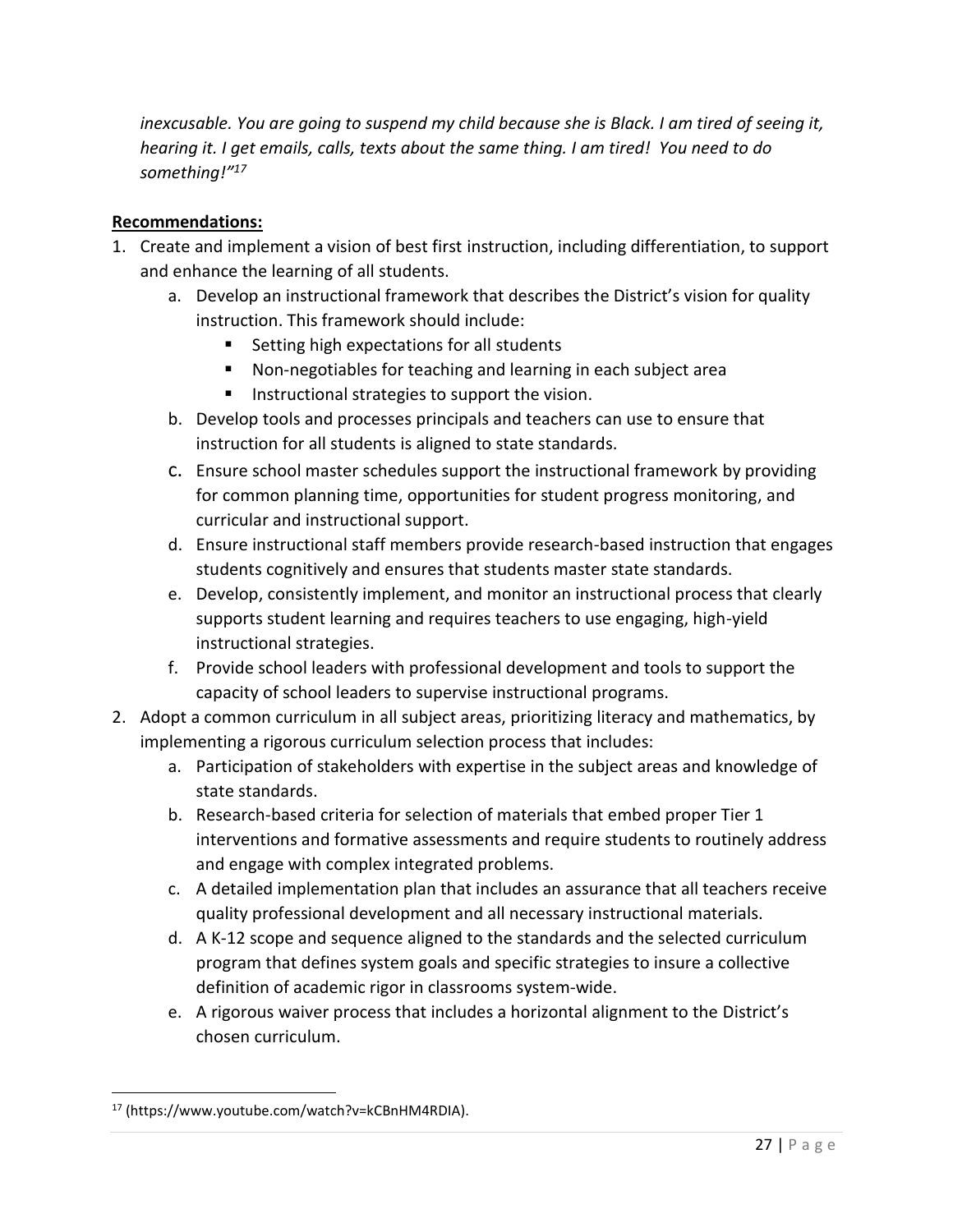- 3. Review the K-2 curriculum to determine its alignment to state standards, its quality, and the plan for implementation.
- 4. Develop a clear theory of action to show how the instructional vision and common curriculum will improve District-wide academic performance for all students.
- 5. Develop a tiered system of interventions for all schools (universal, strategic, and intensive). Use the same tiered system to differentiate support within Receivership Schools.
- 6. Develop a systematized process for curriculum selection and interventions by developing and implementing a coherent, aligned instructional framework.
- 7. Implement a system to ensure that students have all the materials needed to engage in the learning process. This system should include a checklist by grade level of all the materials required according to the prescribed curriculum and certifications by teachers and principals attesting that the school is in compliance in providing the required instructional materials. Students should be able to take books home so that learning can continue beyond school hours.
- 8. Clearly define what "culturally responsive teaching" looks like and how it will be monitored.
- 9. Establish Instructional Leadership Teams (ILTs) at each school.
	- a. Define the roles and responsibilities for the ILTs: improving instruction, supporting and leading teacher team meetings, and leading data-driven instruction cycles.
	- b. Create monitoring systems to track the work of ILTs.
	- c. Design year-long professional learning for ILTs.
- 10. Provide professional development on the use of data to inform instructional and leadership practices.
- 11. Have teachers score the open-ended items on the State tests. Professional dialogues should be held about what teachers learned about their students and the quality of the instruction and curriculum as a result of teachers scoring the items.

# **Distinguished Educator Support:**

Based on the action plan developed by the District in response to this report, it is anticipated that the Distinguished Educator will provide appropriate and relevant technical assistance, including but not limited to the following:

- Provide technical assistance to the Teaching and Learning Department in the following areas:
	- $\checkmark$  Developing an instructional framework
	- $\checkmark$  Developing a process to adopt curriculum materials
	- $\checkmark$  Developing an accountability system to ensure schools have all needed materials
- Assist in the review of the K-2 curriculum.
- Provide technical assistance in the development of ILTs.
- Support district to make data-driven decisions about meeting the needs of students and teachers.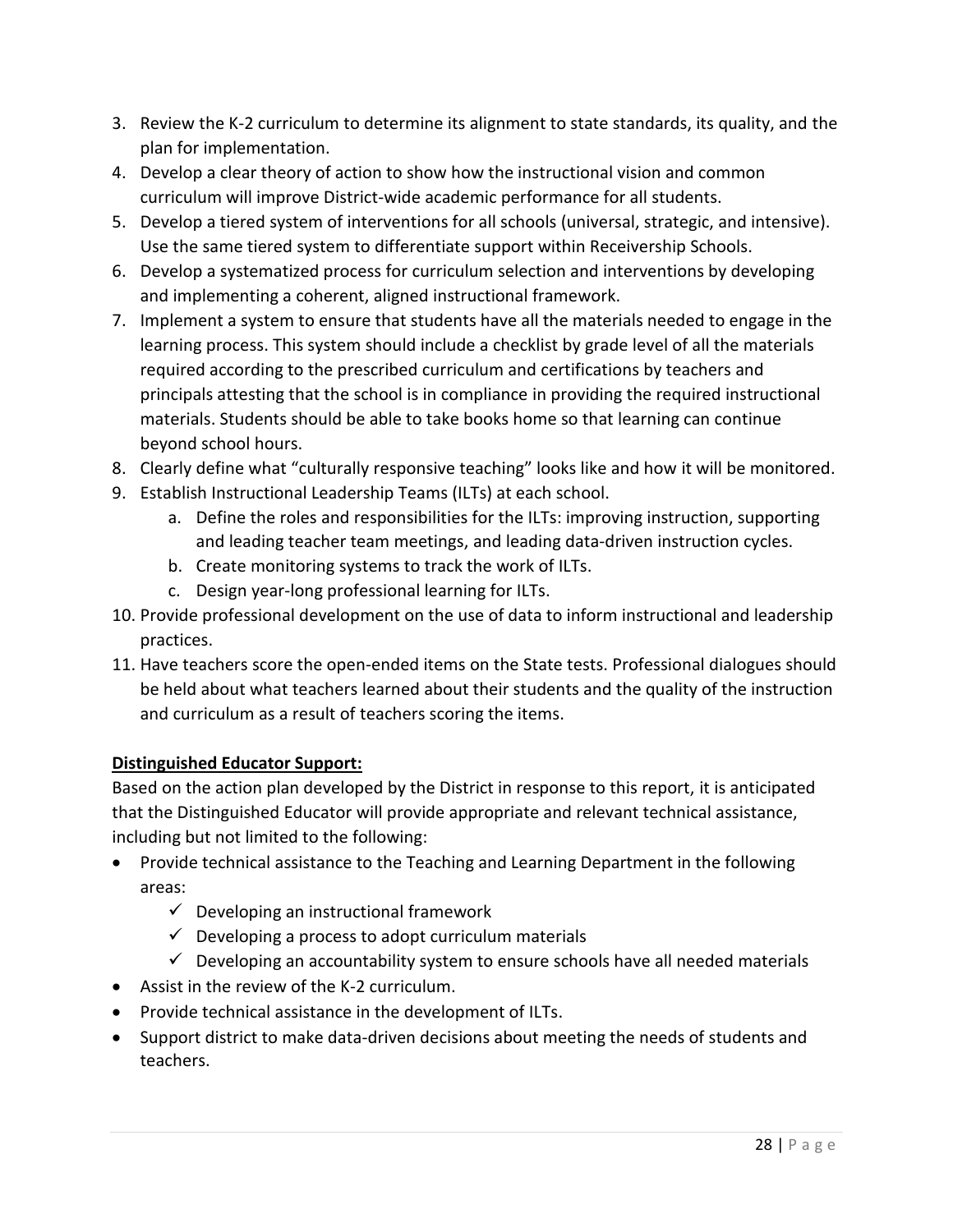#### **SPECIAL EDUCATION**

Special Education has been a long-term concern. The District has commissioned many reports aimed at improvement but has failed to translate their findings into real progress. Special Education students represent 20% of the District's student population, making it essential for the District to improve delivery of education services to these learners.

In 2018, Special Education students in grades 3-8 continued to lag behind the rest of the student population, achieving proficiency on the English Language Arts exam at a rate of 1.6% as compared to 11.4% district-wide. In mathematics, there was a minimal increase of 0.3% in proficiency from 1.4% in 2017 to 1.7% in 2018. Though there was a 5% increase in the August preliminary graduation rate of Special Education students in 2018, the four-year graduation cohort rate for students with disabilities of 41.4% still lags the district-wide graduation rate of 59.3%.

This section describes the Distinguished Educator's findings and recommendations relevant to Special Education.

#### **Findings:**

 $\overline{\phantom{a}}$ 

1. On January 25, 2018, the Board of Education created a Special Committee to serve as an advisory body to the Board. The members of the Special Committee included parents of students with disabilities, advocates for students with disabilities, individuals with expertise in special education and English language learning, District staff, the Interim Executive Director of Special Education and an attorney from the Office of the District's General Counsel. Commissioner Melanie Funchess chaired the committee. Based on their review, the Special Committee concluded, "*There were widespread and very serious problems in virtually every aspect of the District's special education programs and services. These problems both lead to non-compliance with the District's legal obligations and perhaps, more importantly, to the predictable failure of students with disabilities to succeed to the extent to which they are capable*."<sup>18</sup>

Problems identified in the report<sup>19</sup> include:

- a. Students with disabilities have very low levels of academic performance.
- b. Students with disabilities are suspended at disproportional rates and receive harsher penalties than non-classified students.
- c. Parents are not treated as full participants in all decisions involving special education for their children.

<sup>&</sup>lt;sup>18</sup> Report and Recommendations of the Special Advisory Committee on Special Education. April 30, 2018, p.2. See Appendix 4.

<sup>&</sup>lt;sup>19</sup> Report and Recommendations of the Special Advisory Committee on Special Education. April 30, 2018. See Appendix 4.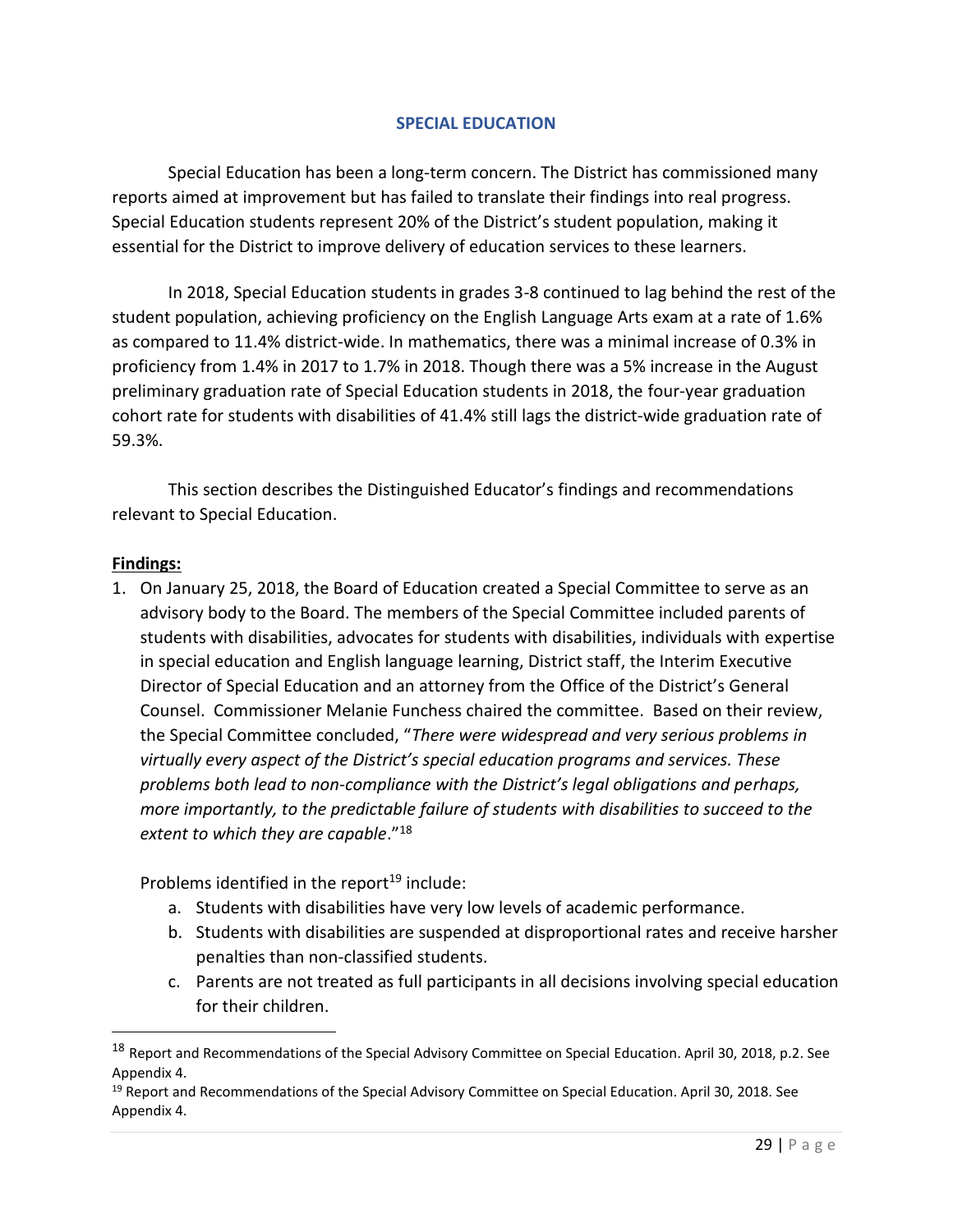- d. Parents do not always receive written notices of Committee on Special Education (CSE) meetings within the legally required time. This leads to rescheduling of CSE meetings and subsequent delays in decisions and provision of programs and services.
- e. Parents are not always provided with printed copies of fully completed Individualized Education Programs (IEPs) and CSE minutes at the CSE meeting, or within a few days thereafter.
- f. Not enough trained staff are available for timely CSE meetings (including annual reviews and reevaluation reviews).
- g. There are not enough trained and certified staff to deliver programs and services for all qualifying students' IEPs. This creates a backlog of students awaiting placement, and many of these students fail to receive the services described in their IEPs.
- h. The district-wide failure to provide sufficient programs and services results in:
	- students with disabilities are unable to attend the school they would have attended had they not had a disability because the school lacks the programs and services required by the students' IEPs.
	- placement of special education students wherever there are openings, with little regard to student needs.
	- placement of students with disabilities in classes in which the number of students with disabilities in the class exceeds the maximum permitted by a student's IEP.
	- altering IEPs to provide those programs and services that are available, rather than those programs the CSE has identified as necessary.
- i. Some school leaders use inappropriate strategies to avoid manifestation determinations. These strategies include: repeated short-term suspensions totaling more than 10 days; telling parents to keep children at home or sending children home without formal suspension; and not determining whether students received all IEP services before making truancy referrals.
- j. The District's CSEs fail to follow state requirements for appropriate classification of students with regard to certain disabilities. This leads to inappropriate decisions, and sometimes racial inequities, concerning Special Education classification.
- k. The District fails to provide the required quarterly IEP Progress Reports, issued on the same schedule as report cards, to parents of all students with IEPs.
- l. Students with disabilities are not included to the fullest extent possible in instructional and extracurricular activities and opportunities at all schools.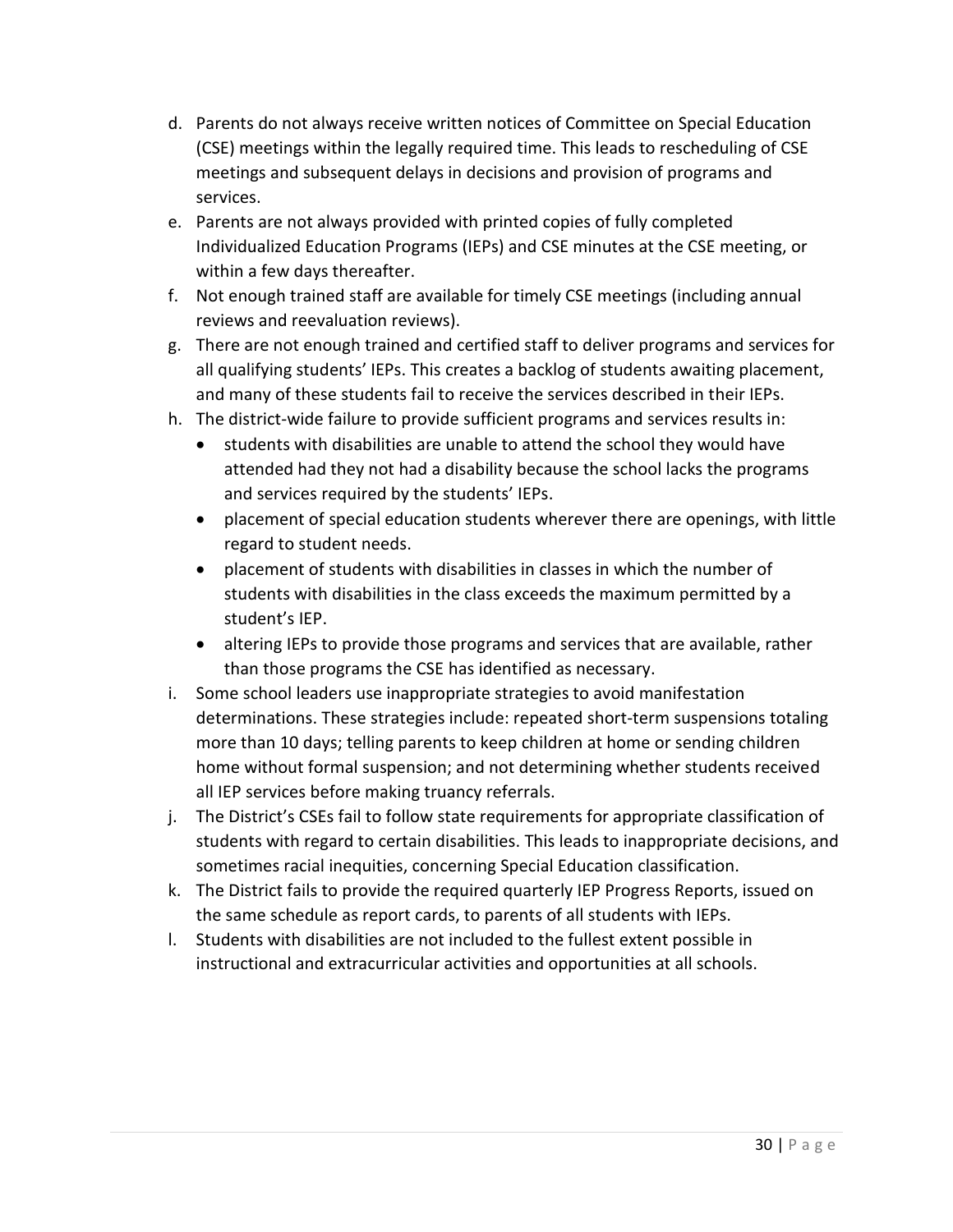- m. Understanding of and compliance with the District's Section 504 process is highly variable from school to school, resulting in frequent violations of Section 504.<sup>20</sup>
- n. Across the district, the professional development needs of special education staff are not being met. Without this professional development, the District cannot provide the education to which all children are entitled.
- o. The District suffers from a significant lack of accountability in special education. Much of the problem stems from badly defined roles and responsibilities and the constant turnover among supervisors.
- 2. Approximately half of RCSD's students with disabilities are receiving their primary instruction in a special class.
- 3. RCSD has not provided students with disabilities sufficient access to the Career Development and Occupational Studies graduation pathway. Specifically, students with disabilities have had little access to work-based learning opportunities and/or career and technical education.
- 4. There is some question whether Coordinating Administrators of Special Education (CASEs) and high school counselors have adequate knowledge and training regarding graduation requirements and safety net options for students with disabilities.
- 5. The District's General Counsel is currently in negotiations with attorneys for a class of those in parental relation to a large number of special education students concerning areas where the District was found to not be in compliance with various laws, rules and regulations applicable to these students. The areas of noncompliance were outlined in a report received from a community-based committee convened by the District's Board of Education (see Finding 1). These negotiations may ultimately result in a federal court consent decree.
- 6. As a result of the District's identification under the Individuals with Disabilities Education Act (IDEA), the district is required to submit a Special Education Strategic Action Plan to the New York State Education Department. A draft has been submitted to the Department for review and feedback.
- 7. With seven Executive Directors in the last ten years five since 2016 and a current director who has been in the position for less than a year, leadership has been lacking. This disarray had led to an absence of effective support and coaching.
- 8. At District and school levels, there is a sense that educating students with disabilities is the responsibility of special education administrators. The lack of a Chief of Special Education position in the Superintendent's Cabinet has contributed to this divide.

<sup>&</sup>lt;sup>20</sup> Though this finding is reported in this section, 504 students are not eligible under the Individuals with Disabilities Act (IDEA). Section 504 is a broad federal civil rights law that protects all individuals with a handicap. IDEA only applies to students who require special education because they have one of the specified types of disabilities.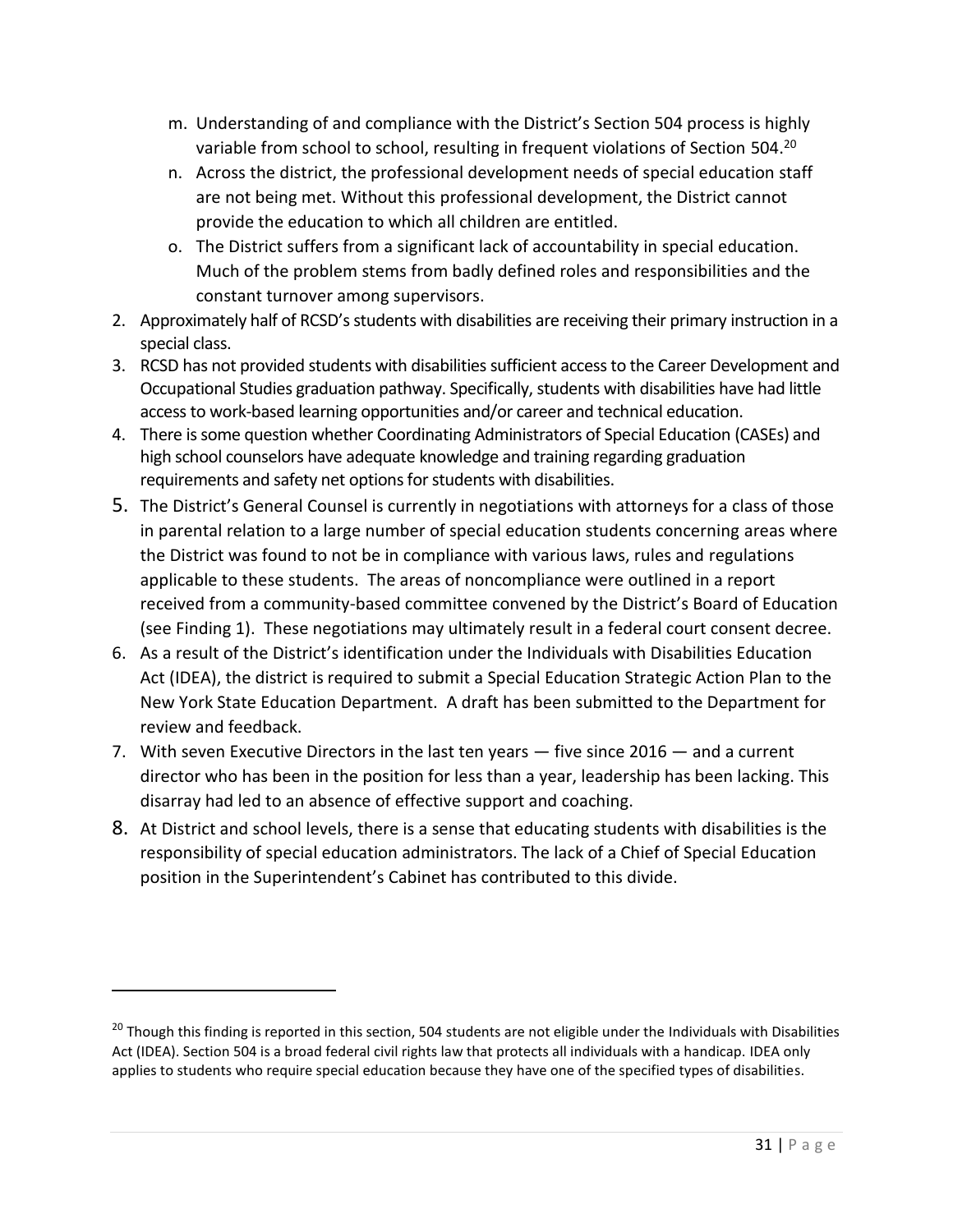# **Recommendations:**

- 1. Request that the New York State Education Department provide regular mentoring and coaching to the Executive Director of Special Education.
- 2. Have the Superintendent play a more active role in monitoring the Department.
- 3. Ensure that all staff take collective responsibility for educating special education students. The District should consider including specific accountability measures pertaining to students with disabilities in the goal-setting process for principals.
- 4. Ensure that the Special Education Department is supported, resourced, and held accountable for the district's implementation of the Special Education Strategic Action Plan and the Consent Decree if applicable.
- 5. Provide written guidelines and training to schools regarding when it is appropriate for a student to be assigned to a one-to-one bus.
- 6. Provide on-going professional development to the CSEs.
- 7. Consider creating a Chief of Special Education.

# **Distinguished Educator Support:**

Based on the action plan developed by the District in response to this report, it is anticipated that the Distinguished Educator will provide appropriate and relevant technical assistance, including but not limited to the following:

- Serve as a liaison with the New York State Education Department to develop a support plan for the Special Education Department.
- Provide support in the implementation of the Strategic Action Plan.
- Provide technical assistance to the Superintendent to support close monitoring of the Special Education Department's progress in carrying out its responsibilities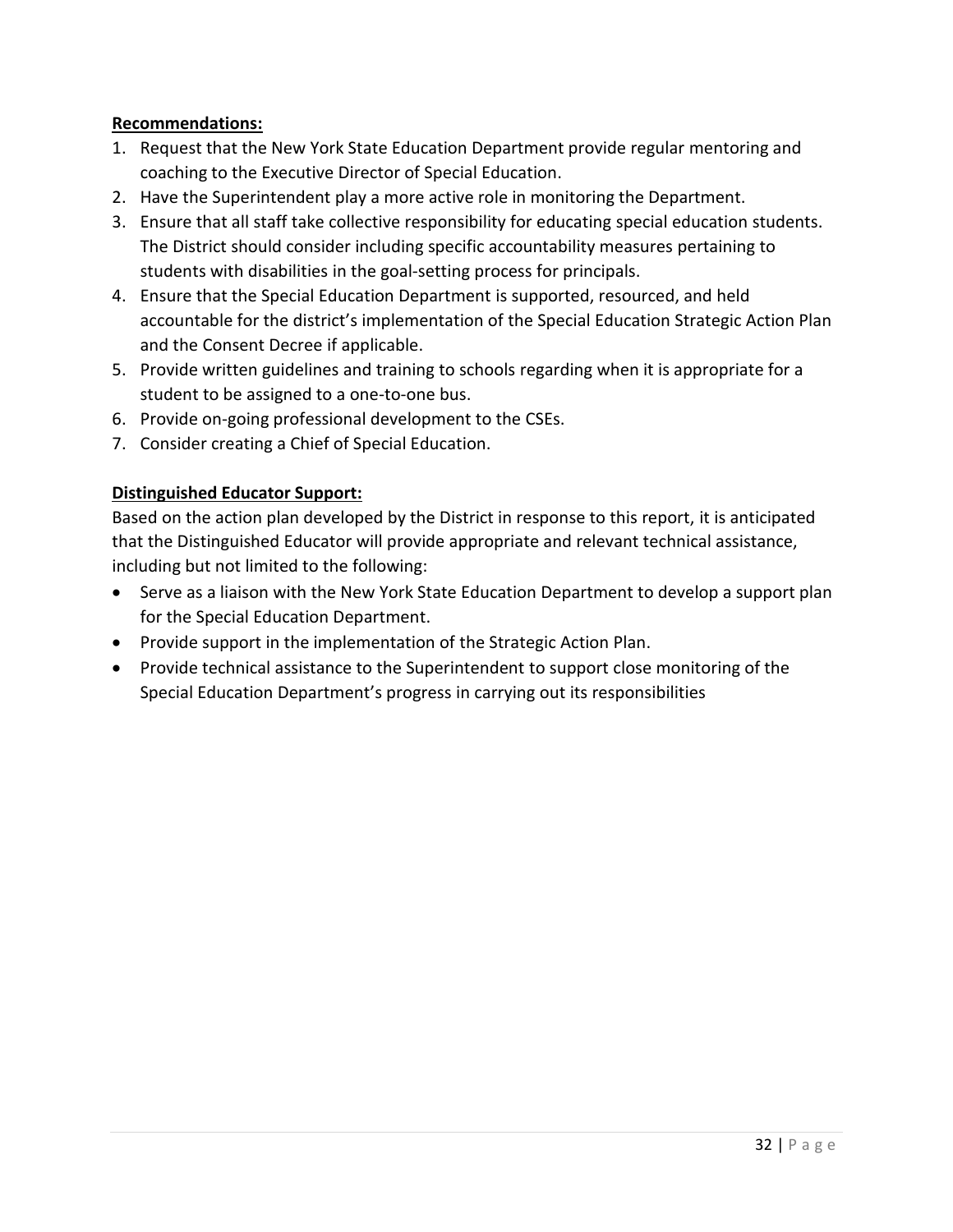#### **ENGLISH LANGUAGE LEARNERS (ELLs)**

The percentage of the district's enrollment who are English Language Learners continues to rise and is expected to increase for the foreseeable future. ELLs currently represent 15% of the District's student population, making it essential for the District to improve delivery of education services to these students.

ELLs continue to lag behind the rest of the student population, achieving proficiency on the English Language Arts exam at a rate of 2.6% as compared to 11.4% proficiency Districtwide in 2018. Consistent with statewide trends, students designated as '"Ever ELLs" (those students identified as English Language Learners who received ELL services prior to, but not during the 2017-18 school year, (i.e., former ELLs who have since exited ELL status) achieved proficiency on the ELA exam at higher levels than the total test-taking population, at a rate of 16.4%, compared with 11.4% for overall district-wide proficiency. In mathematics, ELLs achieved proficiency at a rate of 3.5% percent, a 1.5% increase from 2017. On the other hand, Ever ELLs achieved proficiency at higher levels than the total test-taking population, achieving proficiency at a rate of 13.7%, compared to 10.7% District-wide. Though there was a 5% increase in the August preliminary 4-year graduation rate of ELLs in 2018, the ELL graduation rate of 26.7% still significantly lags to the districtwide rate of 59.3%.

This section describes the Distinguished Educator's findings and recommendations in this area.

# **Findings:**

- 1. The District launched the new Bilingual Language and Literacy Academy to serve students and families who recently relocated to Rochester from hurricane-affected areas. The Academy provides a language-sheltered environment as students develop English proficiency. The Academy strives to meet the academic and transitional needs of these newly arrived students and their families.
- 2. There is no comprehensive strategy guiding the education of ELLs.
- 3. Though the current Superintendent has focused more attention on this problem, the needs of ELLs continue to be an afterthought. Only the most limited attention and resources are dedicated to the unique needs of ELLs. Principals' meetings give little time to this issue.
- 4. The New York State Education Department conducted a monitoring site visit to the District to review how it delivers services to ELLs and has received a number of individual complaints from parents over the past few years. While each of these complaints were resolved satisfactorily, their repeated occurrence is concerning. Soon the Department will issue a report mandating correction of regulatory violations identified at the end of the 2017-18 school year, which will lead to imposition of a three-year Corrective Action Plan in the District.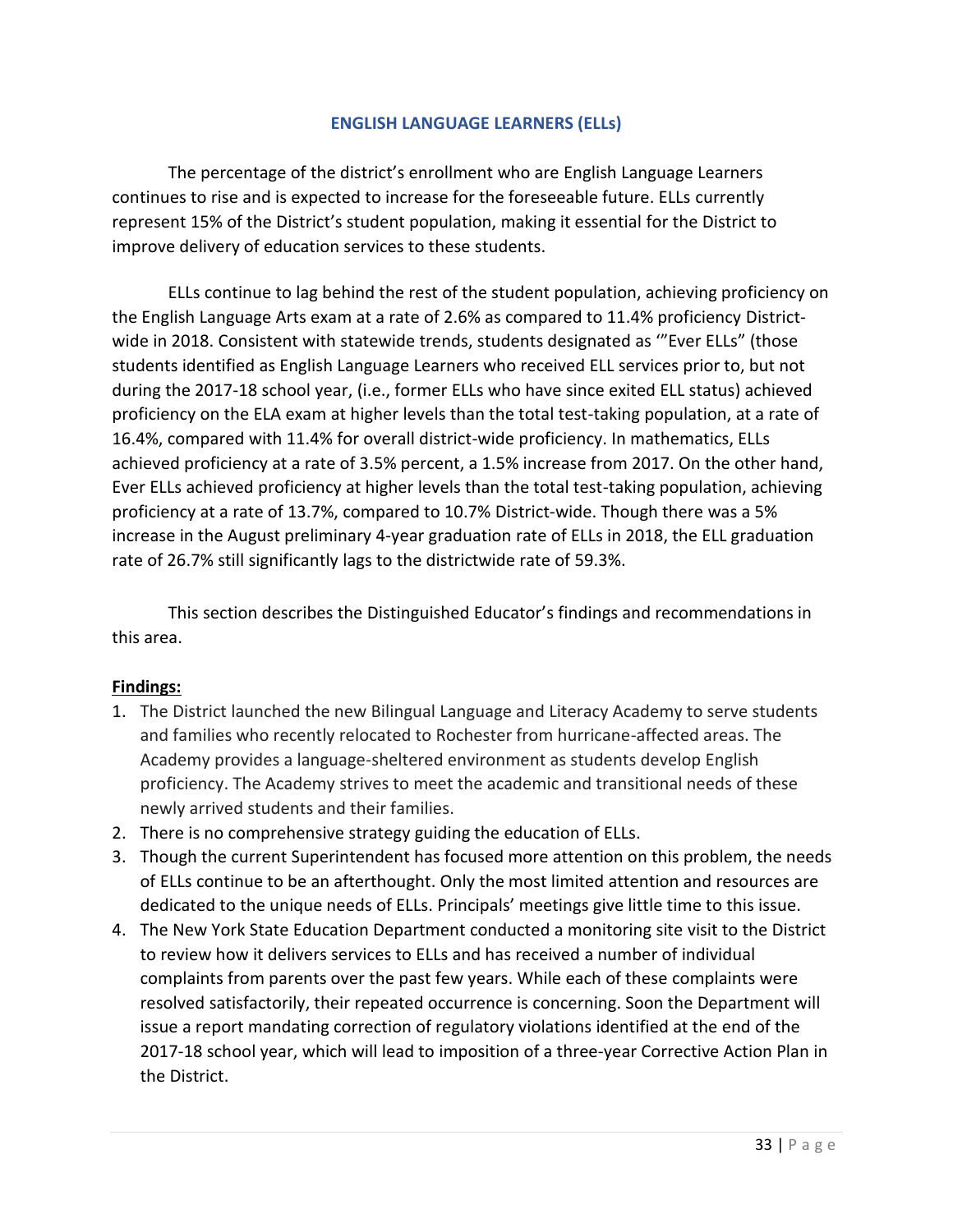- 5. The District's focus has been on compliance and remediation. The District needs to shift to a holistic approach that takes the academic and social needs of ELLs into account.
- 6. At Committee of Special Education meetings where the primary and preferred language of the parent and/or child is not English, the District does not always provide a qualified translator. This is especially true when the primary and preferred language is one other than Spanish.
- 7. The District does not translate all important documents into the primary languages of students and parents. This is especially true for students with disabilities and their parents. This prevents the District from obtaining informed consent and the parental participation required for shared decision-making.
- 8. The District does not have enough bilingual staff to fully conduct evaluations and deliver programs and services for all ELLs.
- 9. The District fails to provide adequately trained tutors or appropriate alternative services to ELL students with disabilities who have been suspended.
- 10. Some schools with bilingual programs have no bilingual administrators, creating huge challenges in the supervision of these programs.
- 11. It was reported that due to overwork, perceived neglect from above, and a lack of overall support, bilingual teachers are leaving the program to teach in other programs within the District.
- 12. There is no common curriculum for English as a New Language. The District has two pilot programs, but there are no clear criteria in place to evaluate these programs and make a recommendation on which, if either, to select.
- 13. There is a lack of coordinated professional development and other structures to ensure that all district schools, rather than just the targeted programs (e.g., the Rochester International Academy; the Bilingual Language and Literacy Academy; and other bilingual and ELL-specific programs, such as programs for Students with Interrupted/Inconsistent Formal Education), provide ELLs with appropriate instructional supports and use methodologies tailored to the needs of ELLs.

# **Recommendations:**

- 1. Develop a Master Plan (Handbook) for the education of ELLs.
	- a. The plan should include the following:
		- Guiding Principles for Educating ELLs
		- Instructional Program Options
		- Initial Identification, Parent Notification concerning Instructional Program Options, Assessment, Program Placement, and Reclassification
		- Instructional Services for English Learners
		- Family and Community Involvement
		- Monitoring, Evaluation, and Accountability
		- Meeting State and Federal Compliance Requirements
		- Parental Exception Waiver Appeal Process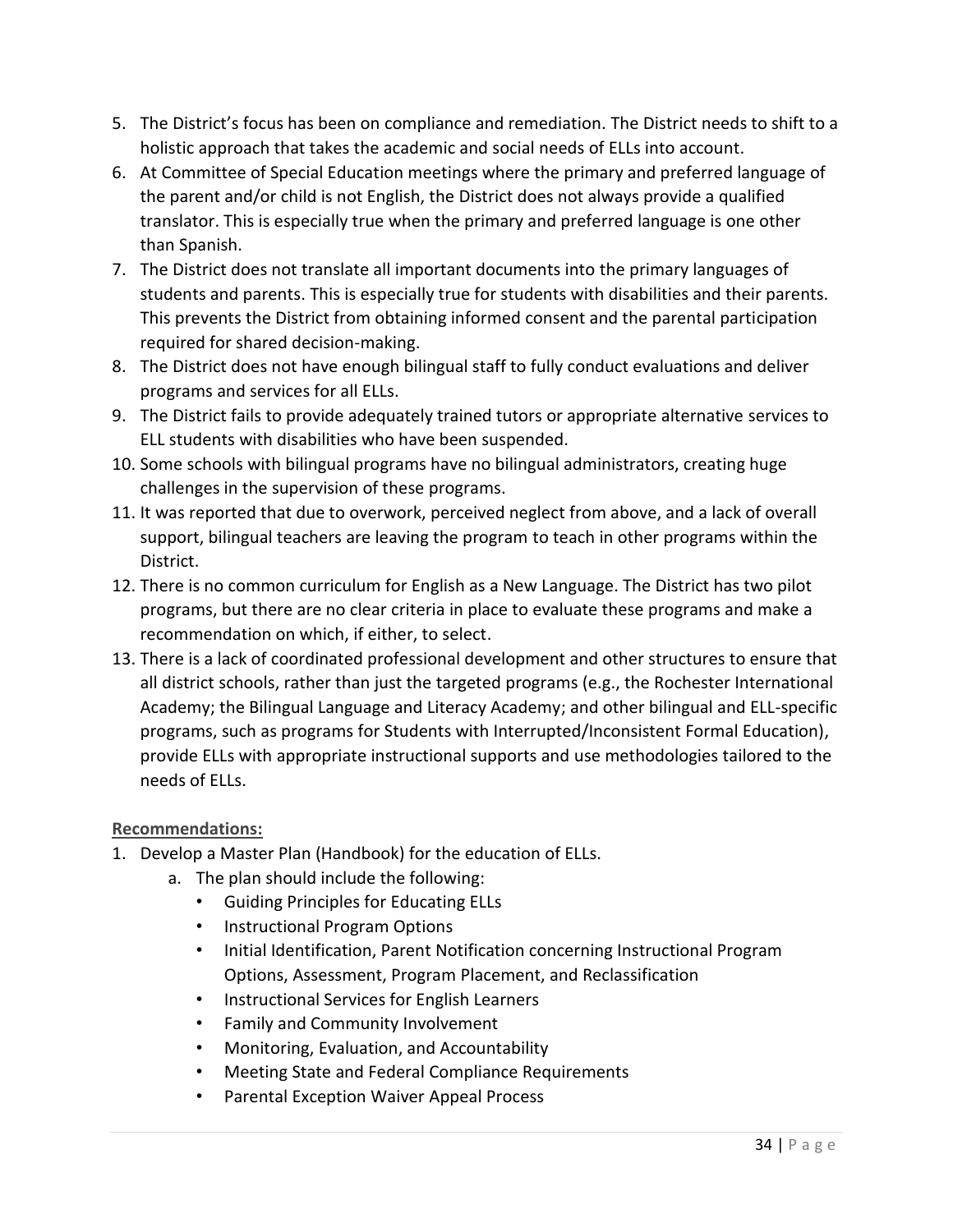- Accountability Systems and Progress Monitoring
- Frequently Asked Questions for ELL Parents.
- b. Provide professional development for the plan's implementation.
- 2. Ensure provision of proper interpretation and translation services.
- 3. Set ambitious and achievable expectations for ELLs and monitor their academic progress.
- 4. Provide a coherent, instructionally aligned curriculum system for ELLs.
- 5. Assign bilingual administrators to schools with bilingual programs.
- 6. Develop a coherent Corrective Action Plan to comply with the New York State Education Department's recommendations from its investigation report.
- 7. Review data and share best practices on how to best serve ELLs and establish a network of schools focused on ELL needs.

# **Distinguished Educator Support:**

Based on the action plan developed by the District in response to this report, it is anticipated that the Distinguished Educator will provide appropriate and relevant technical assistance, including but not limited to the following:

- Provide samples of ELL Master Plans.
- Provide technical assistance to support implementation of the Corrective Action Plan.
- Provide technical assistance in the selection of the ELL curriculum.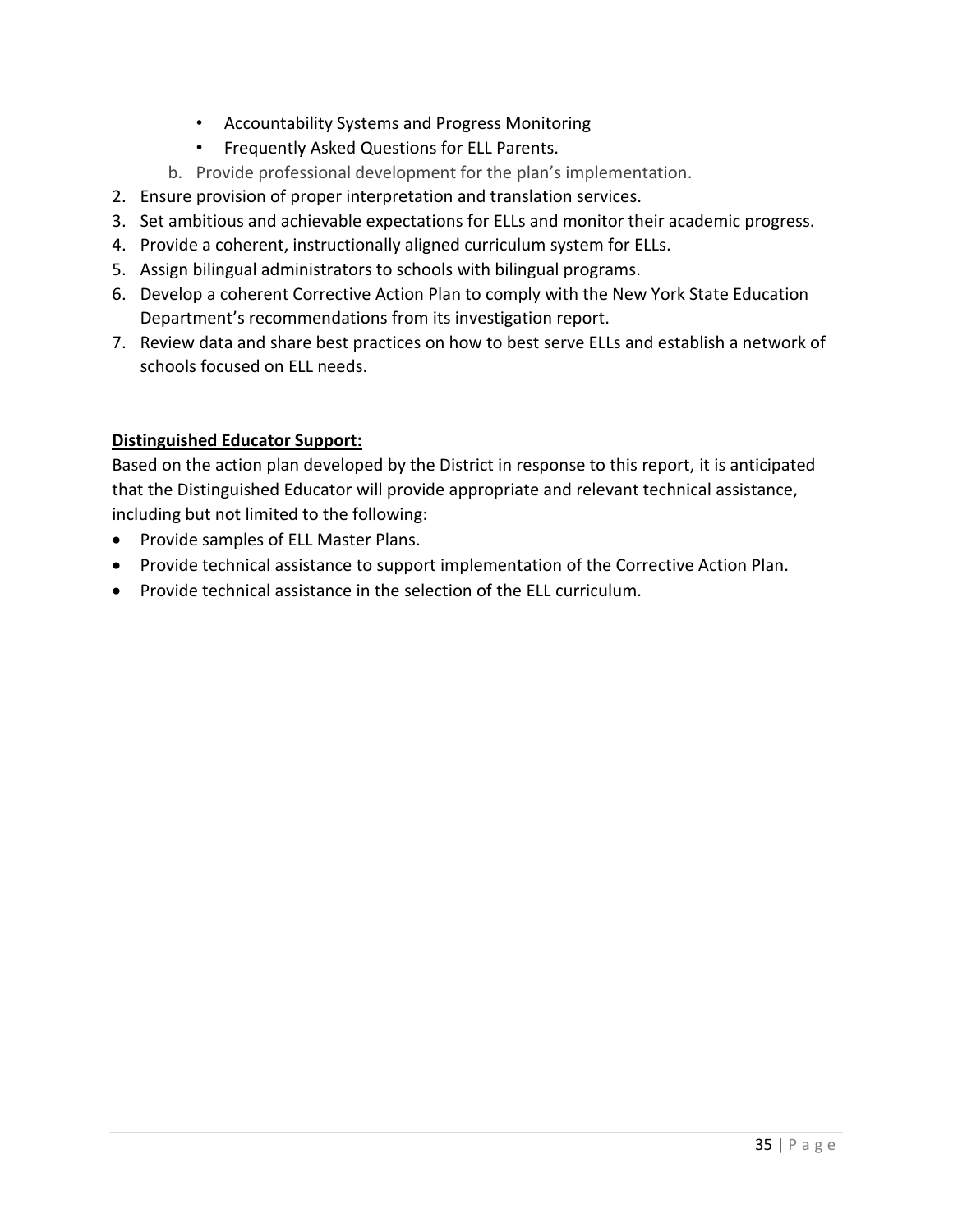#### **ORGANIZATIONAL STRUCTURE**

Effective organizational structure is critically important in any district's attainment of its goals. This section describes the Distinguished Educator's findings and recommendations on organizational structure.

#### **Findings:**

- 1. While the District continues to struggle in its efforts to become more customer-service oriented, over the last two years there has been improvement, mainly due to the "At Your Service" initiative. This initiative provides a hotline for staff and families to call when they encounter problems within the system. The system is designed to provide 24-hour response. However, some parents, who contacted the District via the hotline, stated that they never get a response from the District. This was the case reported by the President of the District's Parent Advisory Council during the Board meeting of January 25, 2018.<sup>21</sup>
- 2. Though the Superintendent says that central office's only function is to support schools, school-based staff report that the central office's organizational structure fails to meet this goal. Principals report that, to get their work done, they have to shield their schools from the influence and distractions of the central office.
- 3. It is not clear how the organizational structure, as currently developed, supports the goals of the District.
	- a. The Superintendent supervises 13 direct reports.
	- b. Five K-2 curriculum writers report to the Executive Director of Professional Learning instead of to the Executive Director of English Language Arts.
	- c. The Chief Communications Officer reports to the Chief of Staff, rather than to the superintendent.
	- d. The Advancement Via Individual Determination (AVID) program reports to the Executive Director of Innovation instead of the Office of Teaching and Learning. This placement is due to the constant turnover of Deputy Superintendents of Teaching and Learning.
	- e. One administrator shared, "*There is no clear delineation of chain of command. The lines are blurred and with so many leadership changes, it leads to paralysis in decision-making."*
- 4. Though there is a weekly cross-functional Path Forward meeting, there is little evidence from interviews that this structure has broken down barriers or increased staff collaboration. Nor is there any evidence that the process is encouraging the adoption of different strategies to solve problems. At a recent Path Forward meeting, the Executive Director of Special Education shared that last spring she started the process of changing the annual reviews of IEPs so that they are conducted on students' IEP anniversary dates. Schools were ready to implement the change during this school year. A snag developed, and

<sup>&</sup>lt;sup>21</sup> The Board meeting footage can be viewed at[: https://www.youtube.com/watch?v=kCBnHM4RDIA](https://www.youtube.com/watch?v=kCBnHM4RDIA)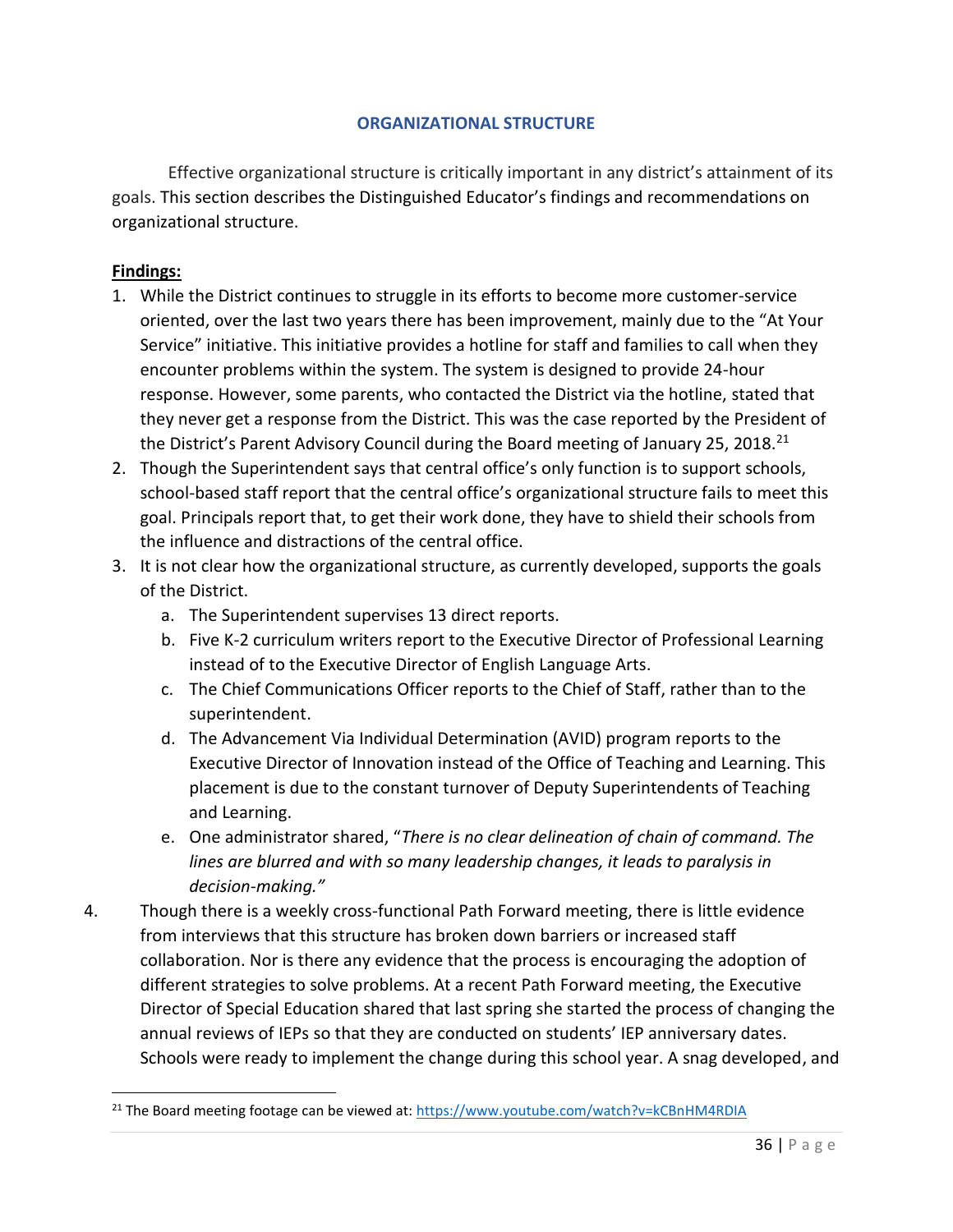there was a discussion of the need for schools to halt this initiative due to lack of communication and the potential implications of implementation, such as those pertaining to written orders for Medicaid. Not all senior leaders seemed clear about whether the infrastructure was ready for this transition. After the Distinguished Educator pointed out this case as an example of the District rolling out an initiative without the necessary strategic planning or analysis of the implications throughout the system, the team regrouped and decided to proceed with the initiative.

- 5. Siloed decision-making has created operational inefficiencies and ineffectiveness. This siloed decision-making impacted last year's summer program. A report, entitled 2018 Summer School Crisis – Report of Inquiry, presented to the Board of Education on September 25, 2018, lists as a finding, *"There was a breakdown in communication and lack of coordination among all involved in summer school operations, staffing and finance. This breakdown affected: a) the amount of the summer school budget; b) the programs and costs included in that budget; and c) the programs and/or costs that should have been cut or reduced to fit under the budget cap."<sup>22</sup>*
	- 6. The senior staff spends too much time attending meetings. These meetings are often unstructured, without defined processes or goals. This leads to long, unfocused gatherings that do little to further the improvement of student outcomes.

#### **Recommendations:**

 $\overline{a}$ 

- 1. Evaluate the effectiveness of each central office department.
	- a. Develop and conduct a quarterly customer service survey of each central office department to determine its effectiveness in supporting schools.
	- b. Publicize the results and hold each department accountable for improvement.
- 2. Reevaluate the organizational structure to encourage efficiency, collaboration, and accountability. This reevaluation should include:
	- a. Adopting protocols to increase collaboration among departments.
	- b. Reexamining the span of control of the Superintendent and eliminating unnecessary direct reports.
	- c. Consider Merging the structures and functions of the Deputy Superintendent of Administration, Chief of Operations, and/or Chief of Human Resources.
	- d. Creating systems to breakdown silos, improve communication, and improve transparency in the decision-making process.
	- e. Ensuring that the head of Special Education has a greater presence in the senior cabinet and greater access to the Superintendent. Consider creating a Chief of Special Education.

 $22$  2018 Summer School Crisis – Report of Inquiry. September 25, 2018, Slide 2. See Appendix 5.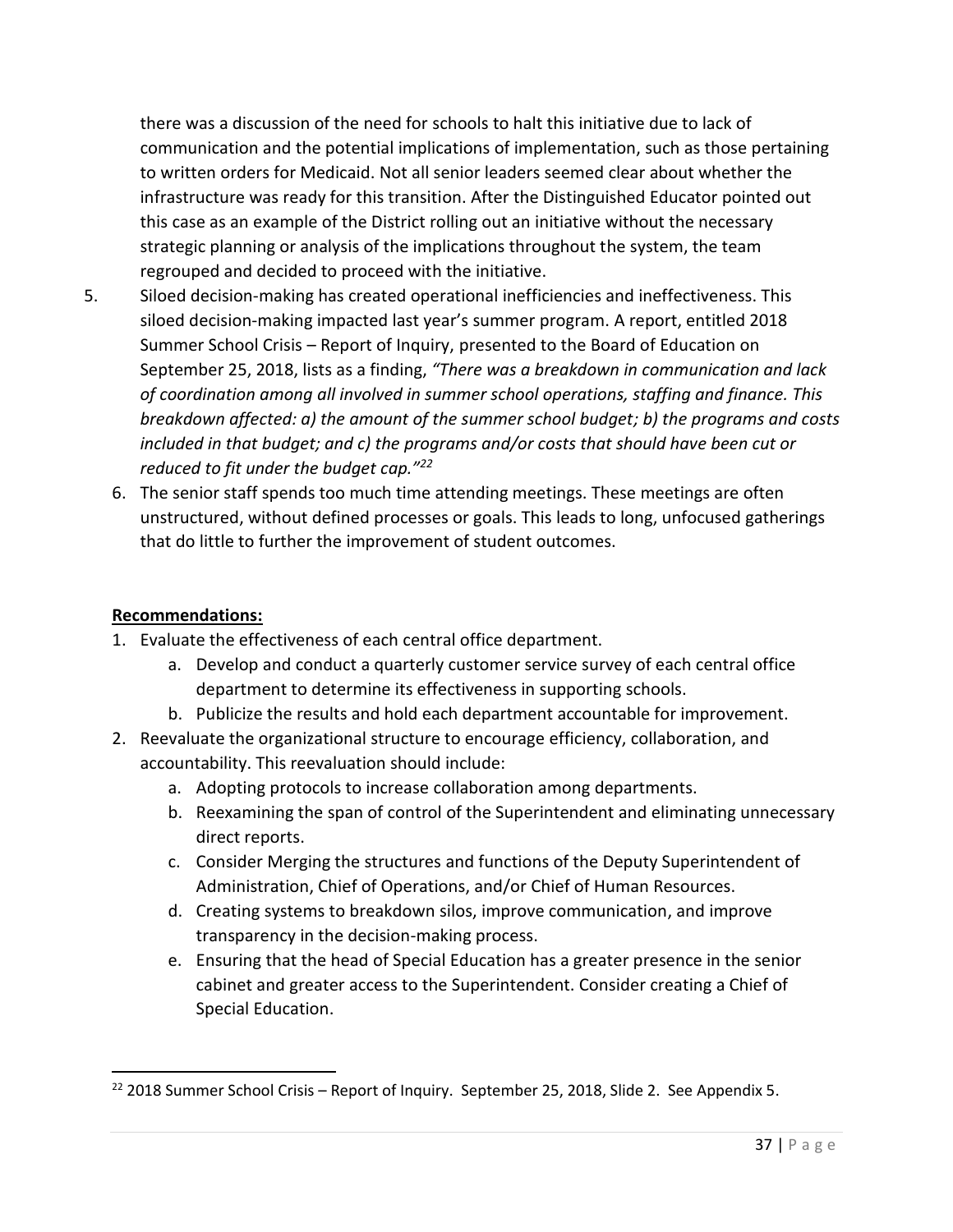- f. Consider having the position of Chief Communications Officer, as the primary District spokesperson, report directly to the Superintendent.
- 3. Improve meeting structures.
	- a. Reduce the number of meetings.
	- b. Engage in training on best practices for conducting meetings.
- 4. Provide professional development in project management. An administrator noted, "*There is a lack of project management expertise which leads to poor execution."*

# **Distinguished Educator Support:**

Based on the action plan developed by the District in response to this report, it is anticipated that the Distinguished Educator will provide appropriate and relevant technical assistance, including but not limited to the following:

- Provide technical assistance in the development of central office customer service survey.
- Provide technical assistance to the Superintendent in revising the organizational structure to better meet the needs of the District.
- Provide models of meeting structures.
- Provide list of resources/organizations to provide technical assistance in creating systems to breakdown silos and improve communication.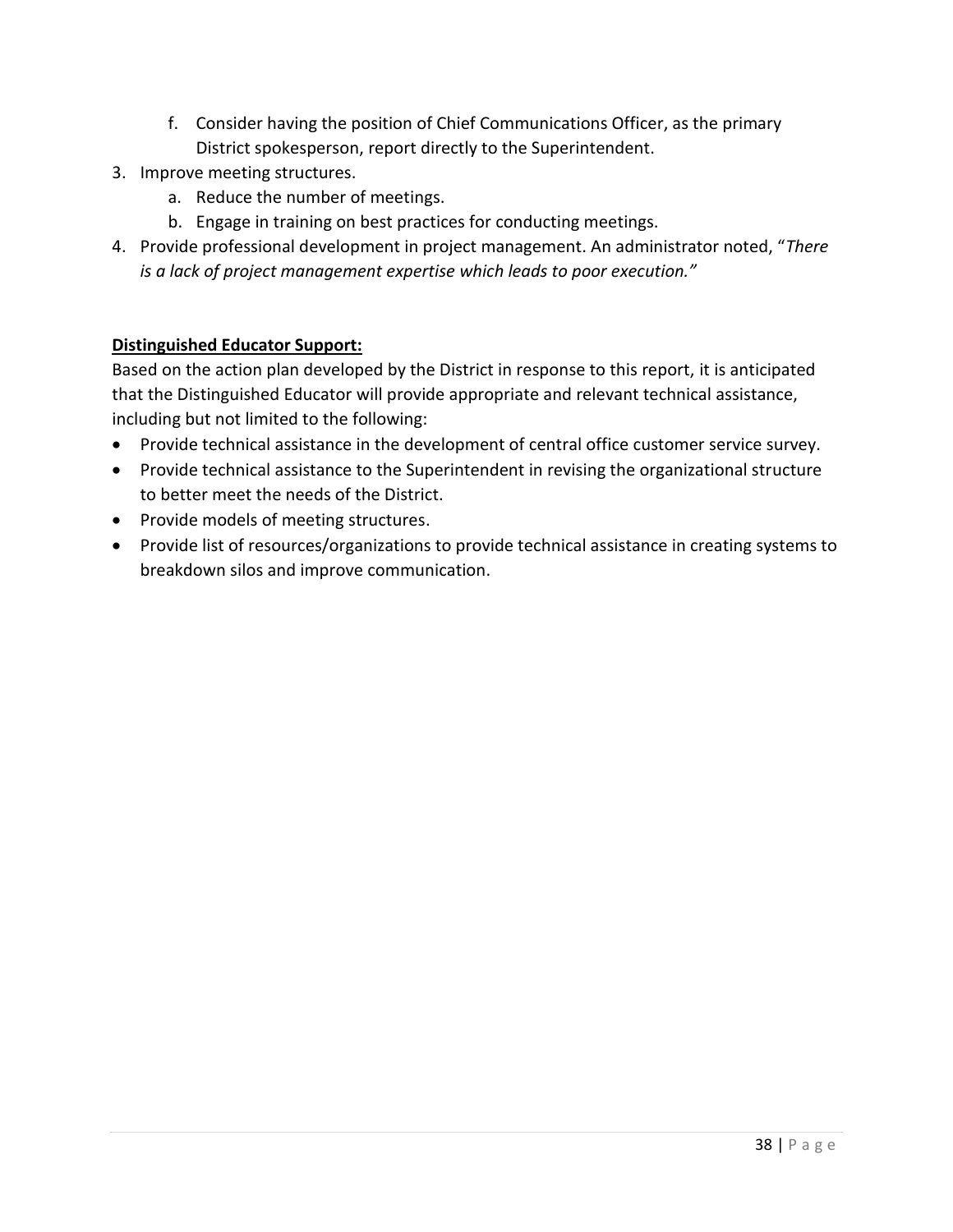#### **ACCOUNTABILITY**

Accountability is essential to the success of any organization. Accountability is a basic, ongoing practice, not a punitive measure. A well-defined system of accountability promotes trust and ownership and leads to highly efficient and productive teams.

This section describes the findings and recommendations of the Distinguished Educator's review relevant to accountability.

#### **Findings:**

 $\overline{a}$ 

- *1.* The District lacks systems to hold its staff accountable for their accomplishment of identified goals, including any clear systems for monitoring and reporting progress. All stakeholders are ill-served by this absence. Accountability must start at the top. Goals are set, but there is no clear mechanism to provide the community, or the schools, with the data necessary for evaluating the progress of initiatives or the system as a whole. For example, the District's Auditor General 2018 Risk Assessment found that, *"Increased monitoring on evaluating student progress toward annual goals and graduation [is needed]… Accountability must exist for meeting student performance." 23*
- 2. There is no performance management system. Beginning at the superintendent level, most supervisors do not have one-on-one meetings to coach and manage the performance of their direct reports. Supervisors, including the Superintendent, are often not aware of the work of their direct reports.
- 3. An often heard complaint is that no one is held accountable for poor performance. On the contrary, it has been reported that the District rewards poor work by promoting staff that have not been successful, demoralizing those who work diligently. As one interviewee noted, "*We can hold students accountable, but we do not apply the same standard to the adults."* The District's Auditor General 2018 Risk Assessment found that, "*Accountability was the second most frequently occurring concern [in the areas of]: Leadership, Instructional Outcomes, Finances, Professional Development, and Communication." 24*
- 4. While the District is data rich, and appears to employ data for planning purposes, there is no systematic approach to identify, execute, and monitor strategies aimed at driving academic improvement. In addition, improvement strategies and their expected outcomes are often undefined or poorly defined. The review found no evidence that the District routinely uses data to evaluate the effectiveness of the strategies it has implemented. The District's Auditor General 2018 Risk Assessment noted that, "*Data must be utilized to make informed student decisions throughout the organization."<sup>25</sup>*

<sup>&</sup>lt;sup>23</sup> See Appendix 2 for the Auditor's PowerPoint presentation, Slide 9.

<sup>&</sup>lt;sup>24</sup> See Appendix 2 for the Auditor's PowerPoint presentation, Slide 7.

<sup>&</sup>lt;sup>25</sup> See Appendix 2 for the Auditor's PowerPoint presentation, Slide 9.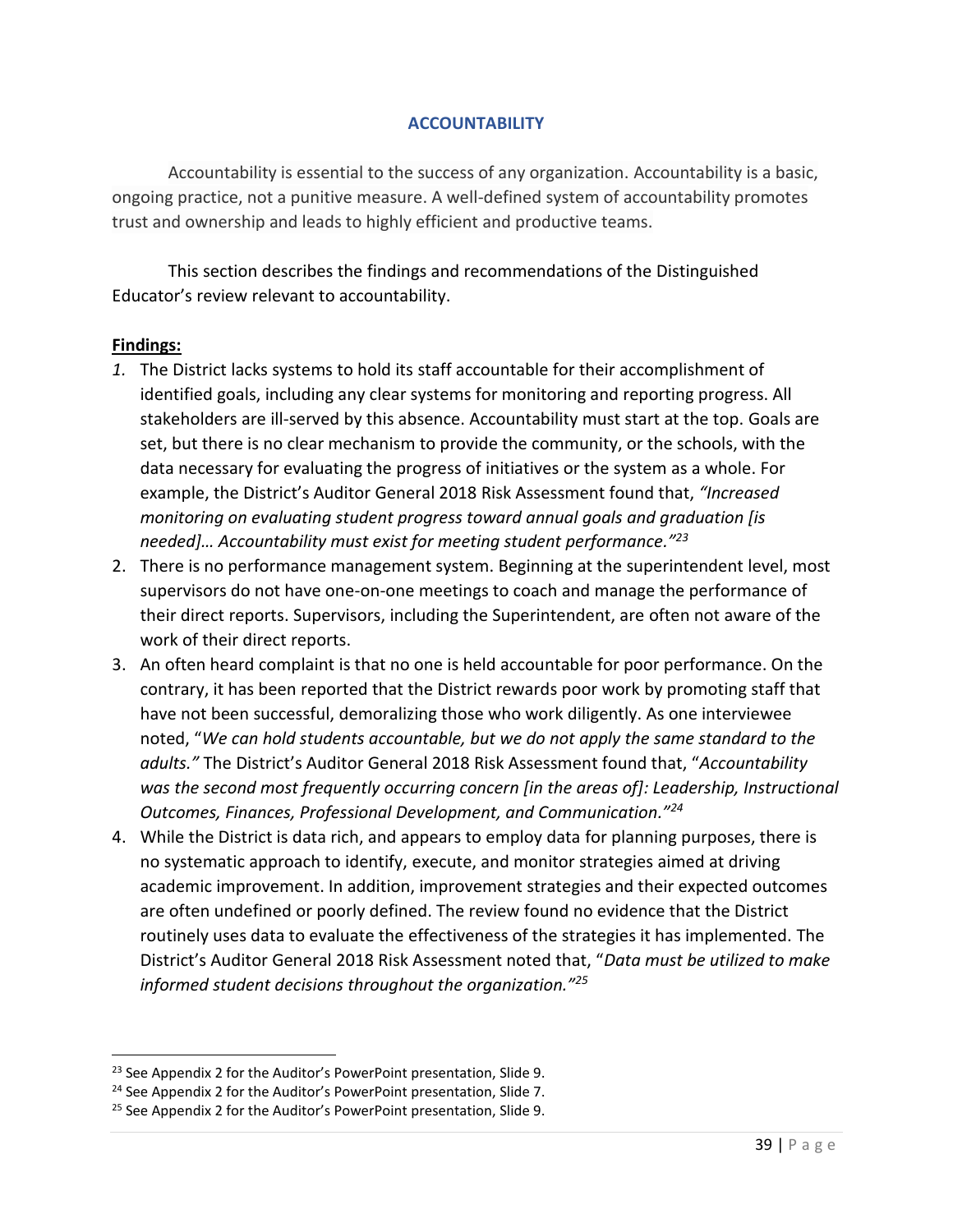- 5. The District has no clear framework, or research-based turnaround strategies, to help lowperforming schools change their approach.
- 6. Some schools are viewing the completion of the School Comprehensive Education Plan (SCEP) as a compliance exercise and are not using the SCEP as a planning tool. It appears that some schools are copying and pasting their goals and activities from the previous year and most likely are not considering steps for improvement outside the SCEP process.

# **Recommendations:**

- 1. Implement a protocol whereby all supervisors support, coach, and hold direct reports accountable for progress in meeting academic and department goals. Supervisors must provide regular, meaningful, clear, and timely feedback aligned with performance goals.
- 2. Create and implement a professional development plan to equip all District staff to use data to drive decisions.
- 3. Establish a process to communicate, implement, document, and monitor continuous improvement in conditions that support learning.
- 4. Provide principals with professional development on the school improvement process.
- 5. Ensure School Chiefs play an active role in supporting, reviewing, approving, and monitoring the school plans.

# **Distinguished Educator Support:**

Based on the action plan developed by the District in response to this report, it is anticipated that the Distinguished Educator will provide appropriate and relevant technical assistance, including but not limited to the following:

- Provide samples of Direct Report Protocols.
- Provide technical assistance in the development of a continuous improvement process.
- Provide technical assistance in the development of a system of intervention for low performing schools.
- Provide technical assistance in the development of future School Comprehensive Education Plans (SCEP) to ensure that SCEPs are used as a planning tool and not merely a compliance exercise.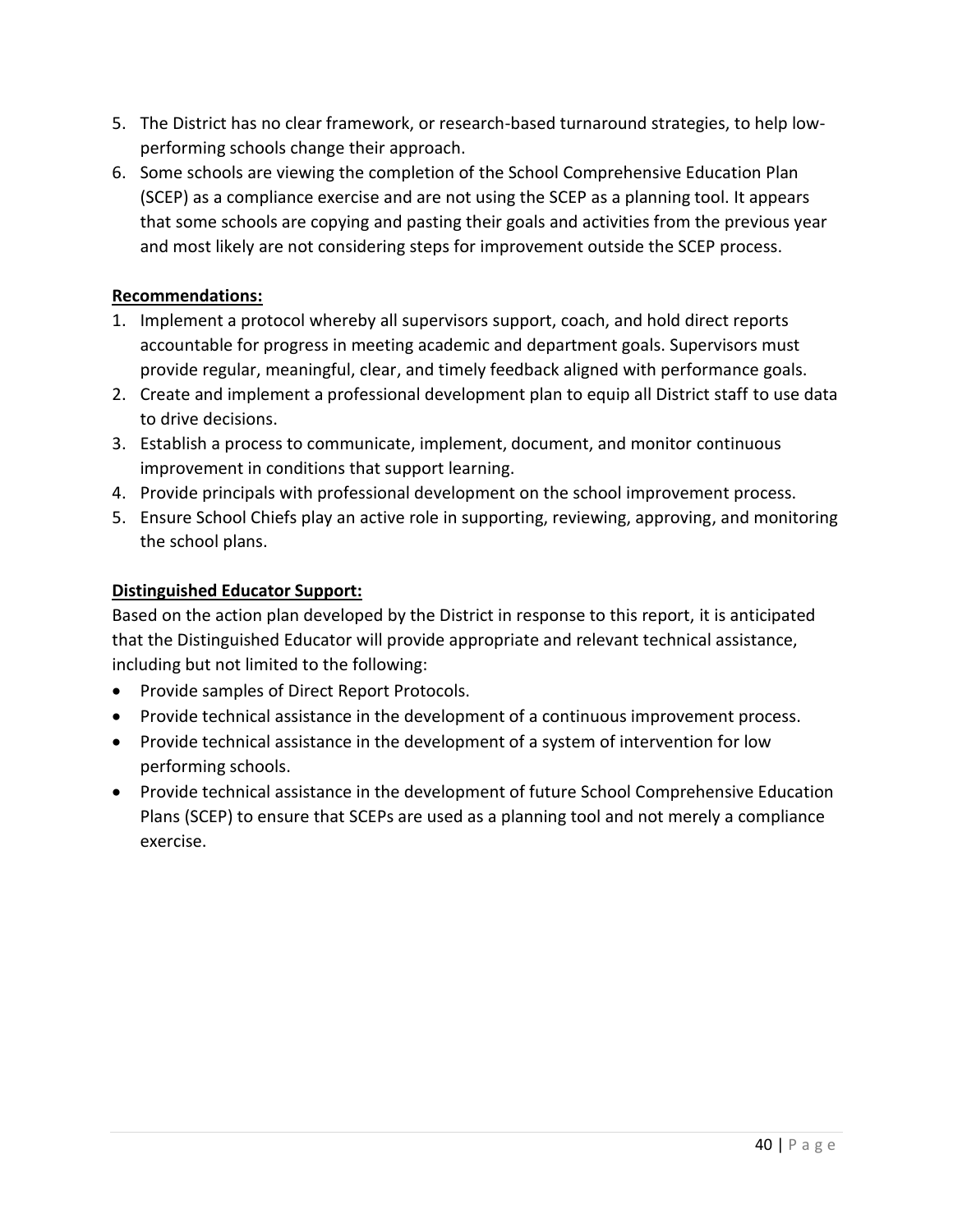#### **HUMAN CAPITAL**

The most important asset of an organization is its human capital. The District's approach to how it manages human resources is vital to its success.

This section describes the findings and recommendations of the Distinguished Educator's review relevant to human capital.

#### **Findings:**

- 1. The District's Auditor General 2018 Risk Assessment noted the following concerns about Human Resources:
	- o *"Hiring practices, diversity and proactively meeting staff requirements.*
	- o *Systems and practices need improvement.*
	- o *Improved monitoring systems and accountability required.*
	- o *Timely discipline"<sup>26</sup>*
- 2. There is no District-wide professional development plan or program. A piecemeal approach hampers efforts to build or enhance the capacity of central office and school-based staff. The District has a history of introducing initiatives poorly, with little or no provision for professional learning. For example, many interviewees reported that when ENGAGENY curriculum modules were introduced, efforts to help teachers understand the new standards were practically nonexistent.
- 3. Despite significant leadership turnover at all levels, the District lacks a system to ensure continuity and sustain the work. There is neither an apparent succession planning among senior staff nor any plan to develop a "bench" of qualified professionals to fill gaps as they appear.
- 4. The District's two-year-old focus on implicit bias training is commendable, but this initiative must better communicate how to change teaching strategies and behaviors in ways that improve student outcomes. It was reported that the training is helping staff identify their own bias but is not leading to change in practices.
- 5. There are multiple views regarding the process for selecting principals. As one interviewee noted, "*The process is evolving*."
- 6. There is no professional development program for assistant principals. This is a missed opportunity to develop a bench of experienced school leaders who could serve as future principals.
- 7. The professional development needs of paraprofessionals and teaching assistants receive little attention.
- 8. With help from external partners, including the New York City Leadership Academy, the District participated in an attempt to build a principal pipeline program. Though results are unclear, the District is pursuing funding from the New York State Education Department to

<sup>&</sup>lt;sup>26</sup> See Appendix 2 for the Auditor's PowerPoint presentation, Slide 10.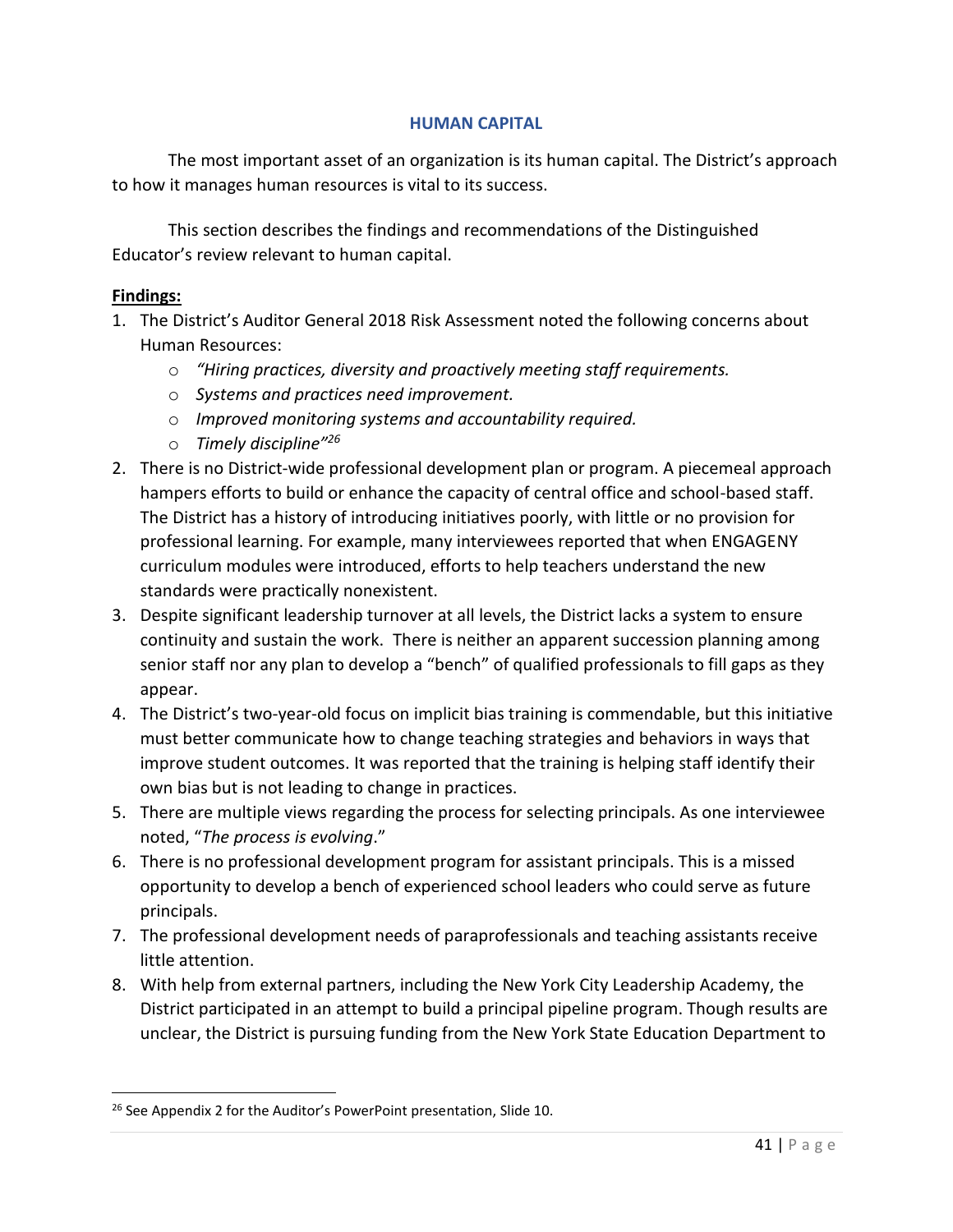partner with Bank Street College and the New York City Leadership Academy to develop a principal preparation program.

9. Hiring, retention, and promotion decisions are subject to external influences.

# **Recommendations:**

- 1. Develop a comprehensive professional development program to help central office, teachers, paraprofessionals, and support staff to better meet the needs of students that includes:
	- a. Effective leadership and teaching practices;
	- b. Use of data to implement effective strategies for resource allocation and improvement of student learning;
	- c. Behavioral support;
	- d. Implicit bias training that leads to concrete strategies and actions that improve teaching and result in better student outcomes; and
	- e. Support for special populations.
- 2. Develop a coherent, year-long professional development program to help prepare principals and assistant principals lead for instruction. Principals should be seen as key change agents in the reform efforts, and there should be a more concerted, comprehensive, and organized effort to support and develop them.
- 3. Develop a clear, rigorous, and competency-based selection process for principals, placing final hiring authority with the Superintendent.
- 4. Establish a robust central office hiring process to produce the best candidates and select the most competent and qualified candidate based on pre-established criteria.
- 5. Reconsider the use of the 36-hour professional development requirement for teachers to ensure that this directly supports student learning. The District might require that 12 hours align with District priorities, 12 hours with individual School Improvement Plans, and 12 hours with specific teacher development needs.
- 6. Create a talent management plan to properly support and develop all staff, while focusing on succession planning, particularly for key leadership roles.
- 7. Create a leadership academy to prepare staff members throughout the District for key leadership positions at the central office.
- 8. Ensure that Professional Development Incentives are aligned to support students' needs.

# **Distinguished Educator Support:**

Based on the action plan developed by the District in response to this report, it is anticipated that the Distinguished Educator will provide appropriate and relevant technical assistance, including but not limited to the following:

- Provide technical assistance in the development of the professional development plan.
- Provide samples of Direct Report Protocols.
- Provide technical assistance in developing a rigorous, competency-based selection process for principals.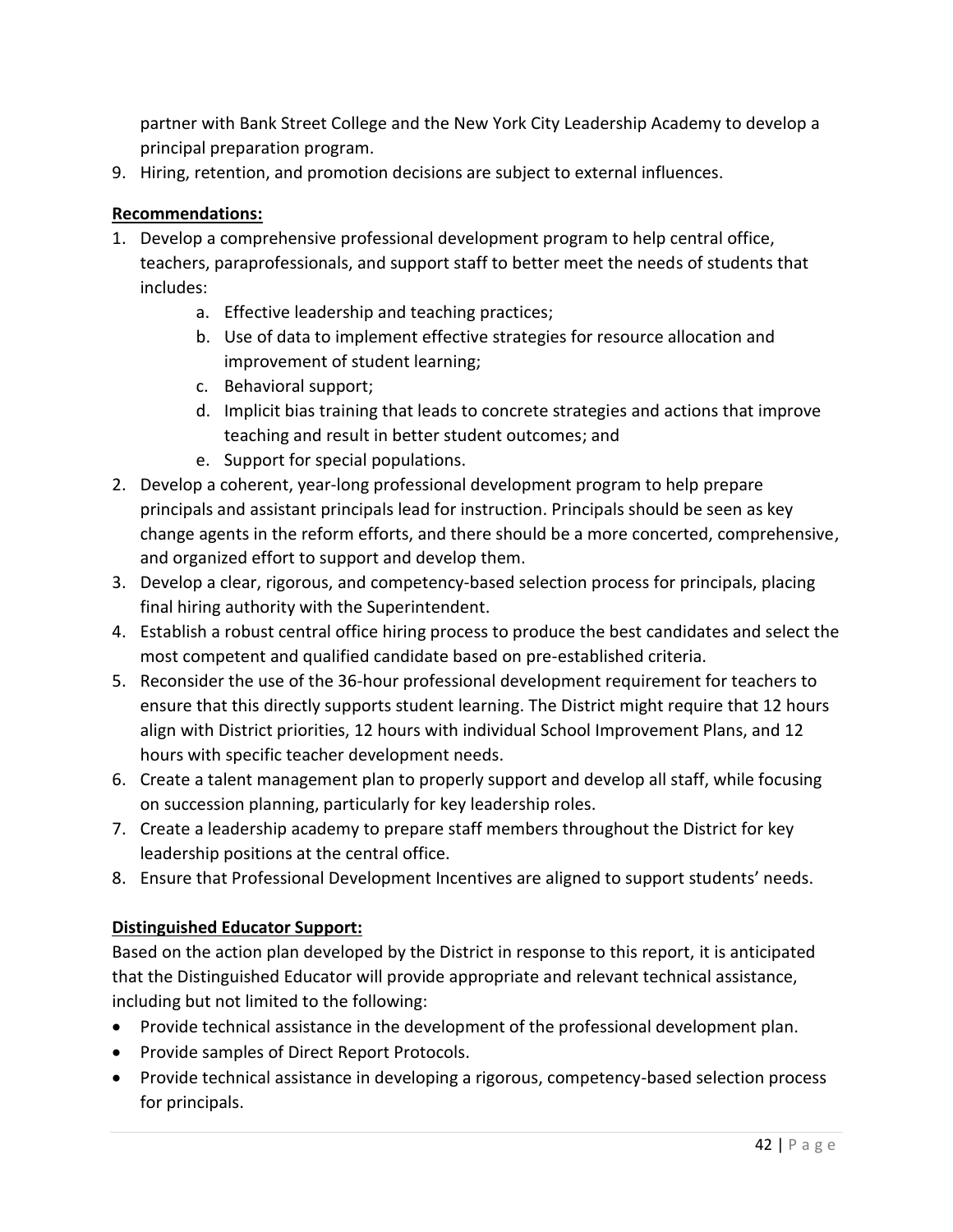#### **FINANCES**

The District is currently operating under an adopted budget of almost \$1 billion. This section describes the Distinguished Educator's findings and recommendations concerning the District's financial status.

#### **Findings:**

 $\overline{\phantom{a}}$ 

- 1. The Children's Agenda's Review of the 2018-19 Rochester City School District Budget notes, "*There is a wealth of information contained in the budget book. Unfortunately, it is not transparent if it is not understood by the reader. The budget is like an 800 page novel without a main character or a plot. The document should be more concise, coherent, and provide clear highlights of year-to-year changes and priorities*.*"* 27
- 2. Without any clearly defined District strategy, the Chief Financial Officer cannot provide proper guidance on funding priorities. This discourages the formation of any real, ongoing financial plan.
- 3. Most stakeholders (Board, administrators, teachers, parents, and community members) lack any real understanding of the serious implications of the structural deficit. Some seem to believe that funding will always be available. The Chief Financial Officer has shared with the Board that *"If this continues, the District's finances will hit rock bottom within three-tofive years*.*"* The District does not appear to have approached this challenge with a sense of urgency. On May 1, 2014 the Board received a presentation highlighting the following points:
	- *a.* "*Expenses are growing faster than revenues, driven by things such as growth in charter school costs and contractual obligations to our bargaining units."*
	- *b. "We need to proactively address these significant cost drivers. This will help provide greater stability for students, families and staff. This will help us sustain long-term growth in student achievement."*
	- *c. "If we do not address the structural gap, we risk greater instability in the future. Significant annual budget cuts would create uncertainty and eventually eliminate essential services." 28*

Unfortunately, no significant actions have been taken to address these challenges.

- 4. Though financial consultants have been assigned to the Finance Department, there was limited input in the selection of the consultants from the head of the department. There was a similar pattern of hiring consultants without input from department heads across the organization.
- 5. The District does not collectively own the responsibility for financial monitoring, leaving the burden of addressing budget cuts on the Chief Financial Officer. The District's Auditor

<sup>&</sup>lt;sup>27</sup> Review of the 2018-19 Rochester City School District Budget, April 2018, p.4. See Appendix 10.

<sup>&</sup>lt;sup>28</sup> Establishing Long-Term Financial Stability. May 1, 2014, Slide 2. See Appendix 6.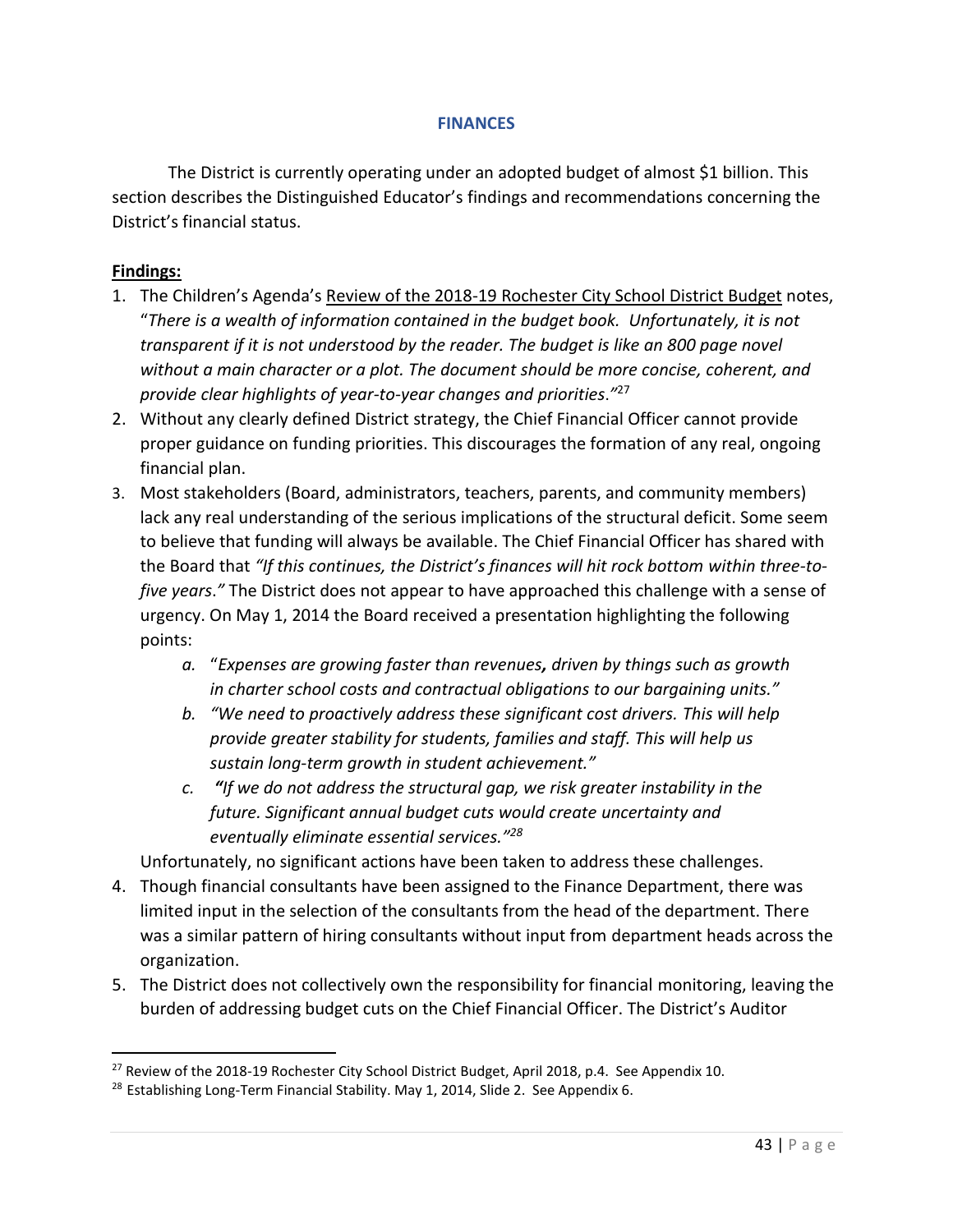General 2018 Risk Assessment found that, "*Fiscal monitoring is required in all departments, not just finance. Managers must be accountable for managing operating budgets and grant requirements*."<sup>29</sup>

- 6. The Board addresses financial issues through the Finance Committee, comprised of three commissioners.
- *7.* Most schools appeared to be generously staffed, with little thought given to long-term sustainability. With no clear theory of action, there is no evidence that the additional staff improves student outcomes. As a school administrator expressed, *"Is the additional staffing making a difference? Sometimes running thinner is better."*
- 8. In several instances, purchases/contracts exceeding \$35,000 have not been submitted to the Board for approval as stipulated by Board policy.
- 9. There is a disparity in the distribution of resources and services from school to school. The total school funding per pupil ranges from a low of \$17,414.20 to a high of \$36,103.35, with a mean of \$21,472.65. The District's Auditor General 2018 Risk Assessment found that, "*Equity concerns were noted across buildings*."<sup>30</sup> It is not clear as to whether the disparity is based on the diverse needs of the student population.
- 10. An audit report (April 2017) from the Office of the State Comptroller entitled Payroll and Procurement noted:
	- *a.* "*District employees' payroll-related payments that we tested were often incorrect or unsupported. The District did not have written policies or procedures for the processing or monitoring of payroll payments. The process that was in place was disjointed, decentralized and not well documented. The complexities and size of the payroll, as well as the large number of people involved in various facets of the process, make it highly susceptible to errors."*
	- *b. "The Board and District officials did not implement adequate monitoring procedures to ensure staff consistently complied with General Municipal Law or District purchasing policies and procedures when making purchases on the District's behalf. Hundreds of staff routinely made purchases outside the normal requisition and purchase order process through the use of procurement cards (p-cards), significantly increasing the risk of unauthorized or overpriced purchases."*
	- *c. "In addition, the District did not consistently comply with competitive bidding requirements for all applicable purchases made using the District's regular purchase order process."*
	- d. *There has been significant work performed to obtain a thorough understanding of the concerns identified, to validate them, and establish an appropriate response to remediate control weaknesses in the internal control structures for Payroll and*

 $29$  See Appendix 2 for the Auditor's PowerPoint presentation, Slide 11.

<sup>&</sup>lt;sup>30</sup> See Appendix 2 for the Auditor's PowerPoint presentation, Slide 11.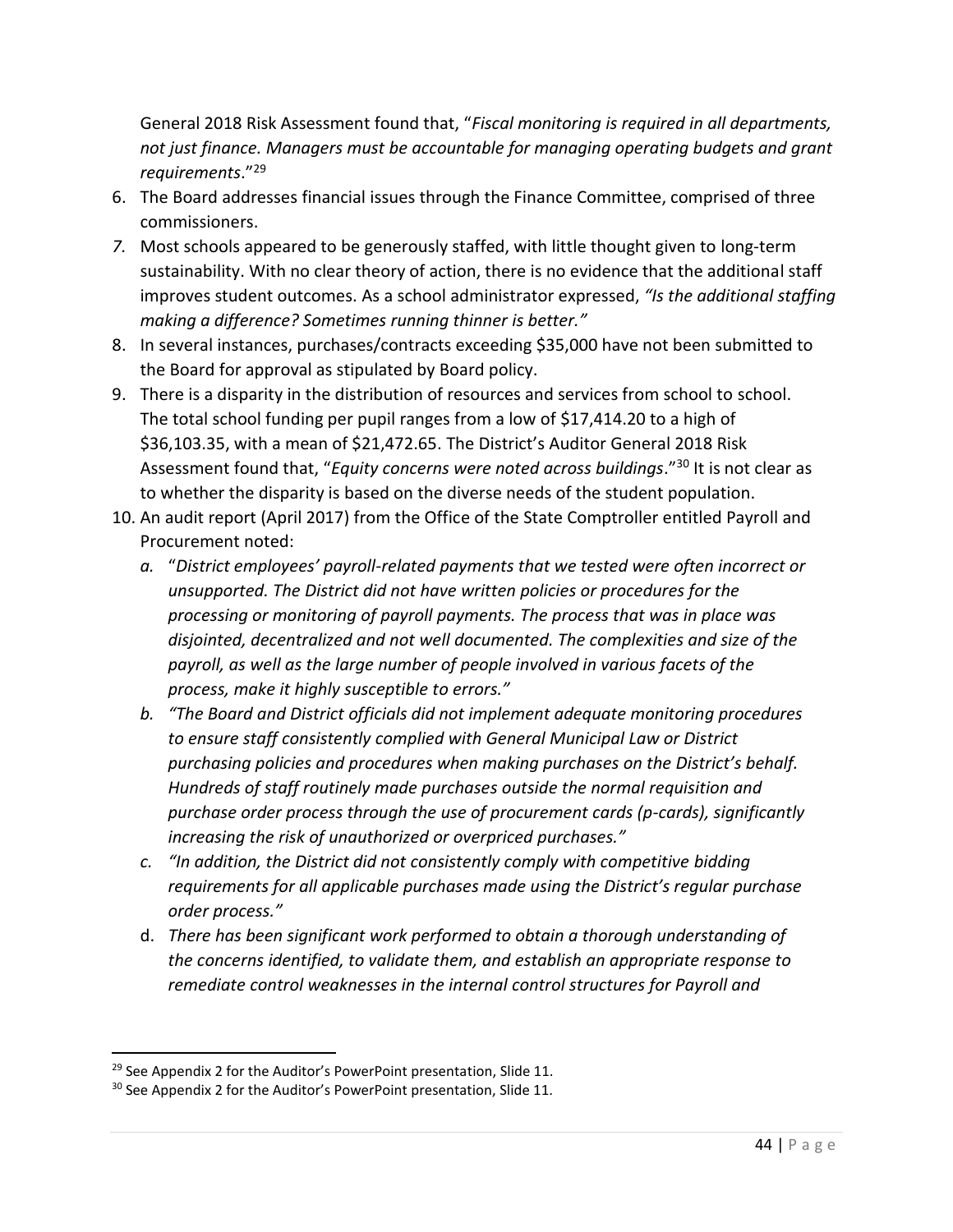Purchasing.<sup>"31</sup> See Appendix 7 for a status report on progress made in implementing the recommendations.

# **Recommendations:**

- 1. Have the Board address District's finances as an entire body, not by committee.
- 2. Ensure that Board participates in training aimed at providing better fiscal oversight.
- 3. Establish clear, consistent criteria for selecting consultants. This should include input from department heads.
- 4. Have the Business Department collaborate more closely with other departments, and task all District leaders with responsibility for efforts to reduce the structural deficit. These leaders must apply the necessary fiscal due diligence to achieve efficiencies and costs in daily operations.
- 5. Have the Chief Financial Officer work with the Chief Communications Officer to prepare a clear, coherent presentation to show stakeholders what needs to be done to ensure the District's long-term financial health.
	- a. The Board and administration should hold town halls to inform the community of the fiscal situation of the District.
	- b. The Superintendent should share the presentation with principals and union leaders.
	- c. Principals should share the information with their staff.
- 6. Consider the implications of the structural deficit during contract negotiations.
- 7. Ensure all recommendations from the Office of the State Comptroller's April 2017 report are implemented.
- *8.* Have the District conduct a careful review of utilization and allocation of resources to determine whether these are aligned to the goals of sustainability and increased student achievement.. As noted in District's Auditor General 2018 Risk Assessment presentation, "*True-up [adjust] of teacher staffing to student enrollment [is] needed." 32*
- 11. Develop a long-term financial plan aligned to District instructional priorities and fiscal reality.
- 12. Develop an addendum to the budget book that gives the community a concise, clear understanding of the budget.
- 13. Require Board Resolutions with potential significant fiscal implications be accompanied by a cost analysis.

<sup>&</sup>lt;sup>31</sup> Office of the State Comptroller (April, 2017). Rochester City School District Payroll and Procurement Report, pp. 2-3. See Appendix 11.

<sup>&</sup>lt;sup>32</sup> See Appendix 2 for the Auditor's PowerPoint presentation.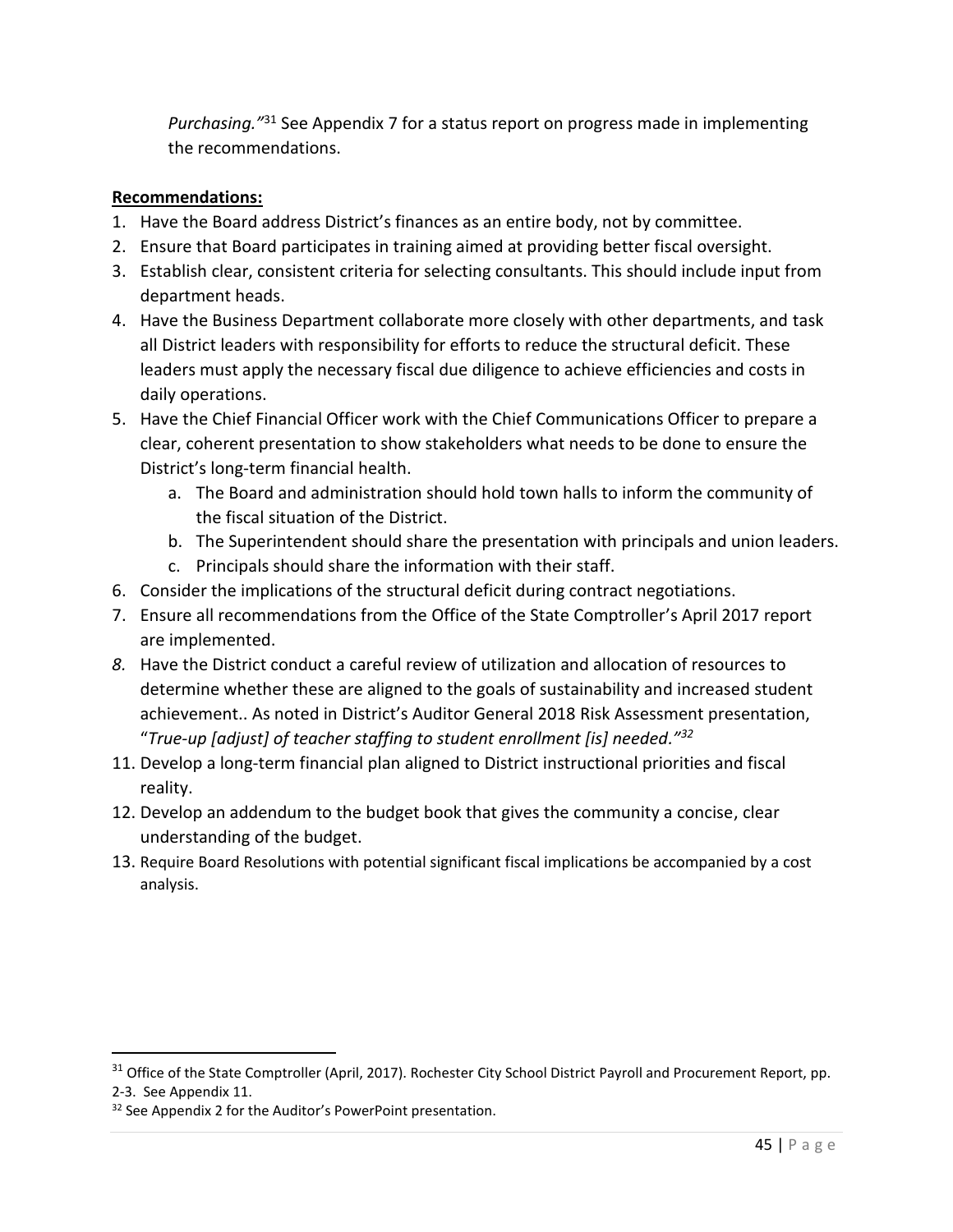# **Distinguished Educator Support:**

Based on the action plan developed by the District in response to this report, it is anticipated that the Distinguished Educator will provide appropriate and relevant technical assistance, including but not limited to the following:

- Recommend organizations that can provide training to the Board.
- Provide technical assistance in the development of the communication plan.
- Provide technical assistance in the development of cost analysis to resolutions.
- Provide technical assistance in developing the long-term financial plan.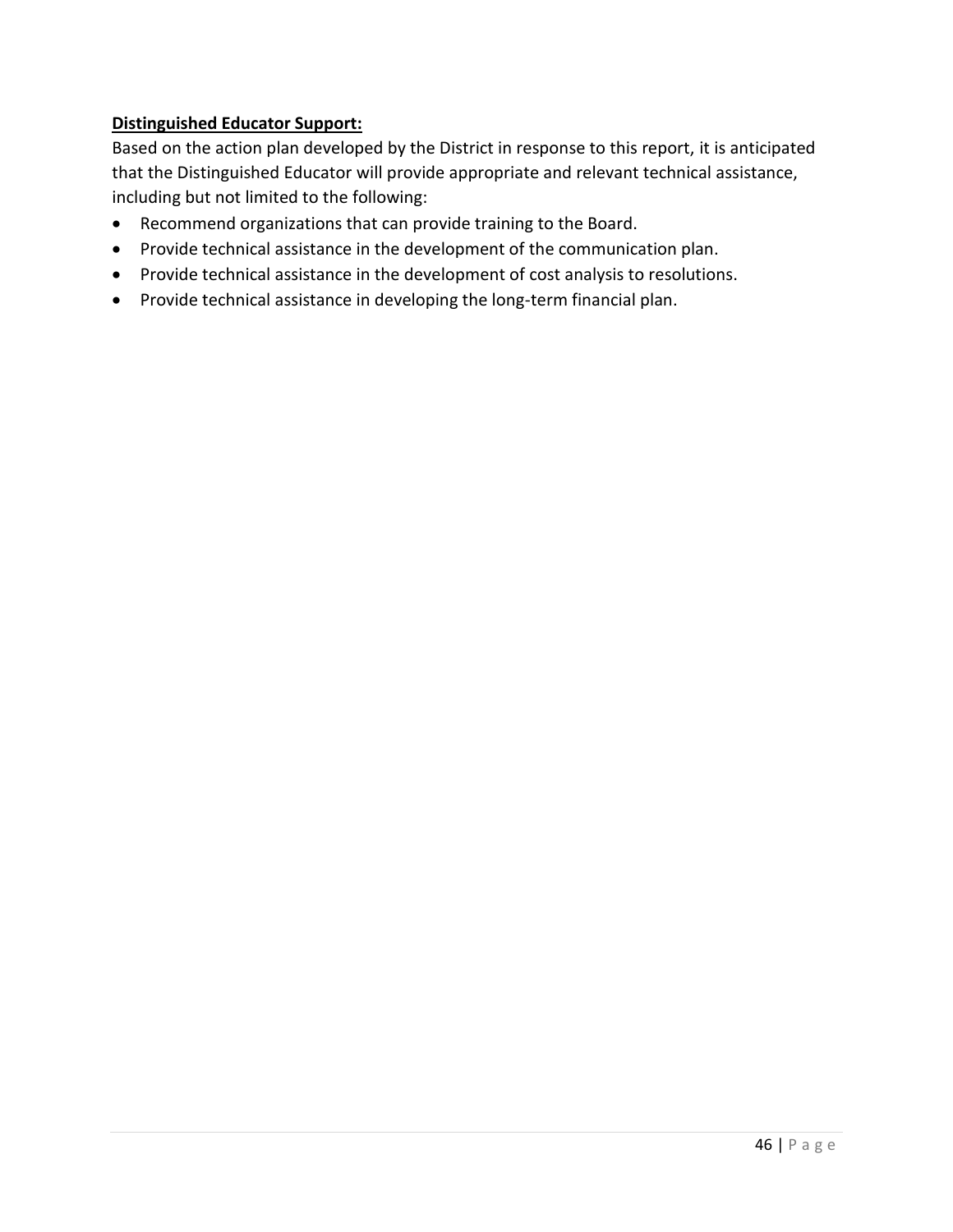#### **PARENT AND COMMUNITY ENGAGEMENT**

"It takes village to raise a child." This African proverb summarizes the importance of having parents and community members as true educational partners.

This section describes the findings and recommendations of the Distinguished Educator's review relevant to parent and community engagement.

#### **Findings:**

- 1. The District has dedicated staff to perform outreach to parents and community members, but stakeholders are hindered by a lack of clearly stated expectations that a community should have for its schools. Many parents reported negative experiences with school staff whom parents felt had been rude in some interactions. This made parents feel unwelcome, resulting in their disengagement from the District.
- 2. Though each school has a parent liaison, the roles and responsibilities of this position varies greatly from school to school. In some cases, the engagement of parents does not seem to be the liaison's primary focus. At the Board of Education Budget Deliberations of April 18, 2018,<sup>33</sup> it was noted by an individual on behalf of a Commissioner, *"The description as far as what they [parent liaisons] is very good in theory. There is a lot of potential for the parent liaisons to really engage parents in the day-to-day aspects of the school. In practice, what I have heard and what I've seen over the years is that it doesn't live up to what we expect. They are usually pulled into other duties."*
- 3. The operation of the District's Parent Advisory Council (PAC) lacks transparency. Some parents reported that parents need to be interviewed to join the Council and that Council meetings were closed to the public. There were cases where parents were asked to leave the meeting. See Appendix 8 for a copy of an email from a parent sent to the Board, Superintendent, and the New York State Education Department. In addition, minutes of the meetings are not readily available to the public. These processes limit parental involvement.
- 4. A functioning and active Bilingual Council advocates for the needs of Latino students.
- 5. Parents and community members reported concerns about racial inequality. Some parents have felt unwelcome in schools and believe this stems from racial bias within the system. This finding aligns with feedback received by District ambassadors when they conducted 50 engagements in 2017 as part of the Path Forward process as described in the Overall Findings section of this report.
- 6. Though the District maintains a membership in the Chamber of Commerce, the Superintendent does not attend the Chamber's Education Committee meetings.

<sup>33</sup> See video footage at:<https://www.youtube.com/watch?v=CLKqJP9JjFQ>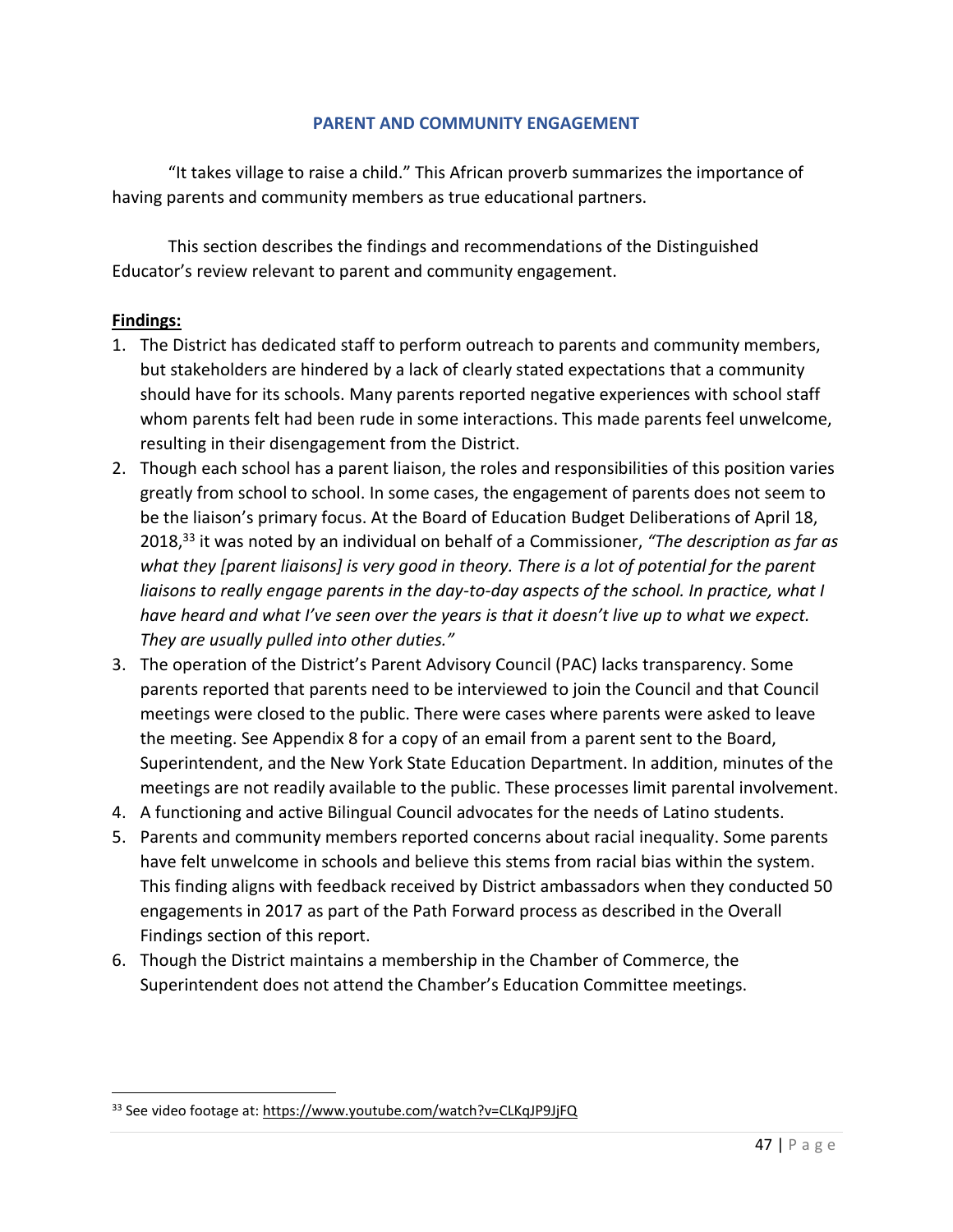# **Recommendations:**

- 1. Develop success metrics for the role of the parent liaison.
- 2. Set consistent expectations for and define the job responsibilities of parent liaisons. The liaison's work should be focused on improving family and community relations. School chiefs must monitor this work to ensure that parent liaisons are properly used.
- 3. Restructure the PAC to increase transparency and parent participation. Below is a process for consideration:
	- a. Establish a Parent and Teachers Organization (PTO) Presidents Council, which will comprise the elected president of each school's PTO. The Council should meet quarterly to discuss the District's priorities.
	- b. Have the PTO Presidents Council nominate members to serve as officers on the PAC and conduct an election. PTO Council will serve as an advisory body to PAC.
	- c. Have the PAC develop new bylaws, including term limits for its officers.
	- d. Post all minutes.
- 4. Create a subcommittee of the Bilingual Council to focus on the needs of non-Spanish speaking ELLs.
- 5. Develop a comprehensive parent engagement plan.
- 6. Have the Superintendent attend meetings of the Chamber of Commerce Education Committee. This will help establish a strong partnership with the business community, which can be leveraged to garner greater resources for the District.
- 7. Seek internship opportunities for students within the business community.

# **Distinguished Educator Support:**

Based on the action plan developed by the District in response to this report, it is anticipated that the Distinguished Educator will provide appropriate and relevant technical assistance, including but not limited to the following:

- Provide technical assistance on restructuring the District Parent Advisory Council.
- Provide technical assistance on the development of the parent engagement plan.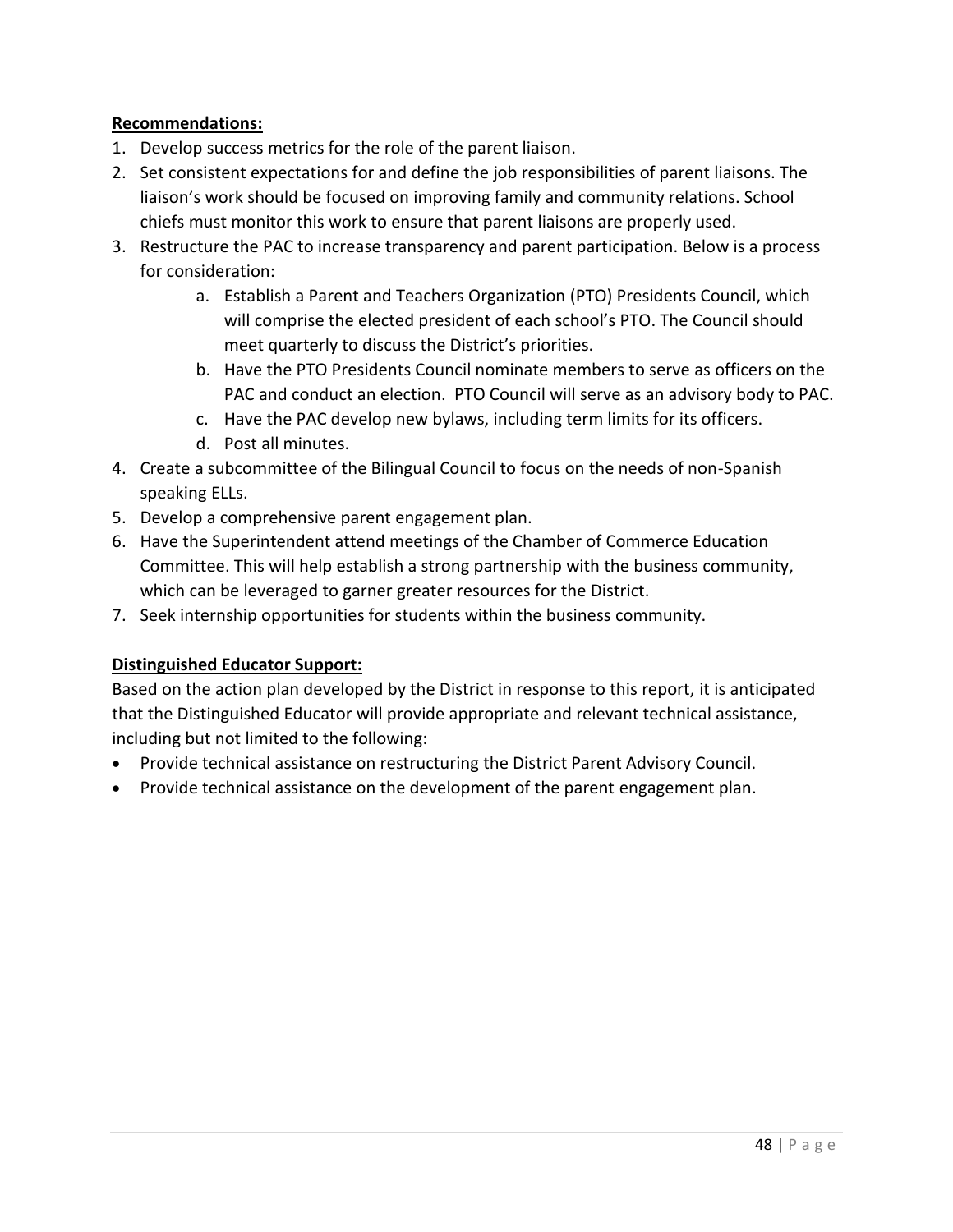#### **SCHOOL CLIMATE**

This section describes the findings and recommendations of the Distinguished Educator's review relevant to school climate.

#### **Findings:**

- 1. In 2014, there was an outcry from District leaders and the community regarding the disproportionate number of African-American students who face extreme disciplinary consequences for minor offenses.
- 2. At the beginning of her tenure, the Superintendent initiated a 100-day listening and learning process to identify the challenges most important to Rochester students, families, staff, residents, and businesses. Part of the process included a School Climate Team as one of five listening and learning project teams. The School Climate Team reported the following findings: $34$ 
	- *a. Two-thirds of Principals tagged "youth voice" and "physical environment" as the areas most in need of improvement for school climate.*
	- *b. The need for mental health services was a very strongly articulated need in some schools.*
	- *c. The majority of Principals and staff do not feel well-equipped to support students and build a positive school climate, within current levels of student need, resources, structures, and fragmented messaging of District supports. School climate varies greatly across schools.*
	- *d. The philosophical aspects of culture and race, and of institutional racism and implicit bias, have not been recognized and/or acknowledged, and therefore do not inform District and/or school practices.*
	- *e. Schools do not have a valid, consistent tool (e.g., climate survey, online referral system) to monitor and improve school climate.*
	- *f. Too often, our responses to trauma are inadequate.*
	- *g. School leaders' reports and disciplinary data from the first quarter of the 2016-17 school year suggest that the work done thus far on restorative practices, and the momentum of the Code, are having a positive effect.*
	- *h. Triangulated school climate focus groups conducted with students, parents, and staff cite lack of respectful relationships as a core source of inequities. Systematic and institutionalized racism as well as individual racial and social conditioning are concrete barriers to respectful relationships. The foundation of creating equity within the District must therefore begin with addressing racism.*
- *3.* On June 15, 2017, the Board of Education formed an Advisory Special Committee on School Climate. The committee was charged with providing recommendations for improving school

<sup>&</sup>lt;sup>34</sup> 100-Day Plan: School Climate Recommendations to the Superintendent. January 12, 2017. See Appendix 20.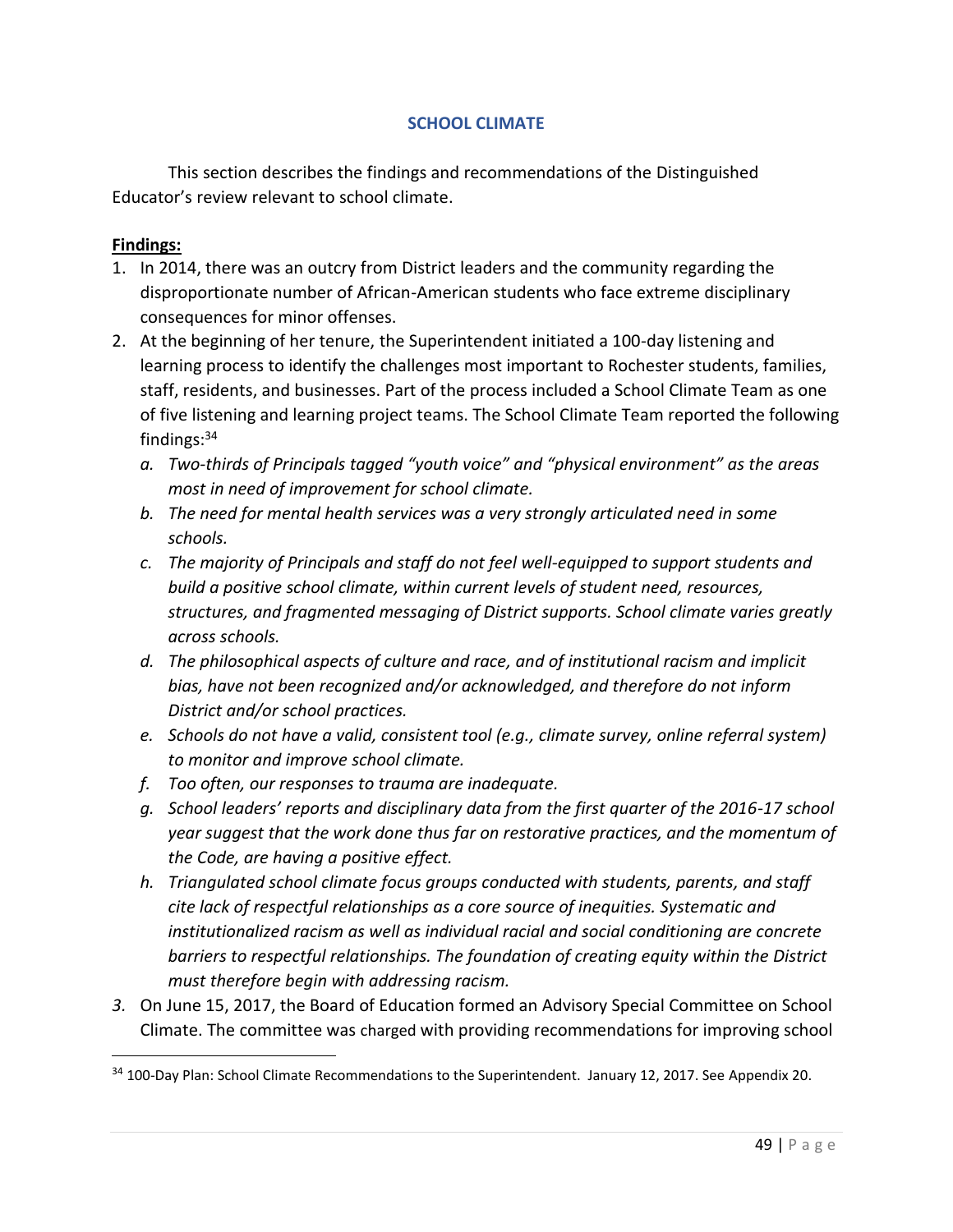climate in the Rochester City School District within a year of formulation. Some of the Committee's recommendations <sup>35</sup> include to:

- *Establish a "Collaborative Engagement Policy" that fosters authentic dialogue and seeks out established networks/ associations/ partnerships, and interested community members to contribute to key educational decision making.*
- *Implement collegial circles, multi-directional training and professional development for district staff, parents, students and community members on effective collaborative processes and civic engagement.*
- *Include an assessment of "local student, parent, and community engagement" in all administrators' annual performance reviews.*
- *Expand student success beyond academics through the emphasis of life skills and social-emotional learning.*
- *Enhance the development of culturally responsive school environment.*
- *Complement the data points tracked in the Roc 3D key performance indicator with a uniform referral process, extracurricular activities, attendance and restorative practices*
- *Support accessibility, transparency and accountability in data collection and dissemination.*
- 4. The District has revised the Code of Conduct, implemented restorative practices, and conducted anti-bias training.
- 5. The District volunteered to participate in the New York State Education Department's 2016- 17 school climate testing pilot and the 2017-18 school climate pilot by administering the United States Department of Education evidenced-based school climate surveys to students, parents, instructional staff, and non-instructional staff. Results of the surveys were collected; however, it is unclear whether they were analyzed and reviewed by a Community Engagement Team. The final step in the New York State Education Department's process for promoting positive school climate is to establish a Community Engagement Team to review the results of the surveys, identify deficiencies, and create an action plan to address these deficiencies, as well as to review other data points such as, chronic absenteeism rates, Violent and Disruptive Incident Reports (VADIR), and Dignity for All Students Act (DASA) incidents in an effort to improve school climate, thus leading to improved student outcomes.

# **Recommendations:**

 $\overline{a}$ 

1. Improve relationships among all stakeholders by establishing the Community Engagement Team to review pertinent data (e.g., school climate survey data, chronic absenteeism rates, incidents related to VADIR and DASA reporting) and develop an action plan to address any areas that need improvement. As stated in the 100-Day Plan: School Climate Report, "*The CTF's [Community Task Force on School Climate] overarching recommendation was simple,* 

<sup>&</sup>lt;sup>35</sup> School Climate Advisory Committee Recommendations. September 13, 2018. See Appendix 22.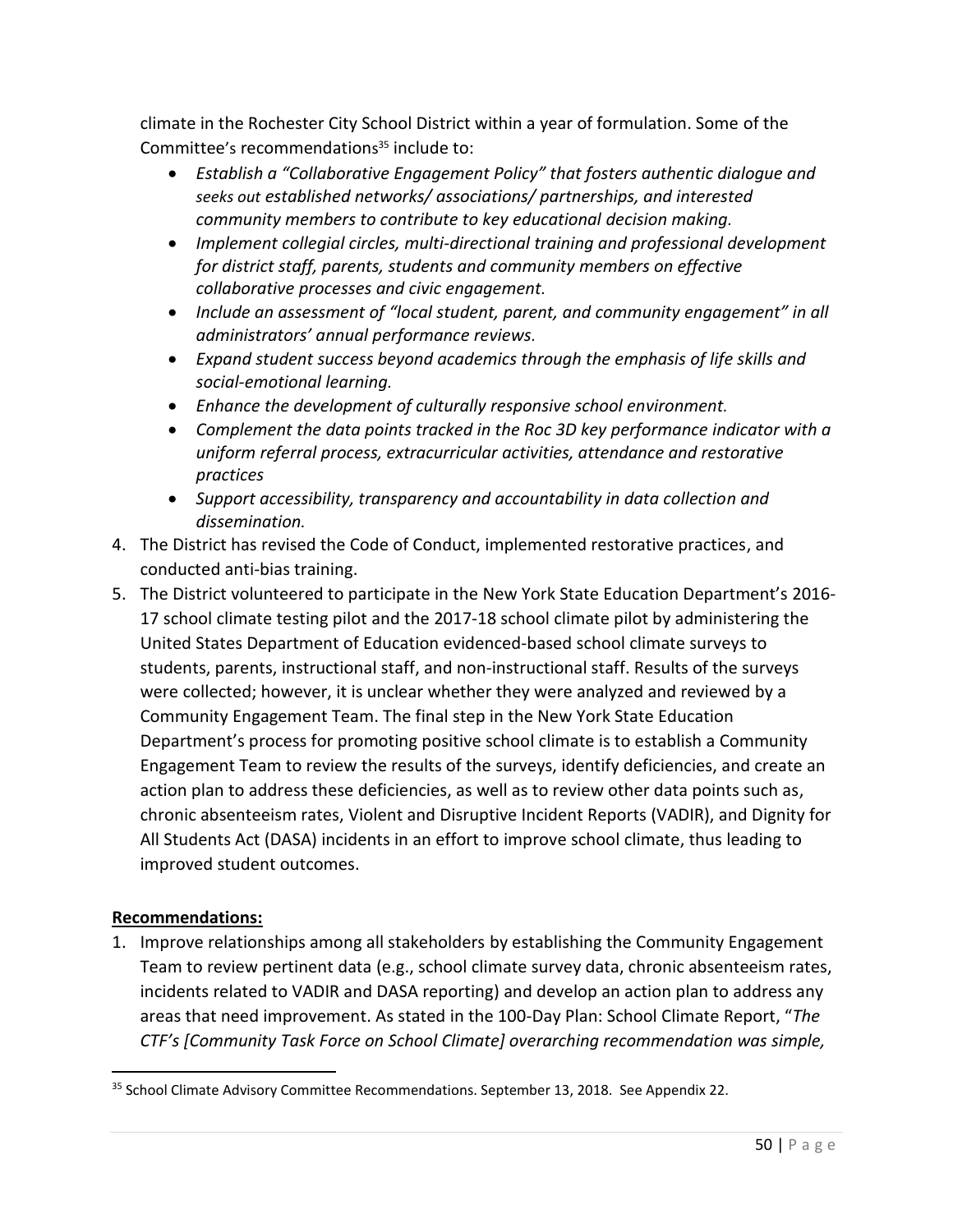*yet nuanced—positive relationships must be restored and built between all members of the school community, within Central Office, and between Central Office and school buildings."<sup>36</sup>*

- 2. Ensure that the resources, supports, structures, and practices that promote a restorative philosophy and positive school climate are in place in every school.
- 3. Develop a plan to implement the recommendations from the Advisory Special Committee on School Climate.
- 4. Continue with anti-bias training but ensure that it leads to specific changes in behavior and teaching and leadership practices.

# **Distinguished Educator Support:**

 $\overline{\phantom{a}}$ 

Based on the action plan developed by the District in response to this report, it is anticipated that the Distinguished Educator will provide appropriate and relevant technical assistance, including but not limited to the following:

• Provide technical assistance in evaluating all programs that support the development of a positive school climate.

<sup>&</sup>lt;sup>36</sup> 100-Day Plan: School Climate Recommendations to the Superintendent. January 12, 2017. See Appendix 20, p.8.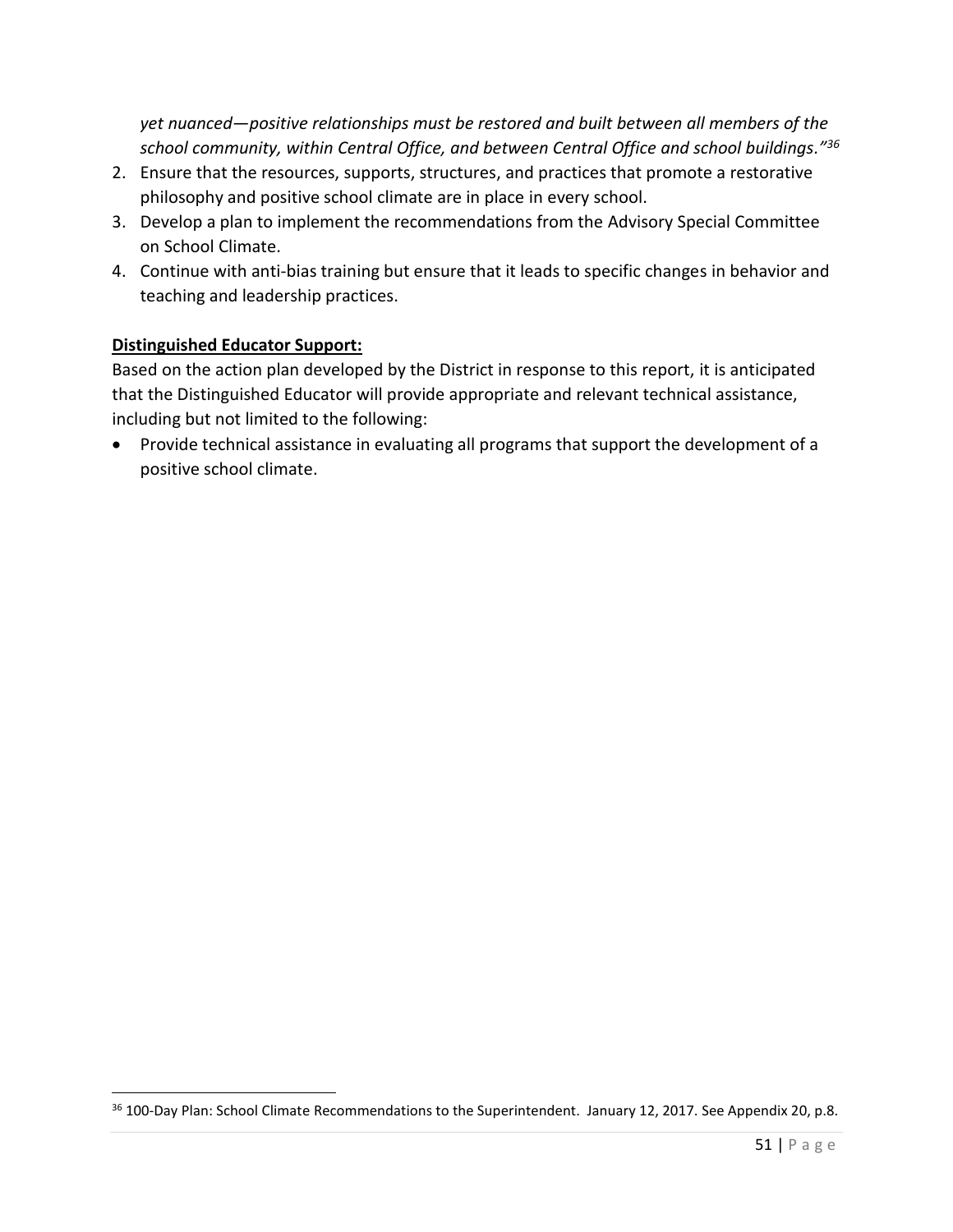#### **OPERATIONS**

An organization's success depends on competent management of its operational systems. This section describes the Distinguished Educator's findings and recommendations of the review relevant to the District's operations.

#### **Findings:**

- 1. In 2017, at the request of the District, the Pupil Transportation Safety Institute conducted a review of the District's transportation program. The report addresses the issues and challenges surrounding the program and operation of the Transportation Department. The District has begun to implement some of the report's recommendations. The RCSD Transportation Department is currently developing a request for proposal for a new routing software system that will work in alignment with the new Student Information System. The report states: *"According to the five-year subsidy agreement between the Regional Transit Service Inc. and RCSD, the school district wishes to facilitate transportation of its pupils by subsidizing the student fares paid by the school District. While this consultant acknowledges that the subsidy agreement was properly negotiated by both parties, the amount of the subsidy is inappropriately high when compared to the fares paid for the general public."<sup>37</sup>*
- 2. Over the course of the year, the District transports over 30,000 students. High rates of student mobility present challenges for efficient bus routing. As a result, the District usually faces transportation challenges at the beginning of the school year.
- 3. In the last two years, the District has successfully responded to multiple crises; however, it still lacks the necessary systems and structures to prevent such crises from occurring.
- 4. In many areas, standard District and school operating procedures are either not clearly understood or followed or entirely lacking.
- 5. The District is under a Facilities Modernization Program comprising a multi-phase capital initiative of the Rochester City School District in partnership with the City of Rochester. New York State has authorized up to \$435 million to renovate Rochester Schools as part of Phase 2 (from 2016 to 2021). Phase 2 is on track. Phase 3 is due to reach completion around 2026 at an estimated cost of \$560 million.

#### **Recommendations:**

- 1. Analyze the recommendations from the Pupil Transportation Safety Institute's report and decide which merit implementation.
- 2. Conduct an in-depth assessment to develop strategies to solve the student transportation problems that emerged at the beginning of the school year.
- 3. Put effective systems in place to prevent crises from occurring.
- 4. Ensure that standard operating procedures are clearly understood and followed. All departments and schools should document their standard operating procedures in writing

<sup>&</sup>lt;sup>37</sup> Pupil Transportation Safety Institute. (Fall 2017). Efficiency Study of the Rochester City School District Pupil Transportation Program, p.7. See Appendix 12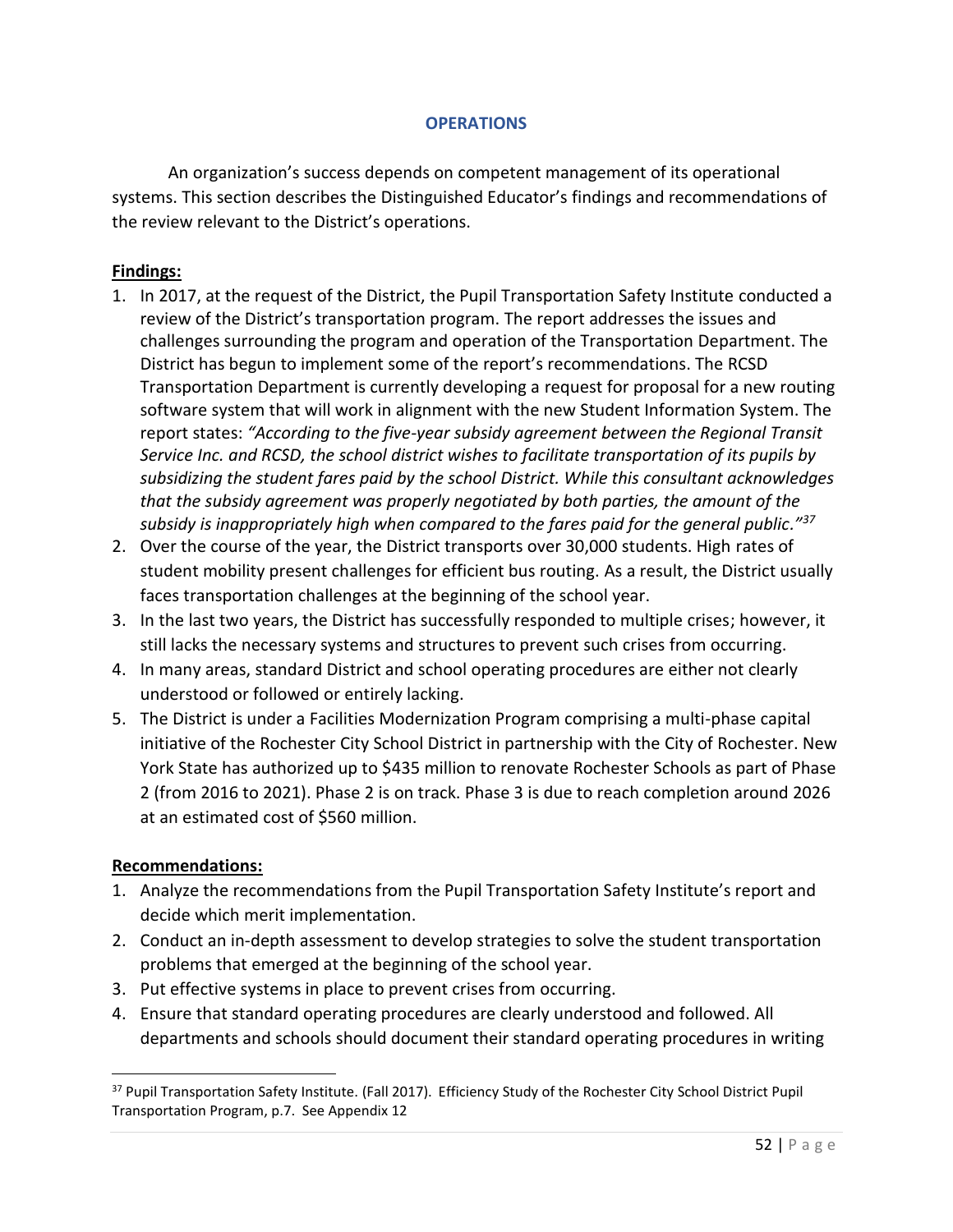and make them easily available. It is particularly important the schools have and follow procedures relating to daily arrival at, attendance in, and dismissal of students from school.

# **Distinguished Educator Support:**

Based on the action plan developed by the District in response to this report, it is anticipated that the Distinguished Educator will provide appropriate and relevant technical assistance, including but not limited to the following:

- Serve as a thought partner to the Chief Operating Officer in finding solutions to the transportation challenges the District faces at the beginning of the year.
- Assist in the review of the District's standard operating procedures.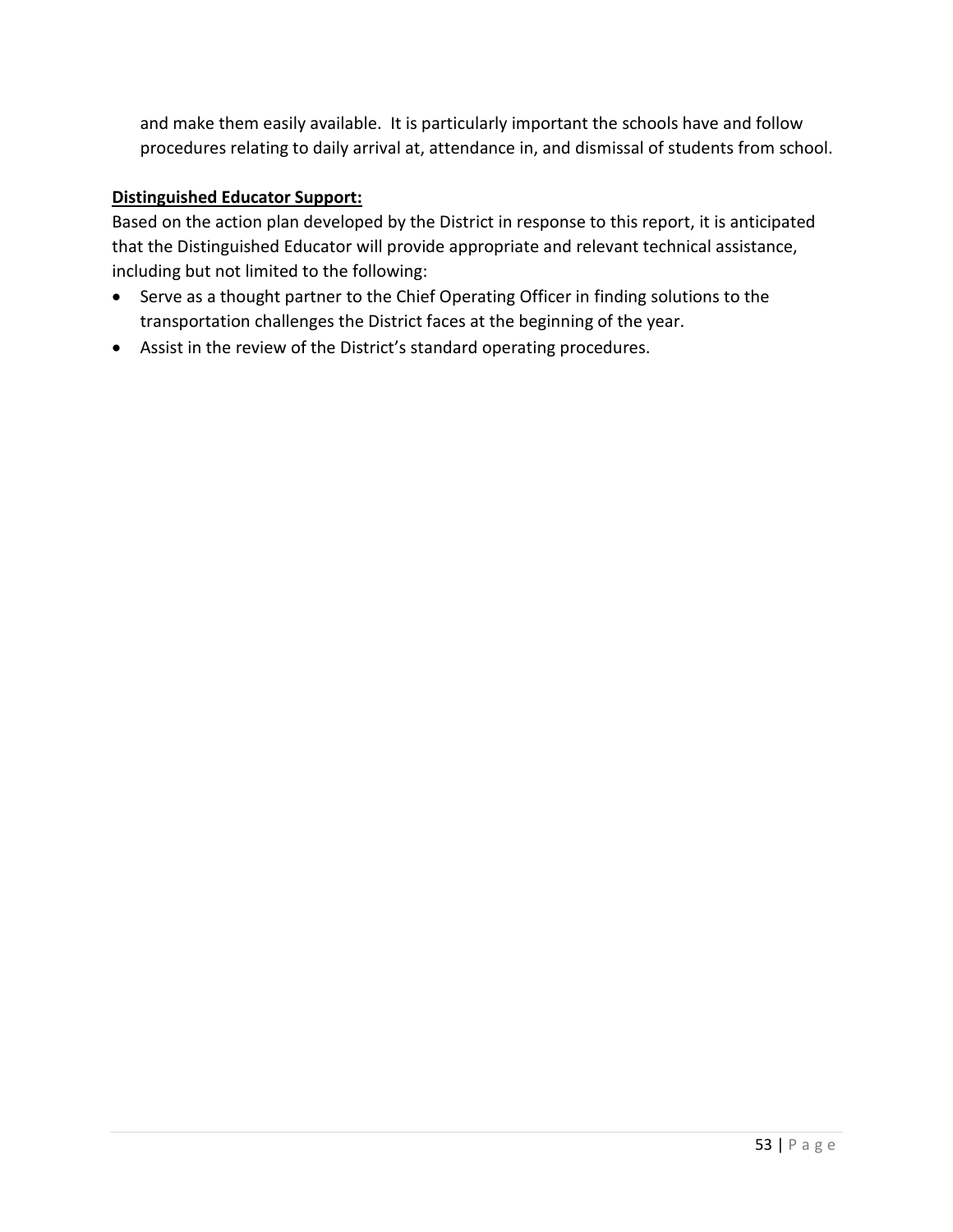#### **CONCLUSION**

This review highlights serious concerns regarding the academic, operational, and fiscal health of the District. The gravity of the District's problems were summed up during a focus group with parents, when a grandmother passionately stated, *"We are bleeding! We cannot take another hit! Very soon we won't even have one good elementary school in the District."*

Left unsolved, the problems will continue to hinder the District's ability to improve student achievement. The implications of these findings might seem overwhelming, but these issues have plagued the District for decades. It will take time and a collective effort to address them.

The following concerns emerged as being of paramount importance to all stakeholders:

- The Board's lack of understanding of its role as a governing body and its consequent inability to act as unified body;
- A community with low expectations for its students, rooted in a deep history of institutional racism;
- A District that pays little attention to teaching and learning;
- A District crippled by a culture of fear and intimidation;
- A District that lacks a system of accountability; and
- A District facing a serious structural budget deficit.

As next steps, the District should revise its current District Comprehensive Improvement Plan and associated School Comprehensive Education Plans as well as its Comprehensive Application for Federal Funding to incorporate some of the recommendations in this report as appropriate and develop a multi-year plan to implement recommendations in a systematic and thoughtful manner. The Distinguished Educator will work closely with the District to engage in a process of prioritization of the recommendations and selection of high-leverage strategies to address the complex challenges outlined in the report. The plan should identify the timeline, responsible individuals, measures of success, and any additional support the district might need from the Distinguished Educator. Appendix 1 provides a sample prioritization of the recommendations for the District's consideration.

As the District re-envisions itself, there is a useful model for improvement within its present system. As noted in the General Findings section at the beginning of this report, the District has one of the highest performing Pre-K systems in the United States. The leadership of the District's Early Childhood Department can take pride in the impact of their efforts in educating the system's youngest students in its Prekindergarten programs. As District leaders and all stakeholders reflect on the recommendations suggested in this report, they should consider some of the reasons for this continued success:

1. Strong and consistent leadership;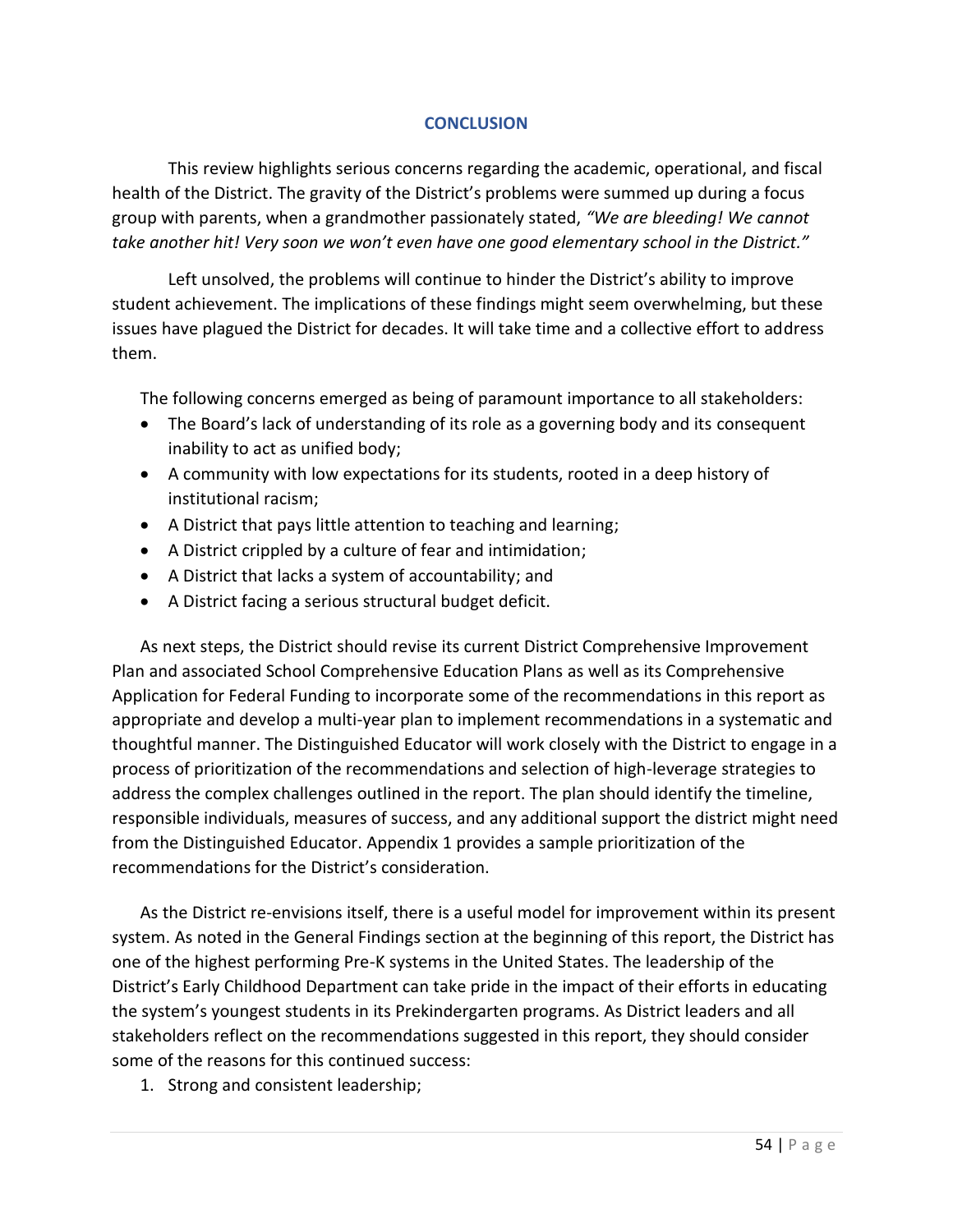- 2. Continuity of teaching staff;
- 3. Strong professional development;
- 4. Adoption of a common curriculum (HighScope);
- 5. Common assessments;

 $\overline{a}$ 

- 6. A robust evaluation, RECAP, which provides parents, providers and policy-makers with reliable information for informed decision-making;
- 7. The adoption of the Classroom Assessment Scoring System (CLASS), which focuses on the instructional program, teacher-child interactions, concept development, classroom climate, and other key areas; and
- 8. The use of data to monitor and improve the program.

The Distinguished Educator and the New York State Education Department are ready to assist the District in the process of the turning itself around to better serve its students and the community.

The Distinguished Educator extends his gratitude to the entire Rochester City School District Community for their candor. They have shown themselves willing to assist in the review by sharing insights, experiences, and relevant data. It was encouraging to see that despite all the challenges the District faces, stakeholders have not lost hope. They show a firm commitment to making a difference in the lives of Rochester's youth.

Rev. Pat Hoertdoerfer, Children, Family, and Intergenerational Programs Director of the Religious Education Department wrote that, "*Among the most accomplished and fabled tribes of Africa, no tribe is considered to have warriors more fearsome or more intelligent than the mighty Masai. It is perhaps surprising, then, to learn the traditional greeting that passes between Masai warriors. 'Kasserian Ingera,' one always says to another. It means, 'How are the children?' This traditional greeting among the Masai acknowledges the high value that the Masai always place on their children's well-being… What would it be like if religious leaders began every worship service by answering the question, 'And how are the children?' If teachers began every class by answering the question, 'And how are the children?' If every town leader had to answer the same question at the beginning of every meeting: 'And how are the children?' If every business leader and corporate executive had to answer the same question at the beginning of every work day: 'And how are the children? Are they well?' wouldn't it be interesting to hear their answers? What would it be like? I wonder... I wonder... And how are the children? Working together, may all our children be well."<sup>38</sup>*

<sup>&</sup>lt;sup>38</sup> Rev. Pat Hoertdoerfer. *How are the Children?* [staffwww.fullcoll.edu/clamm/howarethechildren.doc](http://staffwww.fullcoll.edu/clamm/howarethechildren.doc)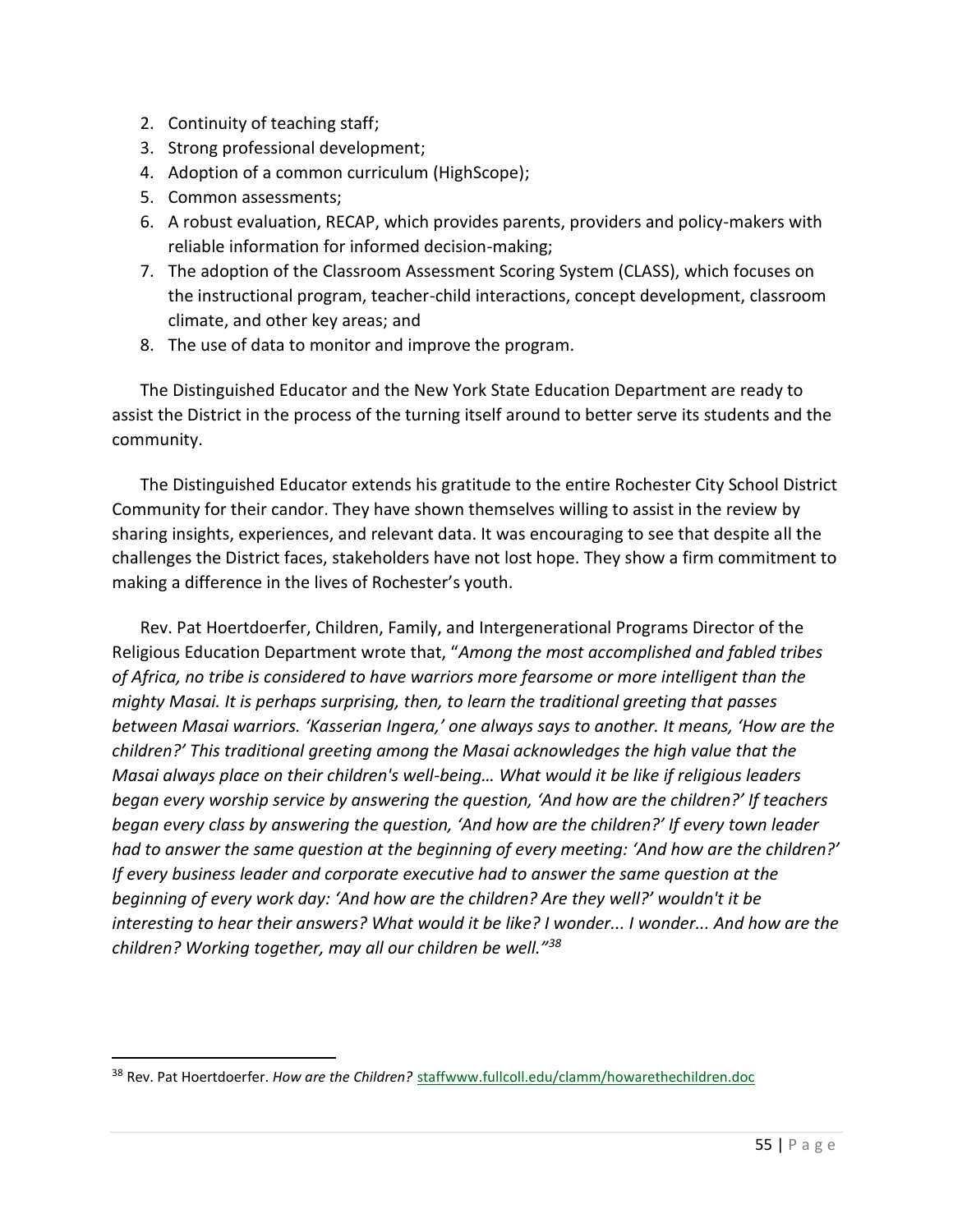As the District seeks to fulfill its mission of providing quality education for all students so they can become productive citizens, district staff are encouraged to constantly ask, "And how are the children in Rochester?"

# **APPENDICES**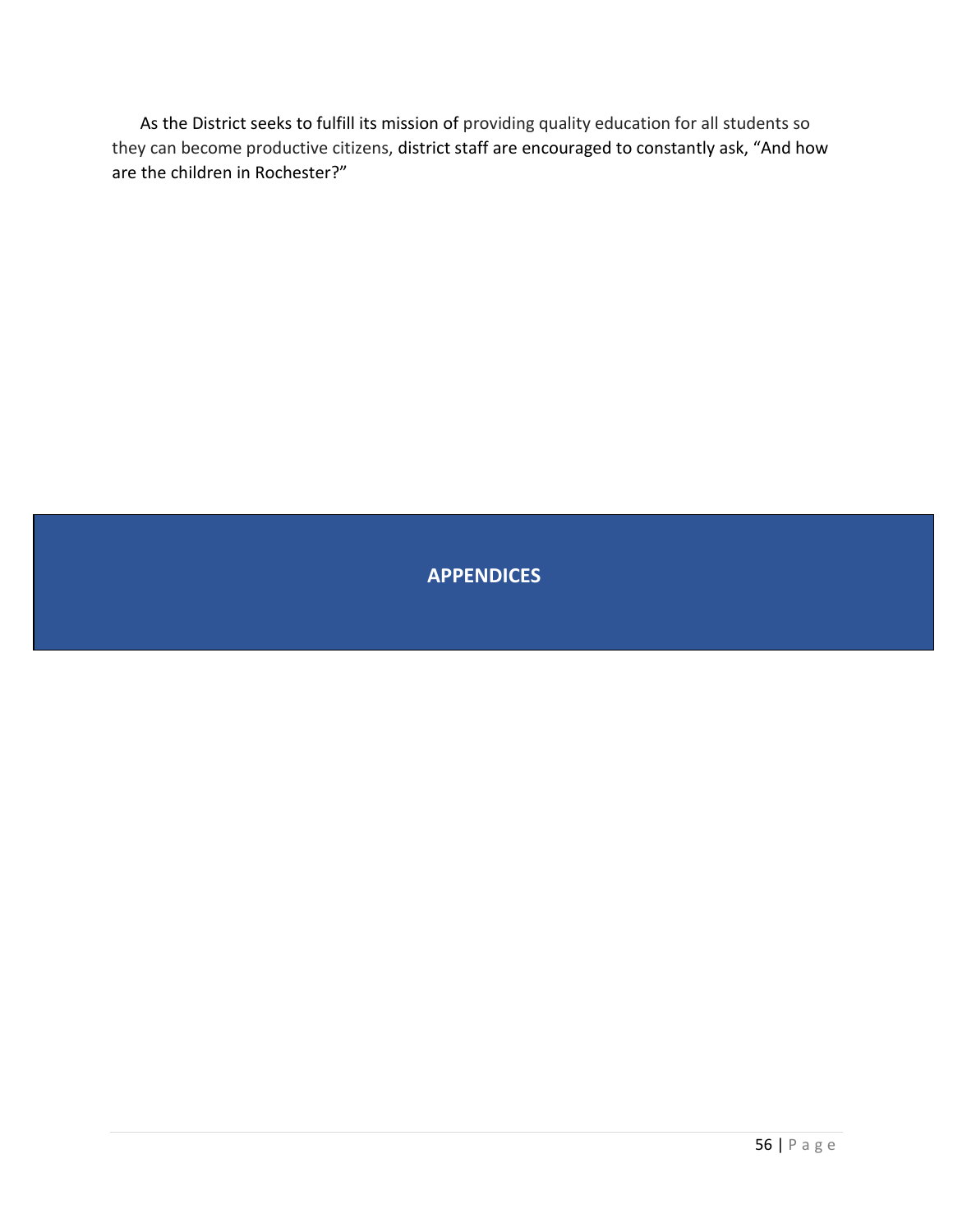**APPENDIX 1**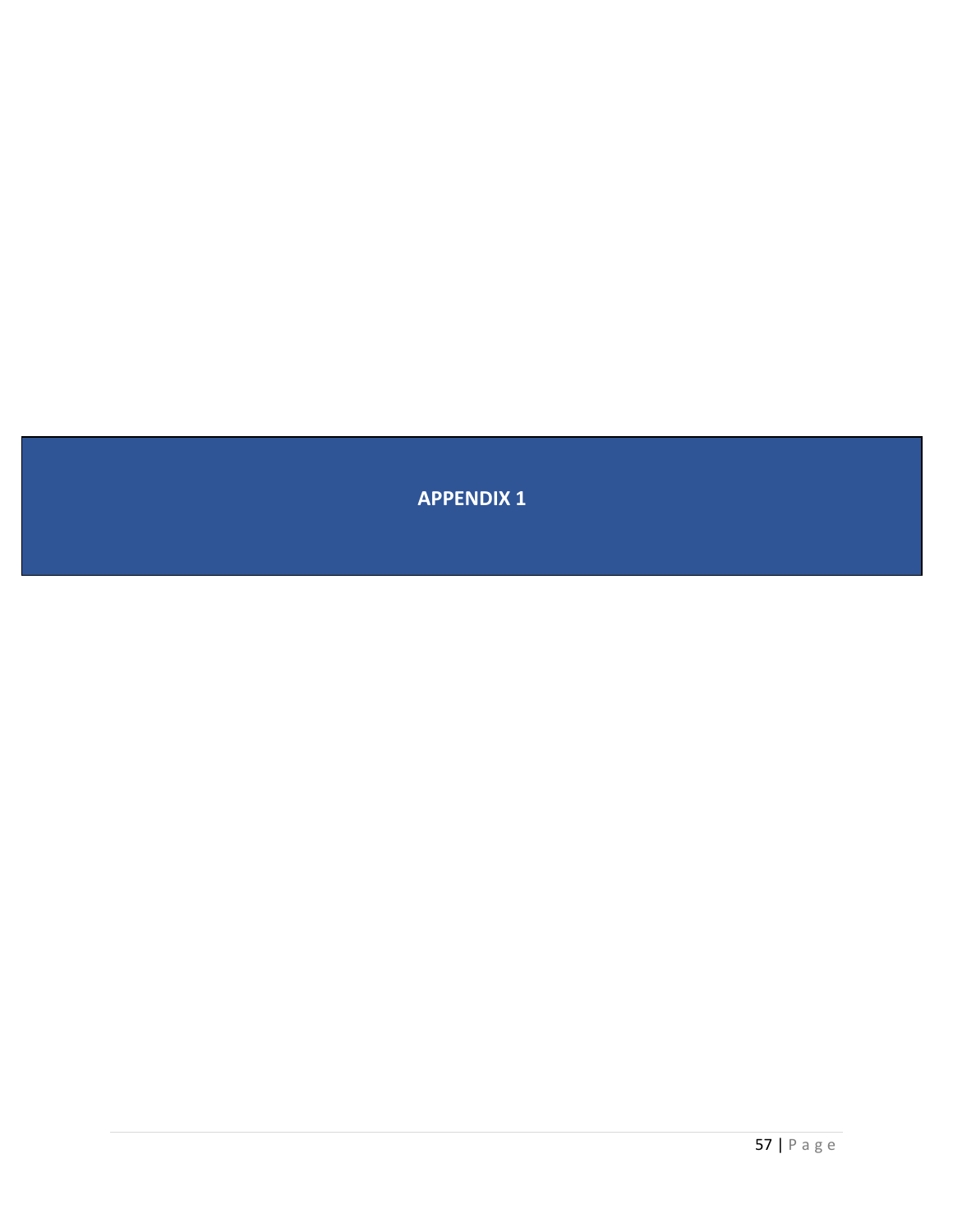#### **SAMPLE PRIORITIZATION OF RECOMMENDATIONS<sup>39</sup>**

<span id="page-58-0"></span>

| <b>AREA</b>                              | <b>TIMELINE</b> | <b>RECOMMENDATION</b>                                                                                                                                                                                                                                                                                                                                                                                     |
|------------------------------------------|-----------------|-----------------------------------------------------------------------------------------------------------------------------------------------------------------------------------------------------------------------------------------------------------------------------------------------------------------------------------------------------------------------------------------------------------|
| Governance                               | December 2018   | Implement a system by which the Board holds the<br>Superintendent accountable.                                                                                                                                                                                                                                                                                                                            |
| Governance                               | December 2018   | Implement a system of induction for new<br>Commissioners.                                                                                                                                                                                                                                                                                                                                                 |
| Governance                               | December 2018   | Have the Board President play an active role in<br>managing the Board as a whole                                                                                                                                                                                                                                                                                                                          |
| Governance                               | May 2019        | Reassess Board policy pertaining to Advisory<br>Committees and Taskforces and encourage the Board<br>whenever possible to have such committees and task<br>forces report to and be overseen by the<br>superintendent.                                                                                                                                                                                     |
| Governance<br>and District<br>Leadership | May 2019        | Promote a culture of respect, trust, and collaboration<br>that focuses on the students' best interest.                                                                                                                                                                                                                                                                                                    |
| Governance                               | May 2019        | Ensure the Board has a clear understanding of its role<br>as a governing body.                                                                                                                                                                                                                                                                                                                            |
| <b>District</b><br>Leadership            | May 2019        | Develop a multi-year strategic plan to serve as a road<br>map guiding work throughout the system. Components<br>of the plan should include: Teaching and Learning,<br>Interventions, Support for Special Populations, Human<br>Capital, Parent and Community Engagement, Socio-<br>Emotional Support, Building System Capacity,<br>Intelligent Accountability, Operations, Funding and<br>Sustainability. |
| <b>District</b><br>Leadership            | May 2019        | Provide professional development and support to the<br>superintendent and cabinet.                                                                                                                                                                                                                                                                                                                        |
| <b>Teaching and</b><br><b>Learning</b>   | February 2019   | Review the K-2 curriculum to determine its alignment<br>to state standards, its quality, and plan for<br>implementation.                                                                                                                                                                                                                                                                                  |
| <b>Teaching and</b><br><b>Learning</b>   | February 2019   | Implement a system to ensure that students have all<br>the materials needed to engage in the learning process.                                                                                                                                                                                                                                                                                            |
| <b>Teaching and</b><br><b>Learning</b>   | April 2019      | Create and implement a vision of best first instruction,<br>including differentiation, to support and enhance the<br>learning of all students.                                                                                                                                                                                                                                                            |

<sup>&</sup>lt;sup>39</sup> This prioritization is just a sample. Following the submission of this report to the Commissioner, the District's current superintendent announced that she will retire at the end of January 2019. The District will need to consider this new development as they prioritize the recommendations. Timelines may need to be adjusted to reflect prospective leadership changes.

l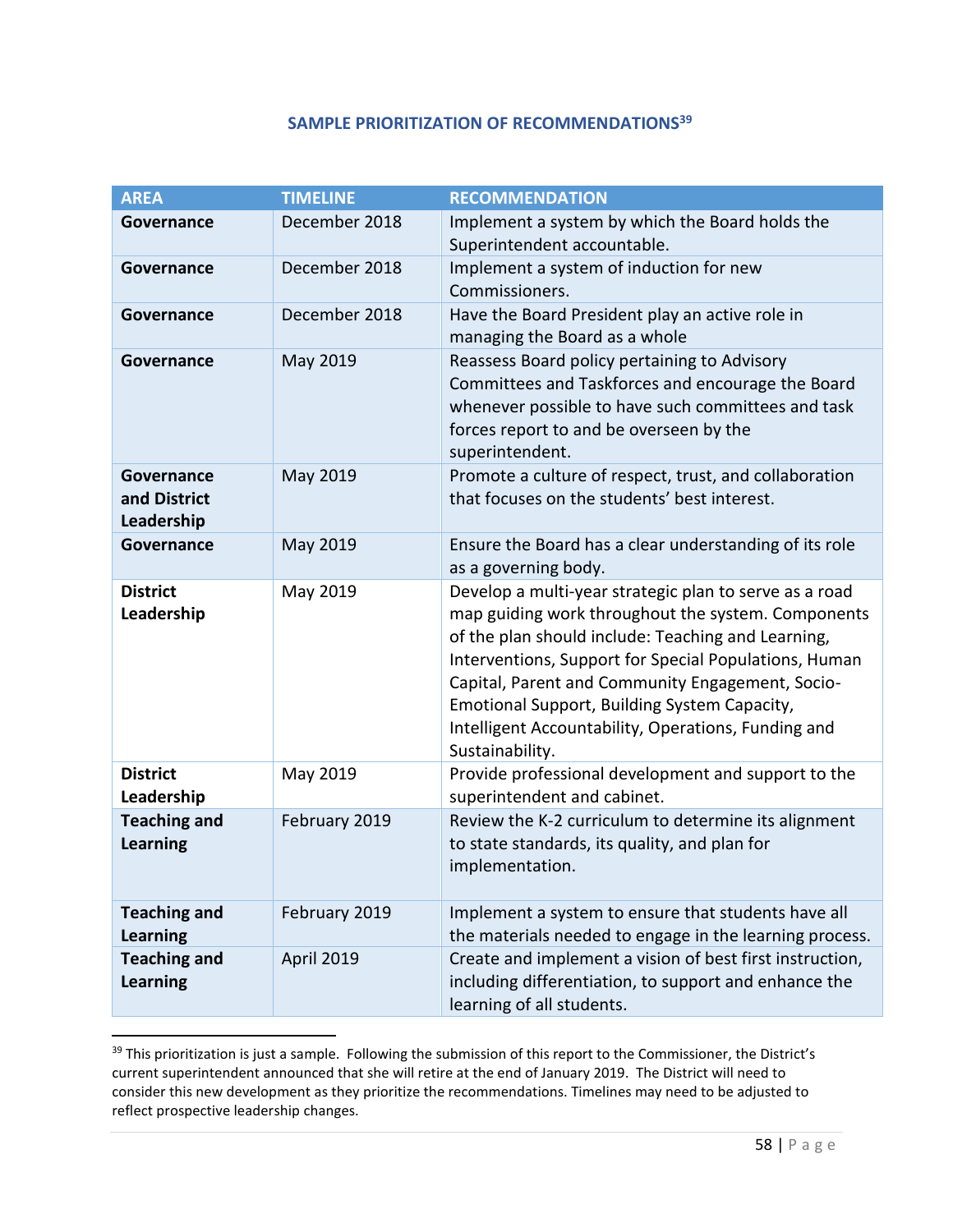| <b>Teaching and</b><br><b>Learning</b>     | April 2019                                         | Adopt a common curriculum in core subject areas,<br>especially literacy and mathematics, by implementing a<br>rigorous curriculum selection process. Prioritize English<br>Language Arts.                              |
|--------------------------------------------|----------------------------------------------------|------------------------------------------------------------------------------------------------------------------------------------------------------------------------------------------------------------------------|
| <b>Special Education</b>                   | December 2018                                      | Ensure the Superintendents plays a more active role in<br>monitoring the Department.                                                                                                                                   |
| <b>Special Education</b>                   | December 2018                                      | Ensure all staff take collective responsibility for<br>educating Special Education students. The District<br>should consider including specific accountability<br>measures in the goal setting process for principals. |
| <b>Special Education</b>                   | December 2018                                      | Ensure that the Special Education Department is<br>supported, resourced, and held accountable for district<br>implementation of the Special Education Strategic<br>Action Plan and the Consent Decree.                 |
| <b>English Language</b><br><b>Learners</b> | Within two months<br>upon receipt of the<br>report | Develop a coherent implementation plan to comply<br>with the New York State Education Department's<br>Corrective Action Plan recommendations.                                                                          |
| <b>English Language</b><br><b>Learners</b> | January 2019                                       | Ensure provision of proper translation services.                                                                                                                                                                       |
| <b>English Language</b><br><b>Learners</b> | <b>June 2019</b>                                   | Develop Master Plan (Handbook) for the education of<br>ELLs.                                                                                                                                                           |
| <b>English Language</b><br><b>Learners</b> | <b>June 2019</b>                                   | Provide a coherent, instructionally aligned curriculum<br>system for ELLs.                                                                                                                                             |
| Organizational<br><b>Structure</b>         | December 2018                                      | Improve meeting structures.                                                                                                                                                                                            |
| Organizational<br><b>Structure</b>         | January 2020                                       | Evaluate the effectiveness of each central office<br>department.                                                                                                                                                       |
| <b>Accountability</b>                      | May 2019                                           | Create and implement a professional development plan<br>to equip all District staff in the use of data to drive<br>decisions.                                                                                          |
| <b>Accountability</b>                      | May 2019                                           | Implement a protocol whereby supervisors support,<br>coach and hold direct reports accountable for progress<br>in meeting academic and department goals.                                                               |
| <b>Human Capital</b>                       | February 2019                                      | Establish a robust hiring process to produce the best<br>candidates and select the most competent and<br>qualified candidate based on pre-established criteria.                                                        |
| <b>Human Capital</b>                       | April 2019                                         | Develop a coherent yearlong professional development<br>program to help principals and assistant principals lead<br>for instruction.                                                                                   |
| <b>Human Capital</b>                       | May 2019                                           | Provide professional development in project<br>management.                                                                                                                                                             |